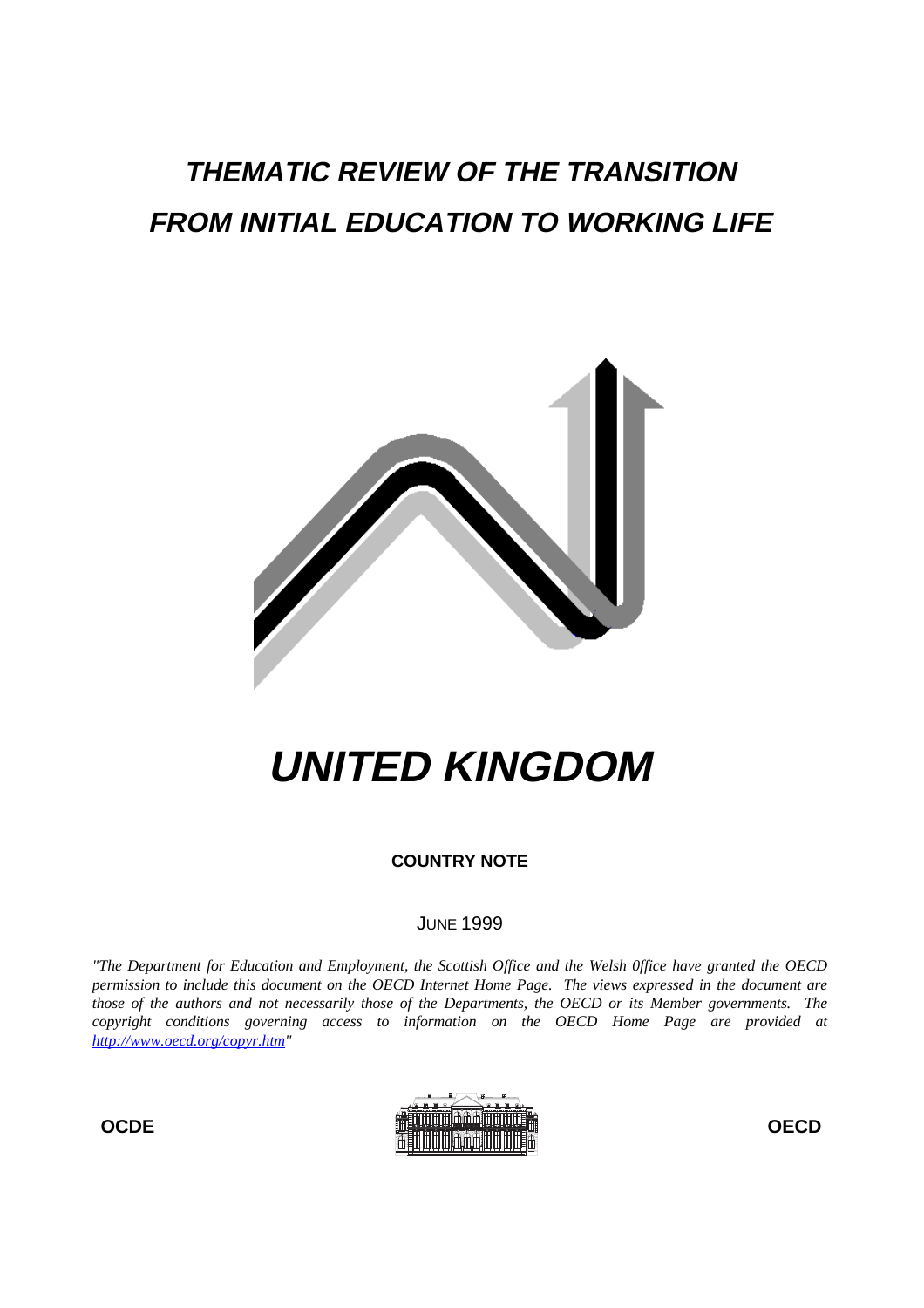## **TABLE OF CONTENTS**

| Soliciting education and training provision responding to local needs: TECs and LECs 23 |  |
|-----------------------------------------------------------------------------------------|--|
|                                                                                         |  |
|                                                                                         |  |
|                                                                                         |  |
|                                                                                         |  |
|                                                                                         |  |
|                                                                                         |  |
|                                                                                         |  |
|                                                                                         |  |
|                                                                                         |  |
|                                                                                         |  |
|                                                                                         |  |
|                                                                                         |  |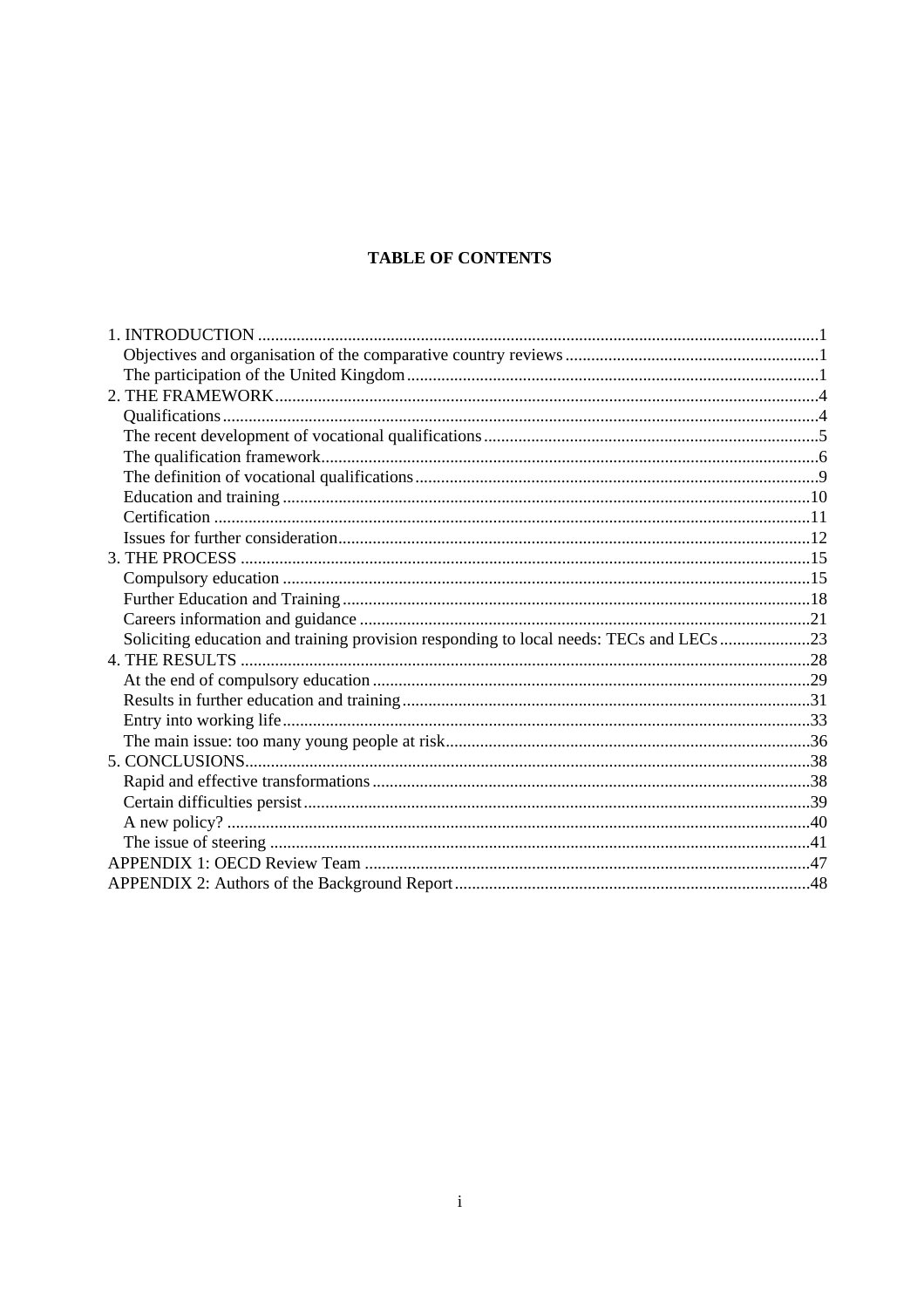## **1. INTRODUCTION**

## *Objectives and organisation of the comparative country reviews*

As part of OECD's follow-up work to the "Jobs Study" and to other preceding work<sup>1</sup>, the Education Committee launched in 1996 a series of country reviews focusing on institutional frameworks and policies affecting young people's transition from initial education and training to employment. The target group of these reviews is young people in the age span from about fifteen to thirty, that is from just before the end of compulsory education to the age where the predominant activity of the large majority of the age group is in the labour market rather than in education. These reviews are to examine both education and labour market institutions and policies and, in particular, the interaction between both as it affects young people.

Altogether fourteen countries are participating in this review. Australia, Austria, Canada, the Czech Republic, Norway and Portugal were visited in 1997. Denmark, Finland, Hungary, Japan, the United Kingdom, the United States, Sweden and Switzerland were visited in 1998 and early 1999. Each visit lasted between 10 days and two weeks and was undertaken by a team of four reviewers, coming from different countries and from different administrative, research and policy making backgrounds. Within countries, the visits were co-ordinated by education ministries, often in Co-operation with other ministries concerned. Each country prepared a detailed Background Report according to common guidelines previously agreed by country representatives and the OECD Secretariat.

The visits enabled the reviewers to deepen and analyse the information contained in the country background reports on the basis of discussions with representatives of administrations, educators, employers and trade unions and -- last but not least -- young people. Site visits to schools, colleges, enterprises, labour offices, information and guidance services and to organisations in charge of coordinating education and training provision and labour market services provided further opportunities for improved understanding of the main transition problems and interesting responses to these in each country. After each visit, the review team prepared a Country Note synthesising the team's observations and suggestions. An Interim Comparative Report was prepared on the basis of the first six country visits in  $1997<sup>2</sup>$ .

## *The participation of the United Kingdom*

The review in the United Kingdom took place on 14 -- 25 September 1998. The members of the group in charge of preparing the visit, the authors of the Background Report and the members of the review team can be found in the Annexes to this document. The review team wants to thank the persons involved in preparing a very rich and stimulating schedule, as well as all the persons who generously shared with us their knowledge and perceptions of different aspects of transition from school to work. We also want to express once more our appreciation of the excellent Background Report.

<sup>1</sup> The Changing Role of Vocational and Technical Education and Training (VOTEC); Round Table on School to work Transitions in OECD countries (1995); OECD Employment Outlook 1996, Chapter 4.

<sup>2</sup> OECD Document DEELSA/ED(98)11, Thematic Review of the Transition from Initial Education to Working Life, Interim Comparative Report ; this document as well as the country notes and background reports will be made available on the OECD Web site in early 1999.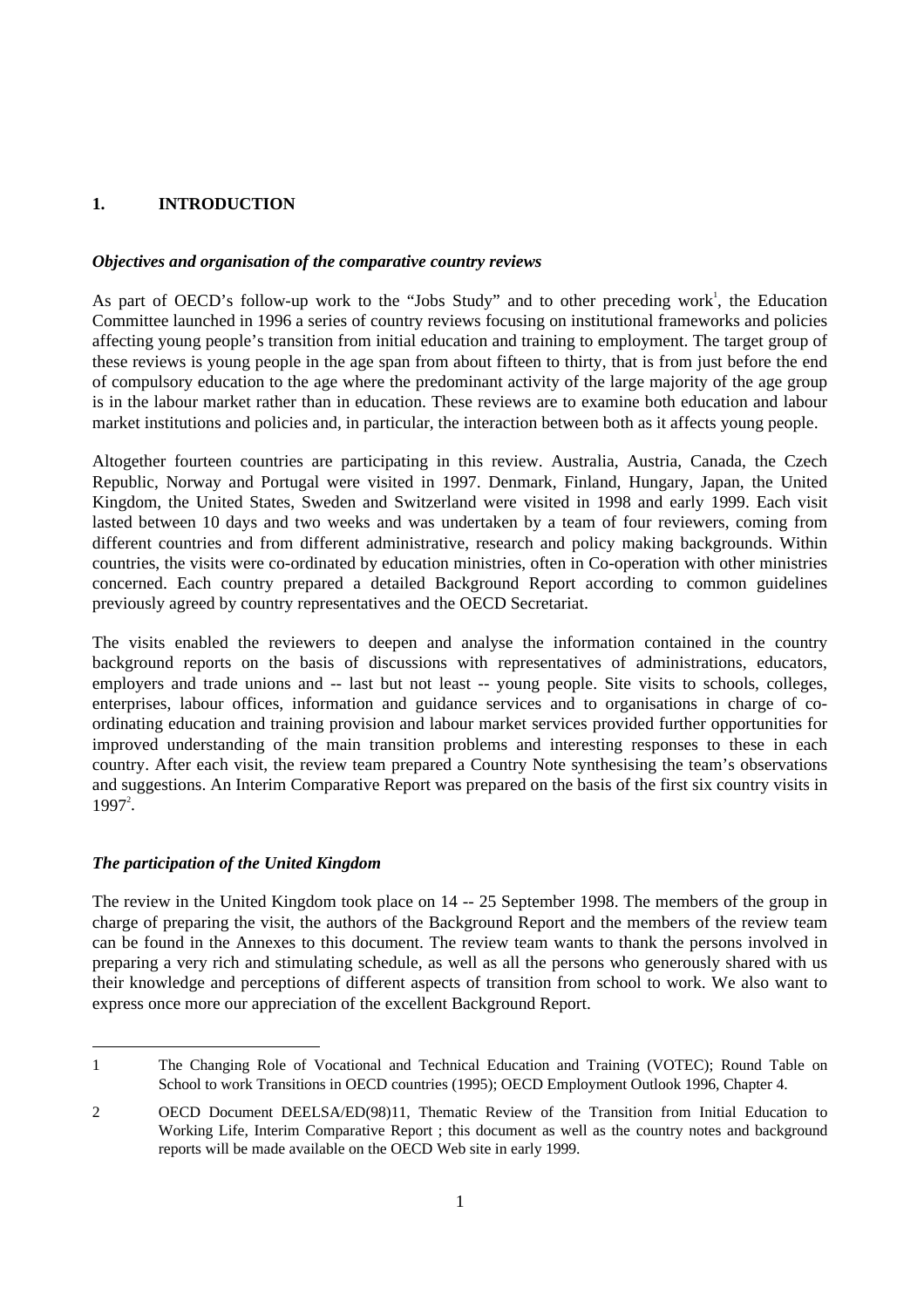The review visit covered England, Wales and Scotland and initiated the team to some of the similarities and differences between the three countries and to the types of complementarity which exist between central and "national" government and administration concerning, in particular, the educational aspects of young people's transition to the labour market. It would have been far beyond the scope of this review to explore related complexities in any depth. Nevertheless, they are apparent in our report, considering for instance some of the reforms and programmes which have been or are being implemented only in one or two of the three countries, rather than across the United Kingdom as a whole. On behalf of the central government the major actor is the *Department for Education and Employment (DfEE)*. It establishes the policy orientation for employment policy in the United Kingdom, and education policy in England. In Scotland and Wales, the Scottish and Welsh Offices respectively have responsibility for policy and administration of education and training. Following the forthcoming elections to the Scottish Parliament and the Welsh Assembly, education and training matters will be the direct responsibility of these bodies. Wales and England have the same qualifications and very similar institutional structures and national curricula. The Scottish education and training system has developed independently and its institutional framework, qualifications and curriculum guidelines are more distinct. In policy terms, as indicated in the Background Report, there is stronger emphasis on standards for 16-19 year olds and on vocational alternatives in compulsory education in England and Wales. Scotland, for its part, is moving further towards "unifying" post-16 education with a single unified system of courses and qualifications to embrace the academic and broad vocational pathways, with fewer differentiations between 16-19 year olds and adults<sup>3</sup>.

The United Kingdom has in recent years experienced a very favourable economic climate and its unemployment rates, both overall and youth unemployment rates, are below the European average. The labour market is particularly open to young people, including students looking for part-time work. The *New Deal* programme for the insertion into employment and/or training of 18-24year old unemployed over six months, which has been introduced with great energy, seems to show positive results. The review team was impressed by the progress made during the last decade in developing vocational education and training almost from scratch, and by the rapid increase of participation in post-compulsory education and training, including in the national programme of *Modern Apprenticeship*. Of particular interest for the outside observer is the ongoing process of establishing and improving a qualifications framework, together with the modularisation of all post-compulsory education and training. While not exempt from problems, these changes are creating favourable conditions for the development of a genuine system of lifelong learning and -- potentially -- for increasingly integrated pathways of general and vocational education and training. The growing mobilisation and involvement of industry in education and training and the creation of a new network of National Training Organisations *(NTOs)* with responsibilities for influencing education as well as training at the sector level reflects another important development.

At the same time, we saw reasons for concern especially with regard to the approximately 10% of young people who, at the age of 16, are neither in education nor in the labour market, and the 40% of 19-24 year olds who have not reached what is widely considered as a minimum level of qualification (*NVQ* Level 2 or equivalent)<sup>4</sup>. The variable quality of the content and assessment of these minimum qualifications are a further reason for concern. Several problem areas have attracted our particular attention in this respect: the orientations and support provided to schools and teachers in compulsory education which would enable them to respond more effectively to the needs of young people at risk; possibilities for providing a less selective and more inclusive and encouraging learning environment; and problems related to the

<sup>3</sup> UK Background Report: OECD Thematic Review -- The Transition from Initial Education to Working Life, July 1998, Section 4.1.

<sup>4</sup> Richard Layard, "The Future of Training", figures based on Labour Force Survey 1996.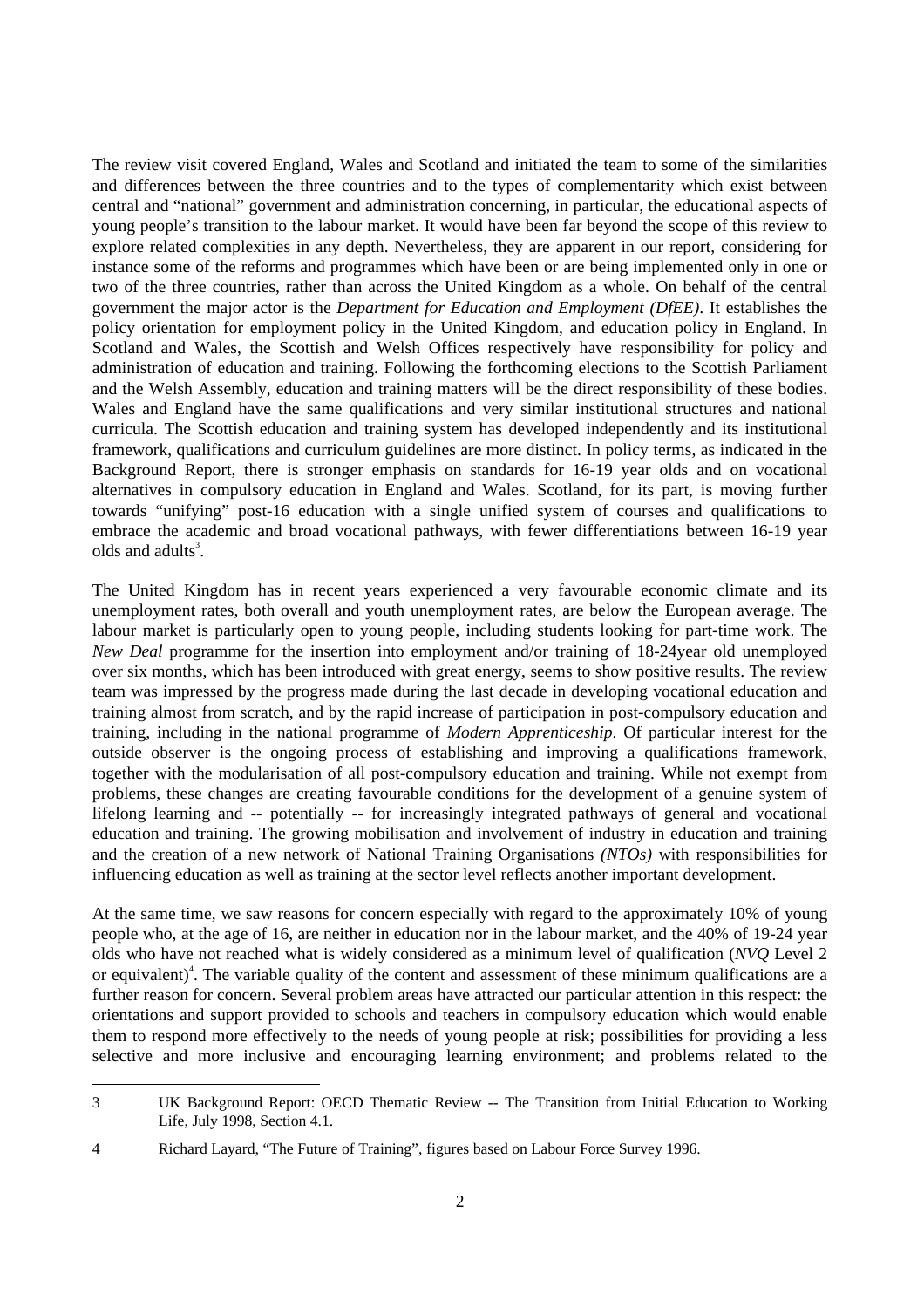definition, accreditation and certification of "competency-based" qualifications, especially those acquired exclusively at the work place.

Another important set of issues relates to the functioning of "training markets". In this context, we see difficulties especially in two respects: the multitude of more or less independent agencies ("quasi autonomous non-governmental organisations", "*QANGOs"*) intervening as brokers and as certifying bodies between training providers, learners and government institutions, and the centralised and relatively bureaucratic modes of financing. Decision making and implementation power at the local level have created a wide range of opportunities for impressive inventiveness, enthusiasm and initiative in intermediary bodies and in post-secondary schools, especially *Further Education Colleges*. At the same time, it has led to sometimes excessive competition between training providers and between intermediary bodies which can be costly and which raises equity problems with regard to access to further and higher education and training.

We believe that the United Kingdom has experienced a particularly thought provoking evolution at the interface between the labour market and the education and training system which has resulted from a long period of active "system engineering", driven by education and employment policies at the central government level. Education and training provision are evolving towards flexibility, responsiveness to the needs of learners and enterprises, and open and diversified education and training pathways which allow for early combinations of work and study and provide many opportunities for the acquisition of qualifications throughout working life. Other countries should be able to learn from both the successes as well as the tensions and problems which have arisen in this process.

The following section (The Framework) starts out with a presentation and discussion of vocational qualifications. Given the complexities of the qualifications framework and related methods of accreditation, assessment and certification we felt that some descriptive detail was needed here both in order to facilitate the comprehension of the British system for foreign readers and as a solid basis for our observations and argumentation.

Section 3 (The Process) describes and discusses the roles and functioning of compulsory and further education, information and guidance services and of the main intermediary bodies intervening at the local level as co-ordinators and facilitators of education and training in preparation of working life and of young people's transition to employment. Section 4 (The Results) examines recent developments in participation in education and employment, in the attainment of different types and levels of qualifications, and in unemployment by type and level of qualification. It draws attention to the particularly difficult labour market situation of young people who enter the labour market with no or very low qualifications. The last section presents a summary of the main conclusions which the team has drawn from its observations during the visit and from the various materials which it had been provided with.

Finally, it should be signalled that the review has not included any detailed consideration of higher education, which has been the subject of another OECD thematic review in 1996.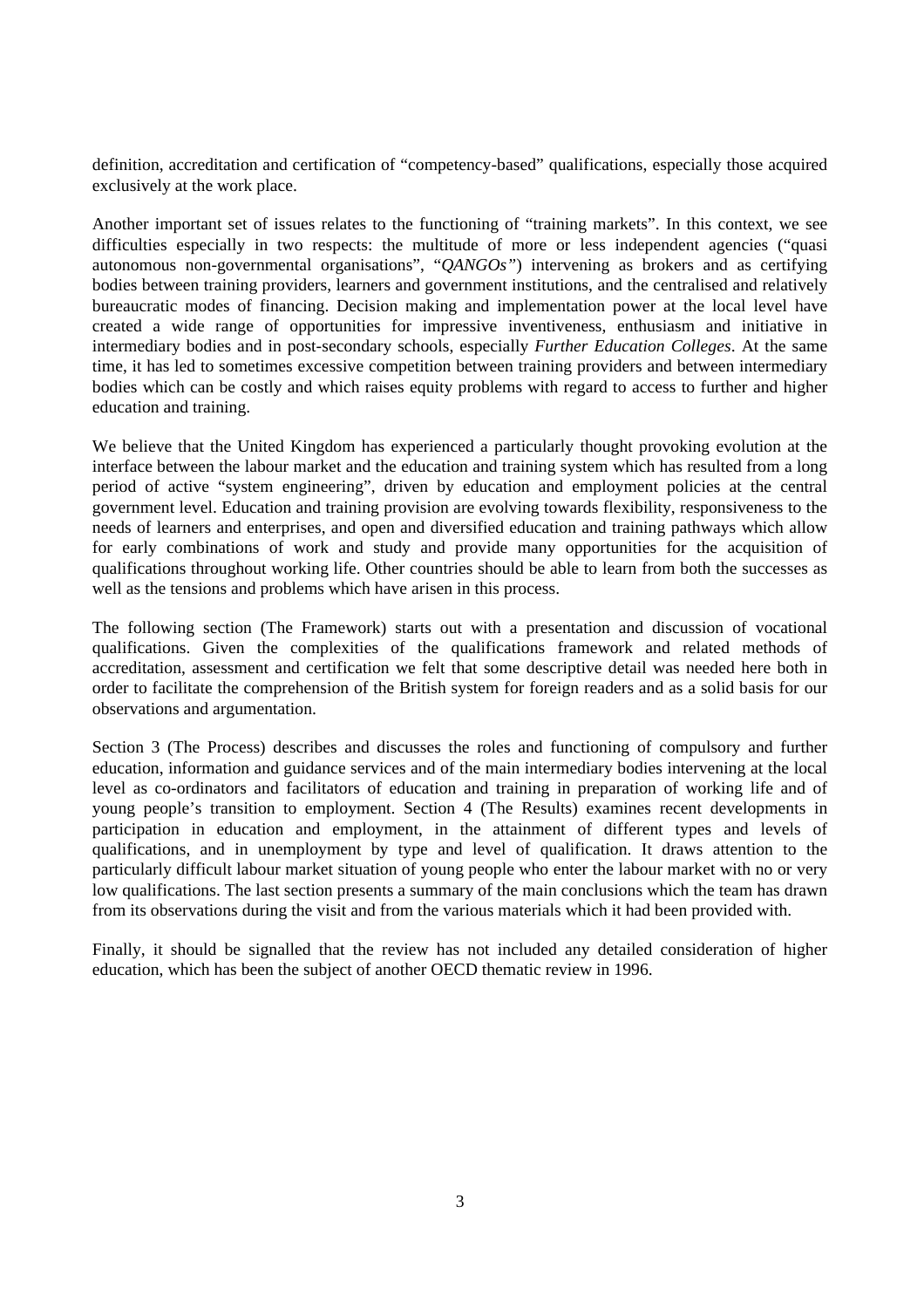## **2. THE FRAMEWORK**

## *Qualifications*

An essential element of the transition process in any country is the existence of clearly defined and recognised qualifications. They provide a "currency of exchange" between employers and employees and, initially, between educational institutions and the learners. This role of qualifications is particularly important in the United Kingdom. It determines the orientation and functioning of the entire education and training system, including its financing, to a much larger extent than in many other countries where education and training systems function according to a logic of institutional frameworks and related perceptions of student status.

The concept of "qualification" has a very precise meaning in the United Kingdom. First, it relates clearly to a recognition, a certificate and not only to the skills or capacities of a person. Second, qualifications are relevant both in the vocational and in the academic sectors: for example, the *A levels* of the *General Certificate of Education* which certifies the completion of general upper secondary education are also called "qualifications".

The education and training system in the UK is thus defined in terms of qualifications rather than in terms of institutions or of "training providers" as they are called. Indeed, qualifications are independent of how and where they are prepared: in principle any type of provider can prepare for any type of qualification.

This latter feature illustrates one of the fundamental qualities of the British system: its flexibility and adaptability which aim to respond rapidly to changing demands for skills both by individual learners and by industry. In particular, the distinction between initial education and training for young people and continuing learning for adults is relatively meaningless in the UK. The dividing line runs rather between compulsory education (up to the age of 16) and post-compulsory or *"further*" education. There are only few differences with regard to the individual status of those over 16, such as the entitlement to unemployment benefits which starts only at age 18. It is in Scotland that the border line between young people and adults is least clearly drawn. There, a single group of divisions of the Scottish Office -- the *"Lifelong Learning Group*" -- is responsible for all post-16 education.

Traditionally, education in the UK was mainly general education and even today academic education attracts the majority of those who continue beyond compulsory education. The corresponding qualifications are:

- − *GCSE (General Certificate of Secondary Education, O levels until 1986)* and, in Scotland, the *Standard Grades* of the *Scottish Certificate of Education* both of which are normally taken at the end of compulsory education but which can also be obtained later on, at any stage in life;
- − *GCE A levels (General Certificate of Education, advanced levels)* in England and Wales, obtained in principle two years later and the *Highers* in Scotland which can be reached after one or two years of further study<sup>5</sup>.

<sup>5</sup> Scotland is currently undertaking an in-depth reform of post 16 qualifications, including Highers, under the title "Higher Still".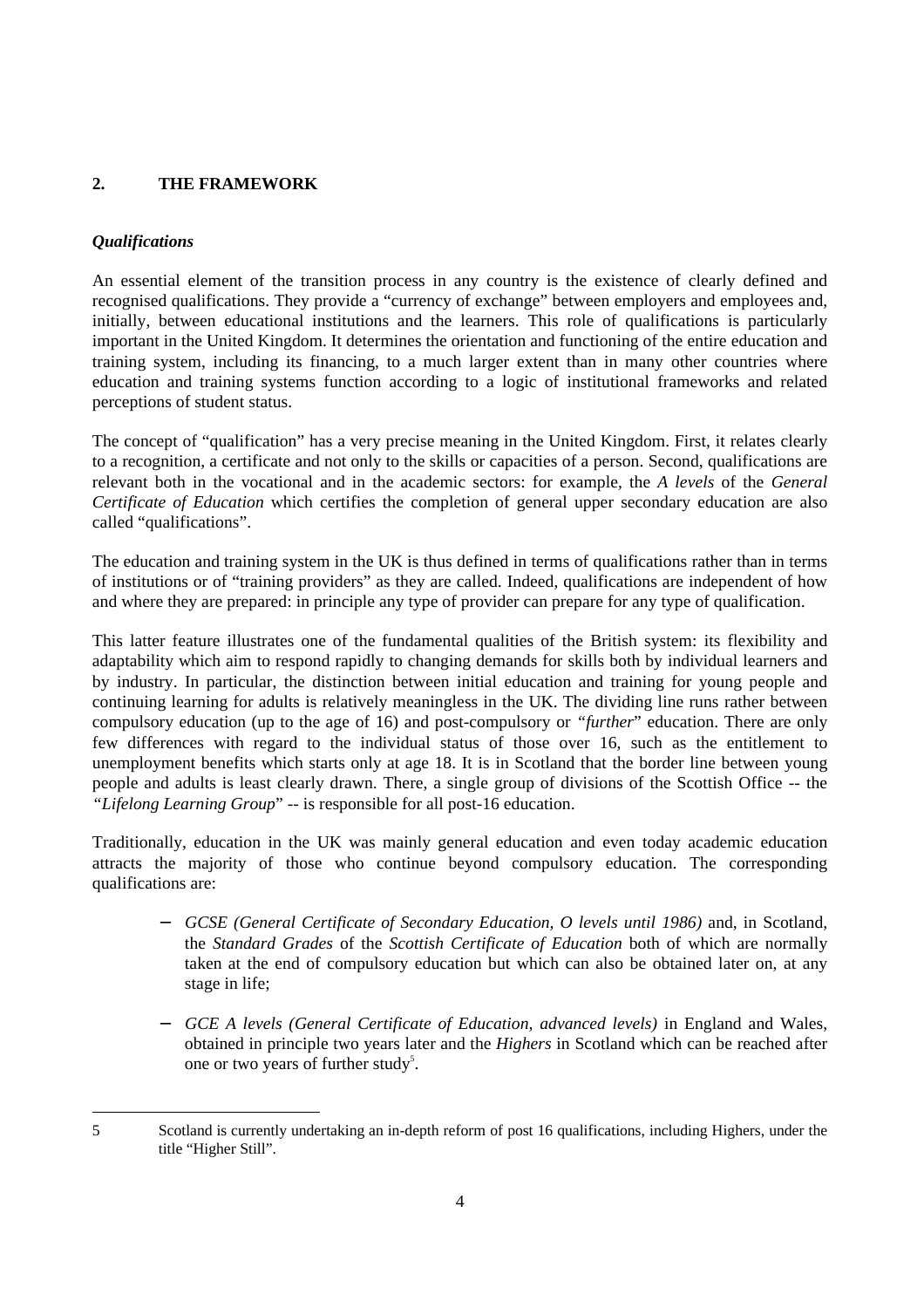These academic qualifications are delivered by independent certifying agencies, "*awarding bodies"*. Scotland has only one such awarding body but there are currently three of them in England which were formed through amalgamations of previous academic and vocational bodies. 1. Vocational training was traditionally provided mainly "on the job". Apprenticeship, formerly wide spread, was hardly regulated in terms of training content and objectives. Much of it contained little formal training and lasted many years ("*time serving*"). It collapsed in most traditional apprenticeship sectors during the 1970s and 1980s. Besides, a minority of young people acquired, and continue to acquire, formal vocational qualifications awarded through traditional certifying bodies, the most famous of which are *BTEC (Business and Technician Education Council), City and Guilds,* and *RSA (Royal Society of Arts).* Altogether there are today still over 300 awarding bodies for vocational qualifications. Some of them are purely commercial organisations while others are linked to occupational corporations.

Both academic and vocational qualifications are characterised by two common features: the steering and control of education and training through qualifications rather than pre-determined curricula and the existence of independent and competing awarding bodies. In contrast to continental European countries, secondary level diplomas are not based on a global set of examinations. The *GCSE* as well as the *A levels* are obtained independently for each field of study: on average students take eight or nine examinations for the *GCSE* and three *A levels* for the *GCE*. Similarly, in Scotland, students will typically take eight examinations at Standard Grade, and five Highers.

## *The recent development of vocational qualifications*

Until the 1980s, while the *A levels* and the Scottish *Highers* provided the entry level qualifications for higher education, vocational qualifications were much less attractive and the incentives to undertake genuine vocational education and training were weak. Most young people entered the labour market directly after compulsory education without following any further formal education or training leading to recognised qualifications. The vocational training system was relatively weakly developed and the average level of qualification of the labour force was lower than in most other developed countries. A linguistic term particularity illustrates this traditional difference between countries: while the French adjective *"professionnel*" and the German word "*Beruf*" include all types and levels of employment the English term "*professional"* relates only to upper level occupations and, in particular, the liberal professions.

At the beginning of the 1980s this situation was seen as one of the reasons for insufficient competitiveness and for growing unemployment, especially among young people, at a time when at the global scale technological innovation and economic restructuring required an increasingly skilled labour force. It was at this time that the central government assumed growing responsibility for vocational education and training, especially for young people. The *Youth Training Scheme*, consisting of increasingly integrated programmes of employment and training was introduced in 1983. However, the training element of these programmes remained to be re-defined and developed.

Following British traditions the notion of "qualification" provided the framework which helped to orient and regulate this re-definition. However, it was decided to render the new qualifications more independent of the awarding bodies, to establish a unified national framework and to bring them closer to the needs of industry.

Starting in 1988, the *National Vocational Qualifications, NVQs* (in Scotland *Scottish Vocational Qualifications, SVQs)* were thus introduced. They are defined in terms of "competences", that is occupational skills, validated in the work environment on the basis of clearly defined criteria of success.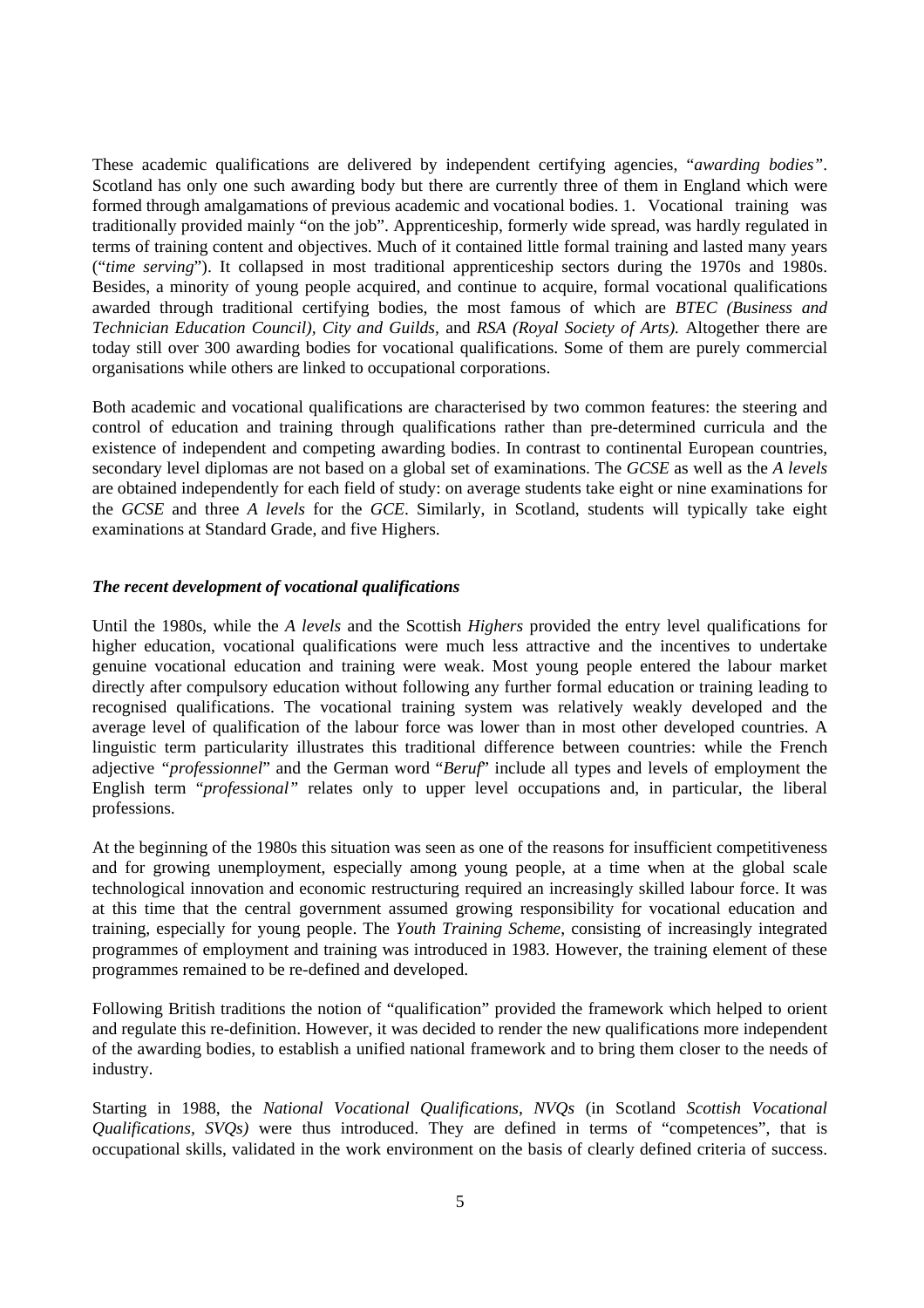Consequently, occupational standards needed to be developed for each existing occupation, for instance amenity horticulture, electronics servicing, plumbing, accounting, preparing and serving food and so on. These qualifications are designed on the basis of recommendations of industry organisations representing mainly the employers.

However, a number of criticisms were soon voiced, in particular with regard to the inadequacy of NVQs for the initial education and training of young people<sup>6</sup>. The competences covered by NVQs were seen to be too elementary, not requiring any general capacities applicable to an entire occupational field, nor developing adaptability and the foundations for further learning. Starting in 1992, the *General National Vocational Qualifications, GNVQs* (in Scotland *GSVQs*) 7 were introduced, covering broader occupational fields and being less immediately tied to specific work tasks at a given time and work place. How much broader the conception of *GNVQs* is compared to that of *NVQs* becomes evident when considering that there are only 14 *GNVQ* sectors such as *land and environment*, *manufacturing, construction and the built environment, business, and hospitality and catering*, compared to over 1000 NVQs. *GNVQs* occupy an intermediary position between academic qualifications and the *NVQs*: they are designed to provide access both to qualified employment and to further study. *GNVQs* are taken almost exclusively by young people (typically 16-19year olds), whereas NVQs are taken by adults as well.

## *The qualification framework*

The qualifications can be described in terms of a two-dimensional system (Figure 1). The first dimension distinguishes the type of qualification: academic; general vocational (*GNVQs*); and job specific (*NVQs*). This division can be found in other countries: in France, for instance, there are three pathways called "general", "technological" and "vocational". Each type of qualification in the United Kingdom includes various sectors: the fields of study for academic qualifications, the 14 broad occupational sectors for the general vocational qualifications *(GNVQs*), several hundred occupations for the specific vocational qualifications (*NVQs*)<sup>8</sup>.

The second dimension relates to the level of qualification. Five levels, numbered from 1 (lowest level) to 5 are distinguished for all three types of qualifications<sup>9</sup>. This establishes, at least in theory, equivalence between the different types of qualifications. The notion of "level of qualification" is relatively clear as far as the work in enterprises is concerned, especially in large enterprises -- semi-skilled, skilled, technician level, and higher technician level -- even if changing principles of work organisation and the end of Taylorism may lead to a blurring of border lines between different levels. It is thus relatively easy to define the levels for *NVQs* and to extend this definition to *GNVQs*. The equivalence with academic qualifications is more artificial: for secondary level qualifications it is measured in numbers of *GCSEs* or *A levels* obtained, taking into account the grade (A to G for *GCSEs* and A to E for *A levels*) achieved in each examination.

<sup>6</sup> For example Steedman, H., Hawkins, J. (1994).

<sup>7</sup> For the sake of readability the text will from here on use only the terms NVQs and GNVQs without adding every time the appropriate terms for Scotland (SVQs and GSVQs).

<sup>8</sup> Some 17000 other qualifications -- mainly vocational ones -- continue to exist alongside with these new groups of qualifications.

<sup>9</sup> Since 1997, a new "entry level" has been introduced below level 1.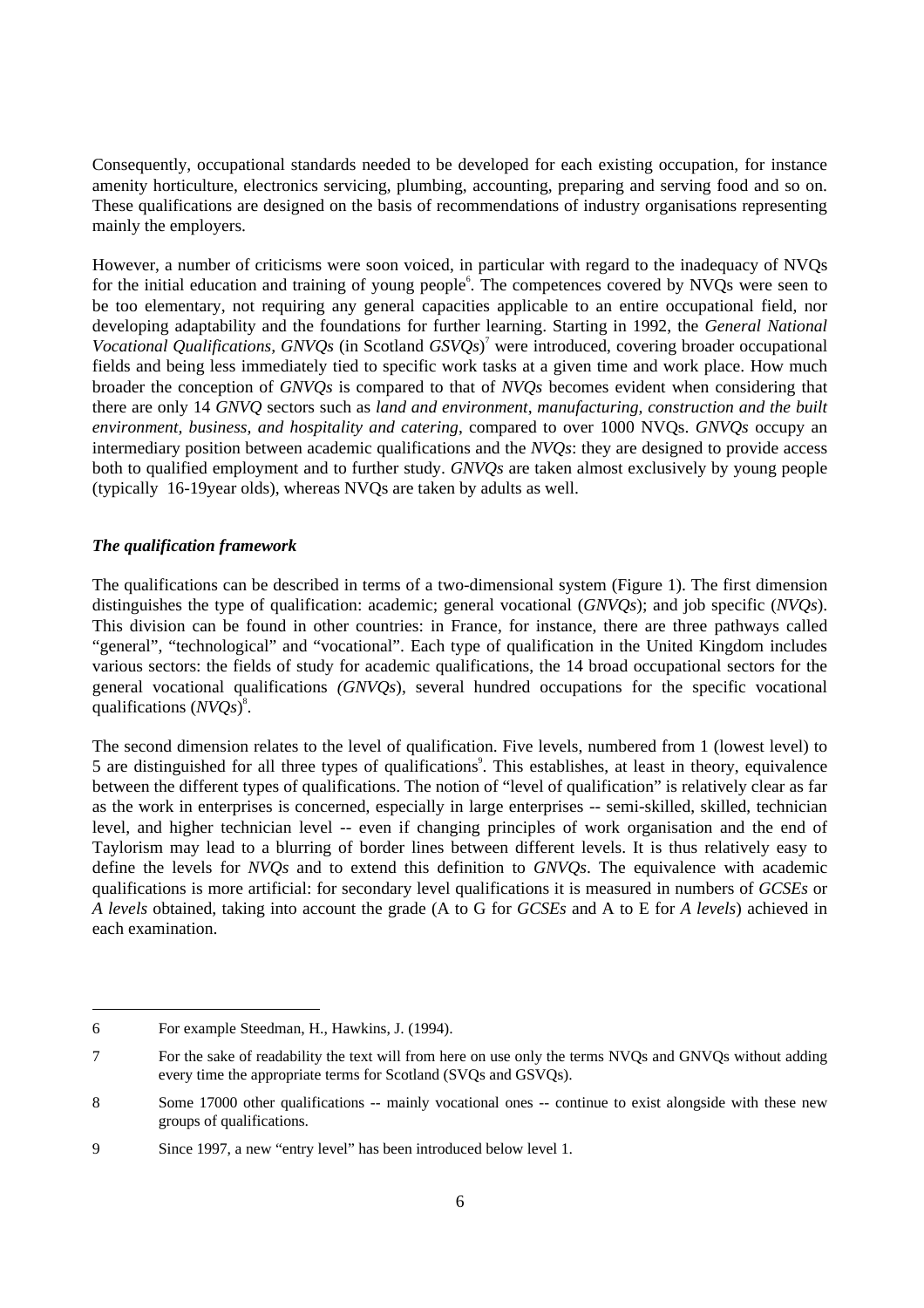| Level          | Academic Qualifications                             | General Vocational<br><i>Qualifications</i> | Occupational Competence<br>Qualifications                          |
|----------------|-----------------------------------------------------|---------------------------------------------|--------------------------------------------------------------------|
| 5              | Postgraduate degrees                                |                                             | $NVO$ (or $SVO$ ) 5 :<br>Professional,<br>Senior Management        |
| $\overline{4}$ | <b>Higher Education</b><br>first degrees (bachelor) |                                             | $NVO$ (or $SVO$ ) 4 :<br>Higher technician,<br>Management          |
| 3              | $GCEs$ :<br>2 A levels or equivalent                | Advanced                                    | $NVO$ (or $SVO$ ) 3 :<br>Advanced craft,<br>Technician, Supervisor |
| 2              | $GCSEs$ :<br>5 passes at higher (A-C)<br>grades     | Intermediate                                | $NVO$ (or $SVO$ ) 2 :<br>Basic craft                               |
|                | $GCSEs$ :<br>4 passes at lower (D-G)<br>grades      | Foundation                                  | $NVO$ (or $SVQ$ ) 1 :<br>Foundation                                |

## **Figure 1 The qualification system<sup>10</sup>**

There are currently no GNVQs at levels 4 and 5, but certain university degrees are of the general occupational type.

The notion of "level of qualification" is important from a policy point of view and with regard to its public perception. The government defines the targets for the education and training system in terms of levels of qualification to be attained, for instance, providing each young person in Britain with at least a Level 2 qualification. However, it is not evident that the meaning of these levels is clear in the eyes of the public, nor that it has a genuine significance in the labour market because of persisting ambiguities between vocational competences on one side and the level of general education on the other. Admittedly, this is also the case with international classifications, such as the European *CEDEFOP* levels in alignment to which the British levels were defined, or *ISCED (International Standard Classification for Education)* which are more clearly related to educational levels of qualification than to occupational qualifications. *ISCED* levels can also be compared to the British levels: levels 1, 2 and 3 are more or less corresponding; the British Level 4 corresponds to *ISCED* 5; the British Level 5 corresponds to *ISCED* 6 and 7.

Most qualifications are modular which is an important ingredient of the suppleness of the British qualification system. As already indicated, a traditional feature of the academic qualifications is their validation independently for each field of study in which the student chooses to be examined. In addition, *"AS levels*" were created which are equivalent to half an *A level*, and an even stronger modularisation of *A levels* is currently underway in certain institutions.

<sup>10</sup> For Scotland: academic level 3 SCEs: 3 Highers at A -- C; level 2 SCE Standard Grades: 5 passes at 1 -- 3; level 1 SCE Standard Grades: 4 passes at 4 -- 7.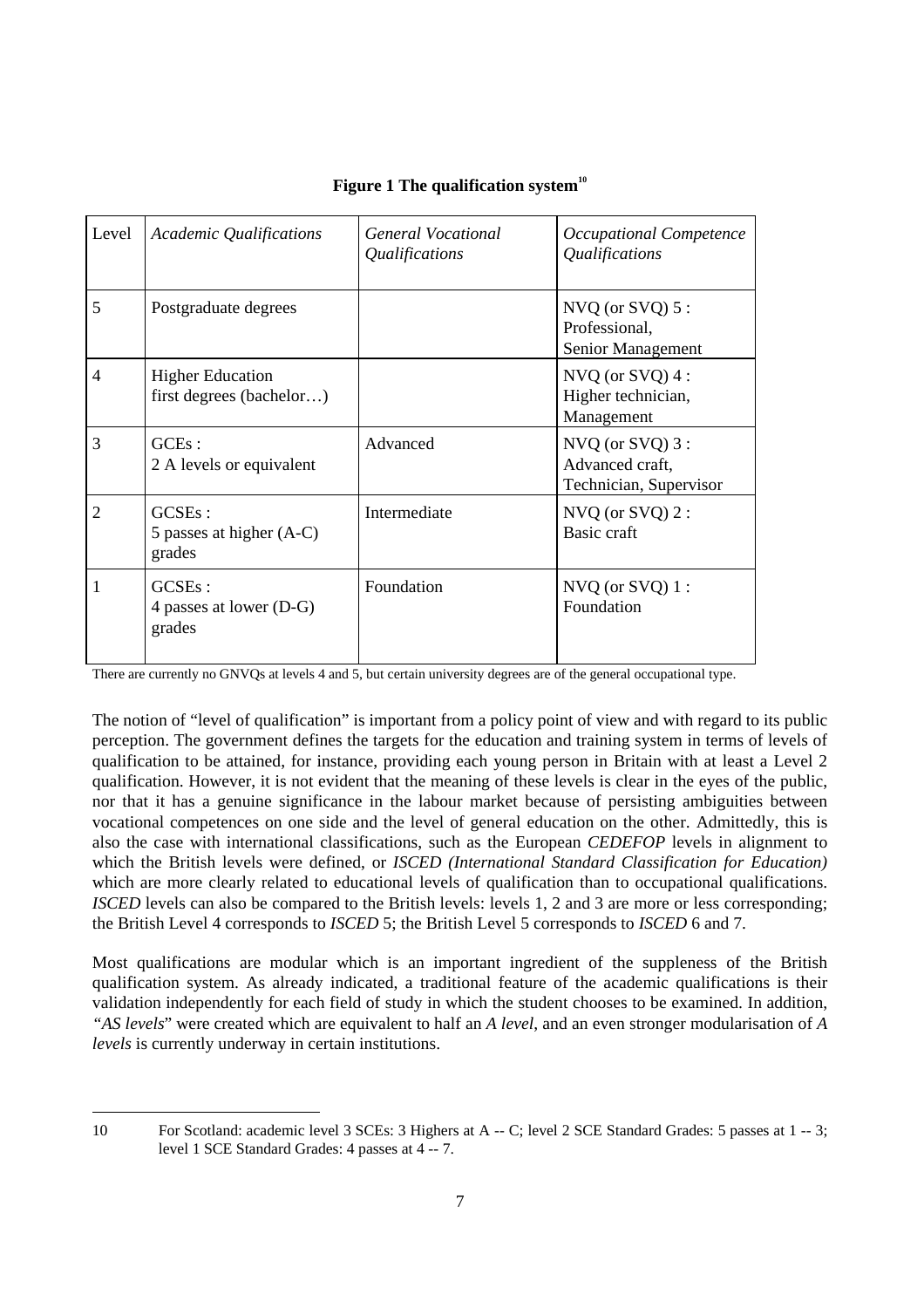Vocational qualifications are obviously structured according to different principles. *NVQs* are organised according to various aspects of the relevant occupation. Each *NVQ* is composed of obligatory as well as optional units which are validated separately. An example is presented in Box 1 below. In addition, each unit is divided into elements of competence. For instance, the *NVQ* Level 1 of *"amenity horticulture"* contains one unit called *"contribute to establishing and maintaining plants*". It is composed of three elements: *"prepare land for planting; establish plants; maintain plants*".

Each unit of competence which describes abilities, skills and knowledge is accompanied by a list of performance criteria specifying the results which must be achieved in order to demonstrate the competence as well as by a description of the conditions under which this demonstration has to occur. Competences are most frequently evaluated in the work situation. The evaluation is based on the observation of the work process and the product. In addition, it can also include simulated situations, testimonies, past experience and answers in response to questions posed during the evaluation process.

## **Box 1 NVQ Level 1: Catering** 5 mandatory units : - Maintain Safe and Secure Working Environment - Develop Effective Working Relations - Clear Food Production Areas, Equipment and Utensils - Handle and Maintain Knives - Maintain Hygiene in Food Preparation, Storage and Cooking 4 optional units, among : - Prepare and Microwave Food - Prepare and Fry Food - Prepare and Bake Food - Prepare Boil, Poach and Steam Food - Prepare and Grill Food - Prepare and Finish Reconstituted Food - Prepare Vegetables and Fruit - Prepare Cold and Hot Sandwiches and Rolls - Prepare, Cook and Assemble Food for Service - Prepare and Griddle Food

*GNVQs* are divided into units in similar ways. An example is provided in Box 2 below for an intermediary level qualification. However, for *GNVQs* the validation includes internal and continuous evaluation during the course as well as an external test at the end of the preparation of the entire unit.

It is here that the notion of *key skills* (core skills in Scotland) becomes relevant. These are skills which are common to all domains. Key skills are receiving increasing attention in the United Kingdom. For the *Confederation of British Industry (CBI),* "Key skills are central to work and learning, valued by employers and essential for individuals. As far as possible they should be integrated into qualifications."<sup>11</sup> Indeed, such competences are part of the most demanding preparation for *NVQs,* for example in the framework of *Modern Apprenticeships.* The *Department for Education and Employment (DfEE)* also intends to develop key competences in tertiary education. In addition to the three items cited in Box 2 they often also include

<sup>11</sup> CBI, 1998a.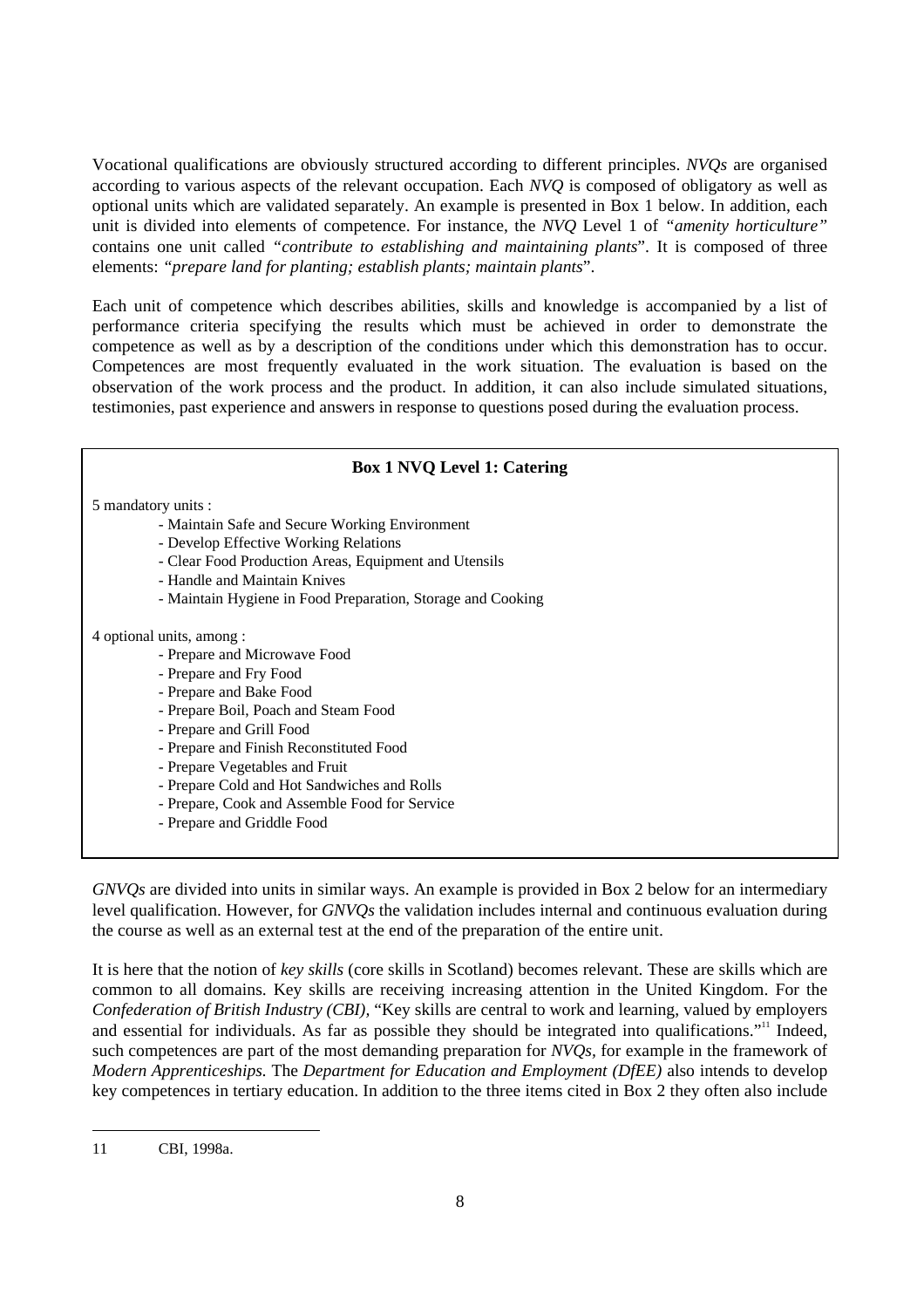more personal and behavioural skills such as "working with others", "improving own learning and performance", and "problem solving"<sup>12</sup>.

| <b>Box 2 Intermediate GNVQ: Health and Social Care</b>      |
|-------------------------------------------------------------|
| 4 mandatory vocational units :                              |
| - Health, social care and early years provision             |
| - Promoting health and well-being                           |
| - Understanding personal development                        |
| - Communication skills and values in health and social care |
| 2 optional vocational units                                 |
| 3 mandatory key skills units :                              |
| Communication (level 2)                                     |
| Application of Number (level 2)                             |
| Information Technology (level 2)                            |
|                                                             |

The qualifications are intended to provide a common norm and to serve as a basis for a "contractual" relationship between three parties: the training institutions, the learners who will also, either immediately or later on, be looking for employment, and the employers. The existence of such a norm is based on three functions: the definition of qualifications, the training preparing for them, and their validation. Financing needs to be added as a fourth function. The following sections will discuss the implementation of these different functions. Figure 2 below presents the relationships between the various institutions which are involved.

## *The definition of vocational qualifications*

The definitions of vocational qualifications are based on the needs of industry. Competence standards have been developed for different occupations. In the early times of the *NVQs* this was undertaken by diverse agencies: *Lead Bodies, Occupational Standard Councils, Industry Training Organisations.* Today this task is carried out by the *National Training Organisations (NTOs)*, independent employer led sectoral bodies which are recognised by the government. There are currently sixty five recognised organisations and their number is expected to grow to around seventy once all industry sectors are covered. The "landscape" is thus rather fragmented and the coverage and impact of different *NTOs* seems to vary significantly. The *Engineering and Marine Training Authority (EMTA*), for example, covers the entire sector of mechanical and electrical engineering which represents a considerable segment of the labour market. The *NTOs* cover all of the United Kingdom, which can be considered as a unified space in terms of labour market mobility. They are members of the *NTO National Council (or the Scottish Council of Training Organisations)*.

The definition of competence standards is followed by the certification of qualifications. This process is ensured by the awarding bodies, mentioned before, and by an authority which ensures the national coverage of qualifications. However, in this case "national" refers in this case to the three countries of

<sup>12</sup> In Scotland 5 core skills (communication, numeracy, problem solving, information technology and working with others) are embedded in various new Higher Still courses (and in Standard Grades).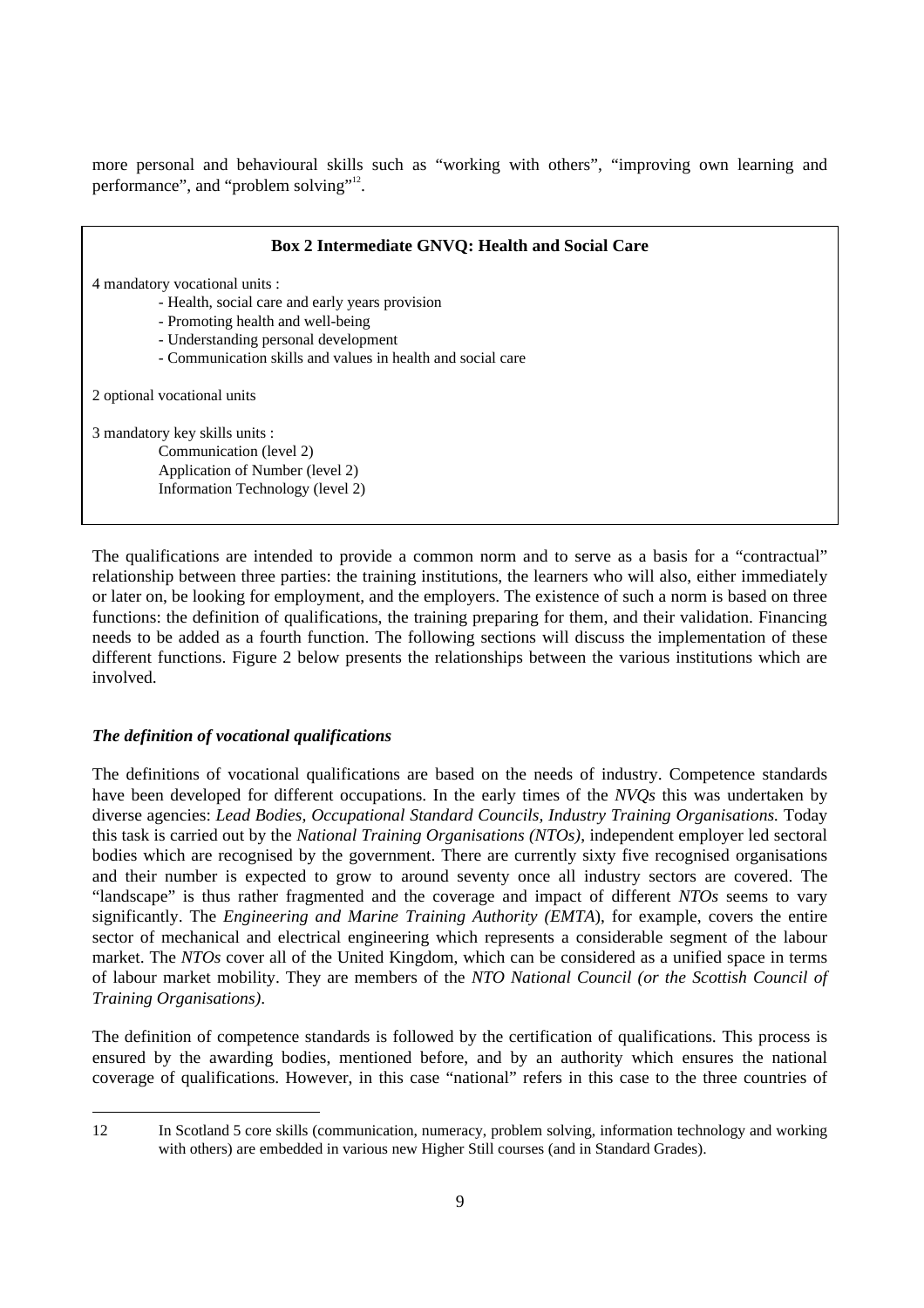England (including Northern Ireland), Scotland and Wales and therefore there are three qualification authorities: the *Qualifications and Curriculum Authority for England (QCA*); the *Scottish Qualifications Authority (SQA*); the *Qualifications, Curriculum and Assessment Authority for Wales (ACCAC*). These authorities are responsible both for the curriculum of compulsory education and for the three types of qualifications. This unity is a recent achievement: the agencies initially responsible for vocational qualifications (the *National Council for Vocational Qualifications, NCVQ* and the *Scottish Council for Vocational Qualifications, SCOTVEC*) were merged with the academic curriculum and qualification authorities in 1997.

The role of the national authorities and the awarding bodies differs across the different sectors. The national authorities are entirely responsible for the definition of academic and general vocational qualifications, the awarding bodies intervening only as certifying agencies. For the *NVQs* and *SVQs* the awarding bodies elaborate the definition of vocational qualifications established by the national Training Organisations, but these must then be accredited by the national authorities.

## *Education and training*

The preparation for qualifications is ensured by the education and training providers. "Providers" can be:

- − Schools;
- − *Further Education Colleges* (FE colleges) which initially provided mainly technical and vocational training;
- − Private providers (either profit making or non-profit -- charities, for instance, are active in this field) which are established exclusively as education or training providers or which can be part of industrial enterprises, providing training for their own employees and possibly for workers of other enterprises.

Academic qualifications are prepared by the schools and, increasingly, by FE colleges. The *GNVQs* are prepared mainly within FE colleges, but schools provide them increasingly as well, in particular for the service sector. *NVQs* are normally prepared at the work place, with complementary training possibly being offered by private providers or by FE colleges. But there are cases where no formal training is provided at all. Finally, FE colleges can also prepare for *NVQs* on their own, if they can provide a work environment within training workshops.

We shall address the issue of financing later on in the report. At this point it is useful to mention, however, that the mode of financing depends on the status of the provider institution. In England and Wales schools are financed either by *Local Education Authorities (LEAs),* or directly by the Government in the case of "grant-maintained schools"<sup>13</sup> which have chosen to withdraw from the responsibility of *LEAs.* The resources of FE colleges are provided by the *Further Education Funding Council (FEFC*) in England and Wales, and directly by the *Scottish Office* in Scotland<sup>14</sup>. The private providers receive their funds from the

<sup>13</sup> A new framework of schools will abolish this type of school from September 1999.

<sup>14</sup> until 1999; thereafter the funds in Scotland will be administered by the newly formed Scottish Further Education Funding Council (SFEFC).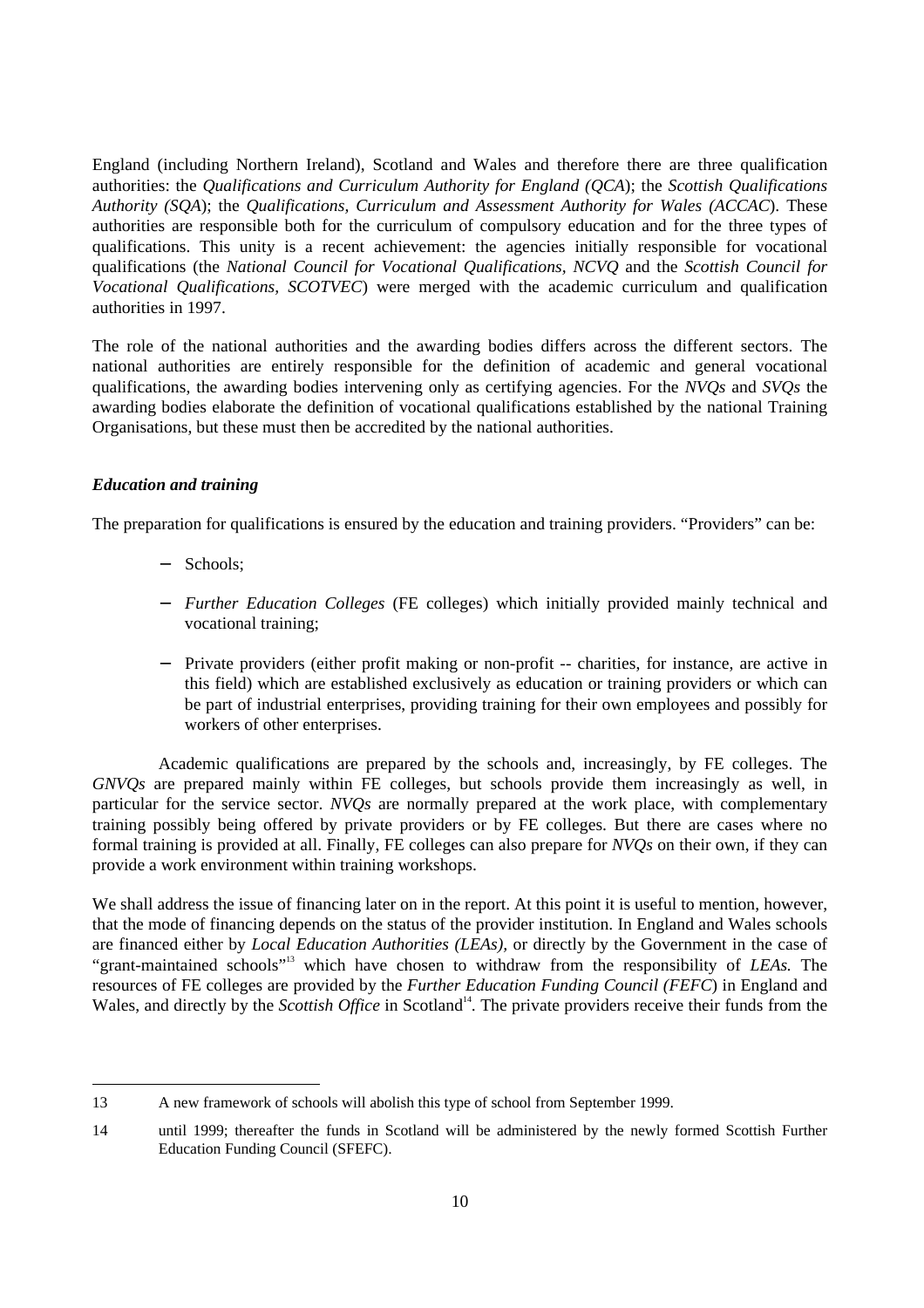*Training Enterprise Councils (TECs,* in Scotland *Local Enterprise Companies, LECs)<sup>15</sup>* . *TECs* and *LECs* can also to some extent contribute to the financing of schools and FE colleges in order to support particular common projects.

#### *Certification*

The certification of *GNVQs,* like generally that of academic qualifications, includes an internal dimension which is part of the education or training programme as well as external examinations implemented by the awarding bodies which are the same for these two dimensions of qualification. The *NVQs*, as already indicated, are in most cases certified only "internally" in the work situation.





The internal certification is of course closely linked to the training process. It often is carried out by an assessor who is employed by the organisation conducting the training, and who may train or supervise the trainee. The role of the awarding body is to control the work of the assessors. In order to exercise this task the awarding body sends an "external verifier". The relationship between the awarding body and the training provider is, in fact, a bilateral one: the awarding body authorises the training provider to provide each particular qualification through the process of accreditation, including the accreditation of the assessors; the training provider chooses and pays the awarding body for its accreditation services. Figure 2 shows the functional linkages and the funding flows between the different actors involved.

<sup>15</sup> The financing of these local employer led bodies is described at the end of Section 3 of this Country Note (The Process: Soliciting education and training provision responding to local needs: TECs and LECs.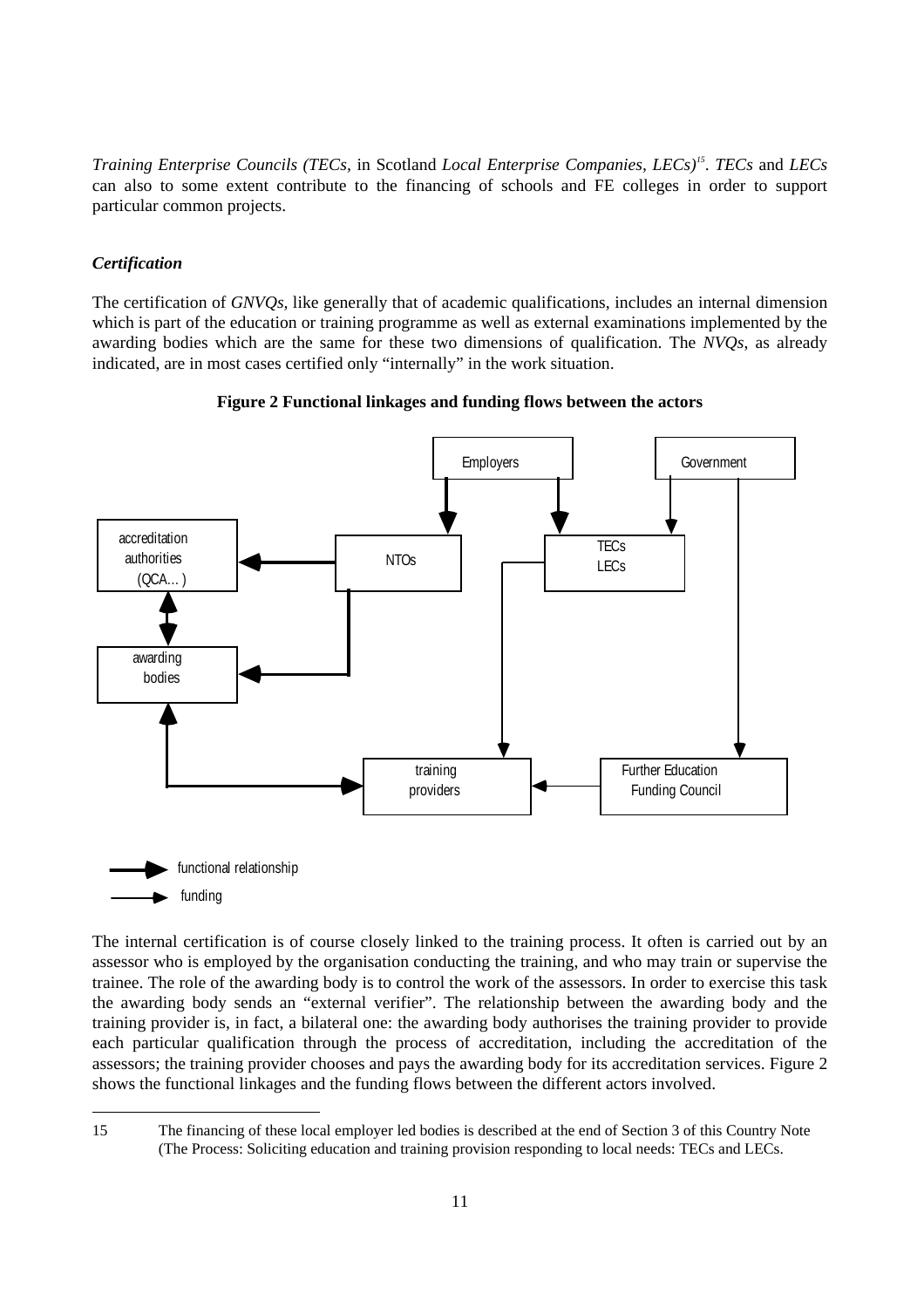## *Issues for further consideration*

The general architecture of the qualifications and their different levels is a factor of suppleness. It facilitates the progression of individuals throughout life: training can be taken up again at the point of qualification which was reached before. This suppleness is reinforced through the modularisation of each qualification. However, a related risk is the temptation to abandon a training programme before obtaining a complete qualification and this is illustrated by the statistics: in Scotland, for instance, since 1990 less than half of those who started to prepare a *SVQ* have actually achieved it.

The suppleness of the system facilitates also the continuous adaptation of courses and qualifications to changing technologies and patterns of work organisation. Indeed, today qualifications in the broader sense of the term are no longer acquired once and for all. In order to obtain or preserve employment it is indispensable to periodically update one's competences and in the United Kingdom the responsibility of the individual in this respect is strongly emphasised. Individuals will have the possibility to continuously maintain their competence by replacing an obsolete element of qualification by a newly defined one.

The ways in which qualifications are defined, in particular the role of employers through the *National Training Organisations (NTOs)* facilitates their adaptation to the changes in employment. It seems reasonable to assume that the same applies to the triple "market" which we have described above:

- The qualification market, where the awarding bodies sell their services to the training providers;
- − The training market, where the training providers compete in order to attract the learners;
- − The labour market, where individuals compete for jobs and where enterprises search for qualified workers.

The question is whether this relatively complex framework can react sufficiently rapidly and to which extent it allows changing skill requirements to be anticipated. The employer organisation *CBI,* for its part, considers that the financing system in place favours the competition among training providers rather than the adaptation of individuals to the needs of the labour market. In the future, individual Learning Accounts will provide the learner with greater control of what is learned and where it is learned.

In addition, at least as far as *NVQs* are concerned, the recognition of the necessity to evolve which is a feature of the modern world, contrasts with the definition of qualifications based on the analysis of occupations in terms of discrete work functions. They are defined and evaluated in the context of particular occupations, and do not of themselves guarantee transferable skills applicable across a broad range of work situations, or possible future working roles.. The notion of competence as it is conceived in the framework of *NVQs* could encourage behaviourist forms of training, that is simple conditioning of occupational performances which are predetermined in advance and which correspond to the technical conditions of the moment. The capacity to adapt and evolve are at risk of being neglected. This problem explains the importance given today to "key skills" which not only have a longer life time but aim also at abilities ensuring long-term adaptability. While such key skills are part of the *GNVQs* this is to date not the case for *NVQs*. And yet, employers unanimously emphasise the importance of attitudes, motivation and personal qualities together with specific occupational competences.

It is not easy to reconcile suppleness with simplicity and clarity. But the latter two qualities are important factors in the recognition of qualifications. To judge from many reactions which we heard during our visit, we got the impression that widespread familiarity and recognition exist only with regard to A levels on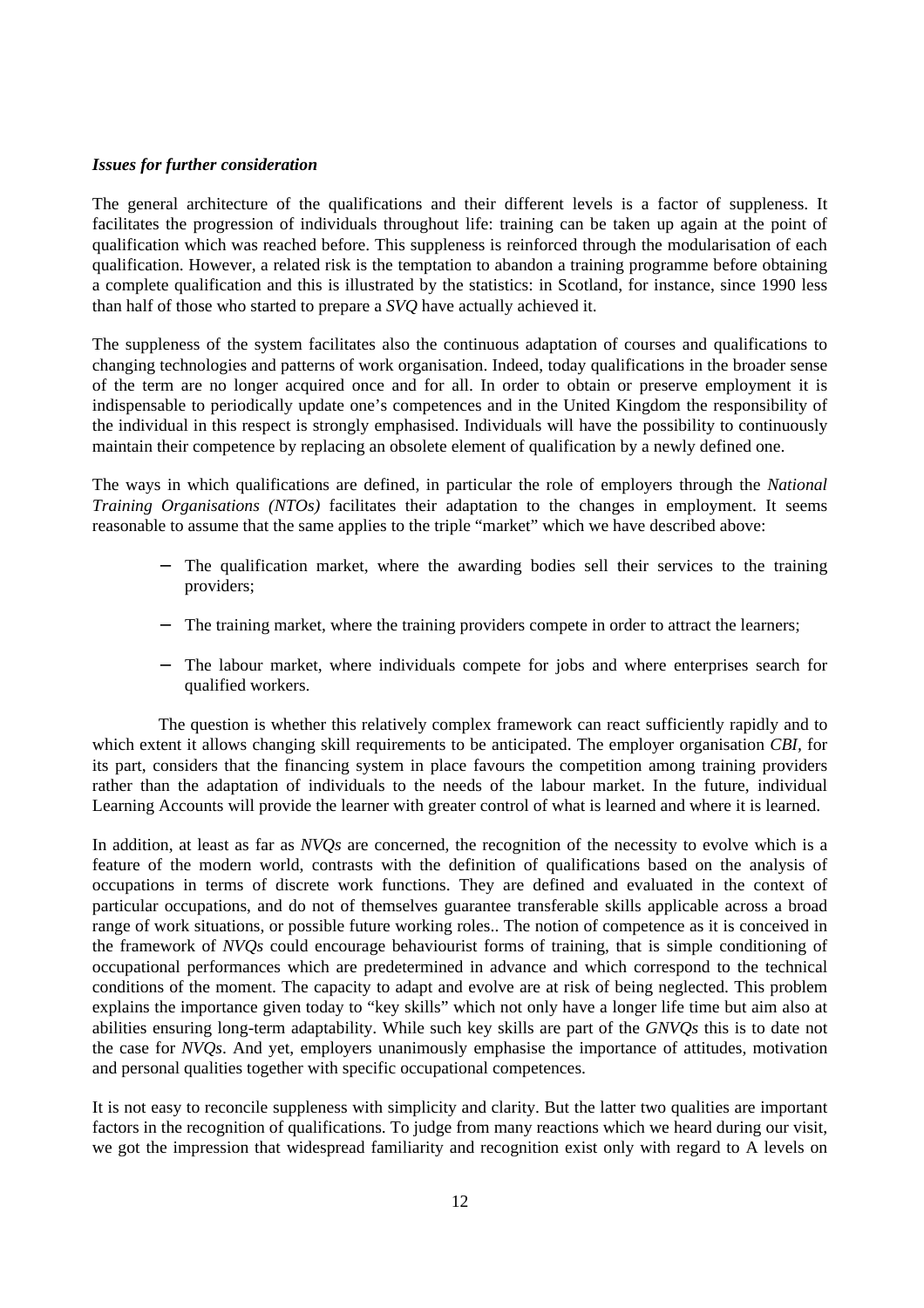one hand, which guarantee a solid academic education and, on the other hand, the traditional vocational qualifications (e.g. *City and Guilds, BTEC*) which still exist and are perceived to be safer and more global than the new qualifications. It is true that the *NVQs* are only ten years old, which is a short time to acquire good recognition. But it is also true that there exist 17000 different qualifications emanating from more than 300 awarding bodies, a situation which does nothing to facilitate clarity and recognition. Based on a survey concerning the 100 most common *NVOs* and *SVOs*, the *Beaumont* report<sup>16</sup> speaks of "widespread" support" by 80% of the employers who replied to the questionnaire. CBI indicates: "The media coverage of NVQs and SVQs is largely negative. Yet employers using them believe they are valuable tools for business development"<sup>17</sup>. The expression "using them" contains of course an important restriction. However, the *CBI* firmly supports the development of these qualifications which, in its eyes, correspond to the needs of enterprises because they are based on the concept of competence. Nevertheless, *CBI* has requested certain changes, in particular in order to reduce the burden related to the certification processes and their "bureaucratic" features. Such changes have indeed been proposed by the *Beaumont* report, as well as the introduction of *key skills* into *NVQs*.

The more recent *GNVQs* have gained recognition by certain universities and open thus a new route towards higher education. But they remain largely ignored by employers and they have a difficult time to find their place in between the academic qualifications and the specific vocational qualifications, perhaps due to a lack of articulation with the latter. When asked to explain what an (advanced) *GNVQ* is , students, teachers and administrators inevitably start by responding: "well, it is equivalent to two *A levels*". As to employer organisations, they do not consider them as genuine vocational qualifications but rather "like applied *A levels*<sup>"8</sup>. Indeed, the preparation of *GNVQs* does not require work-based training. The situation is worse for the *GSVQs* in Scotland: they were unable to impose themselves, most probably because certain *Highers* and *National Certificates* of the Scottish system already play the role of general vocational qualifications.

Behind these difficulties, and behind the differences between Scotland and England, a question arises which has received diverging answers: should one distinguish three pathways -- academic, general vocational, specialised vocational -- or should they be considered as variants of a unified system with many equivalences and common elements? Scotland seems to tend towards the second response which is currently inspiring the *Higher Still* reform, a credit system which allows small training units (40 hours) belonging to different sectors to be combined freely. This has the advantage of avoiding students being locked into isolated pathways, especially in a situation where vocational qualifications are far from having obtained "parity of esteem". In addition, the *Higher Still* reform attempts explicitly to establish core skills in the curriculum. But the risk is that the resulting qualifications, and in particular the vocational qualifications, will still not be sufficiently readable and transparent. This is the reason for current plans to define "group awards" which guarantee a level of qualification (at 6 possible levels) by assembling a required number of certified units and among them the "named group awards", focused on a sector of knowledge or employment, such as Science, Business, Electrical Engineering. It is planned that the *SVQs* should be taken into account in this framework. Similar ideas of a "credit system" and a global National Certificate seem to be making their way currently in England and Wales, based on a report by Sir Ron Dearing "Review of Qualifications for 16-19Year Olds"<sup>19</sup>.

<sup>16</sup> Beaumont, G. (1996) Review of 100 NVQs and SVQs.

<sup>17</sup> CBI 1997.

<sup>18</sup> TEC National Council.

<sup>19</sup> Dearing, Sir Ron (1996) SCAA, Hayes.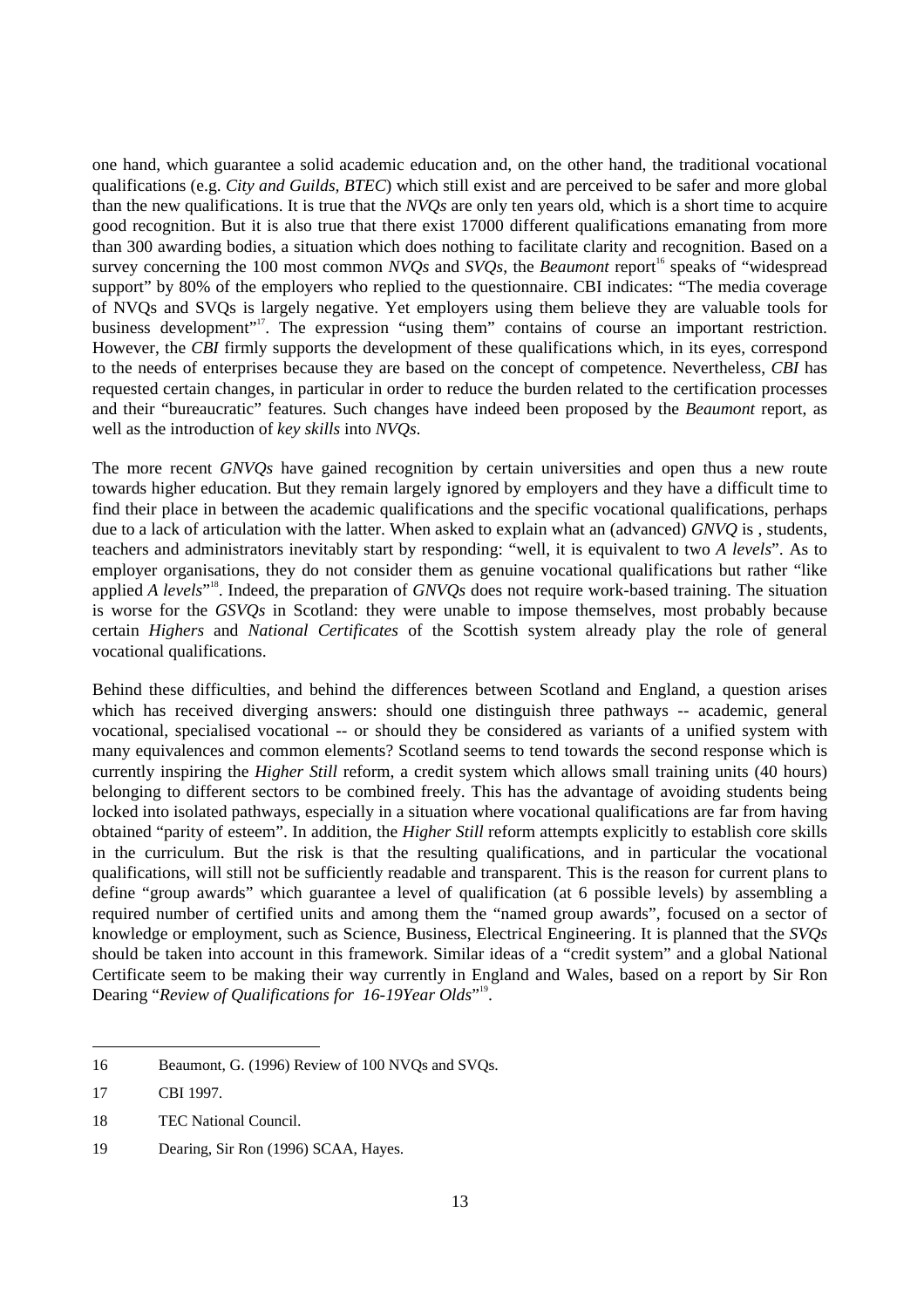The recognition of qualifications is also related to the trustworthiness of their certification. The issue seems to arise especially for the *NVQs* and *SVQs*. The fact that their certification is completely internal to the work place, and the multitude of training providers and of awarding bodies causes this trustworthiness to be questionable in certain cases. In addition, a number of confusions exist which call into question the principle of a separation between the functions of the *NTOs*, the accreditation bodies and the awarding bodies: an *NTO* like *EMTA* (engineering), for instance, is at the same time an awarding body or, rather, in order to keep up the appearances, "owns" an awarding body. Similarly, in Scotland, the *Scottish Qualification Authority (SQA)* is both the accreditation authority and awarding body: it accredits itself. Furthermore, it appears questionable whether it is a healthy principle that the training provider chooses and pays the awarding body, especially in a system where the resources of the provider depend on the number of qualifications obtained. Finally, a certain number of voices are requesting an external part in the certification of *NVQs*, in particular in order to evaluate the knowledge acquired and not only the practical competences. The *Beaumont* report makes this point. Evidently, certain contradictions exist: thus the *CBI* is requesting more rigorous certification, but only within the work place, without uniform rules and simplified with respect to the "bureaucratic burden" currently imposed on enterprises.

Finally, the question arises whether certification alone can guarantee the quality of training. Doubts have been expressed with regard to work-based training and recently a *Training Standards Council* has been established for England. It has already issued "Guidelines for self-assessment and inspection of workbased training" and a programme of inspections of government funded work-based training began in May 1998. In Wales, the task of inspecting the quality of training has been entrusted to the Office of her Majesty's Chief Inspector -- the same body which inspects schools and colleges.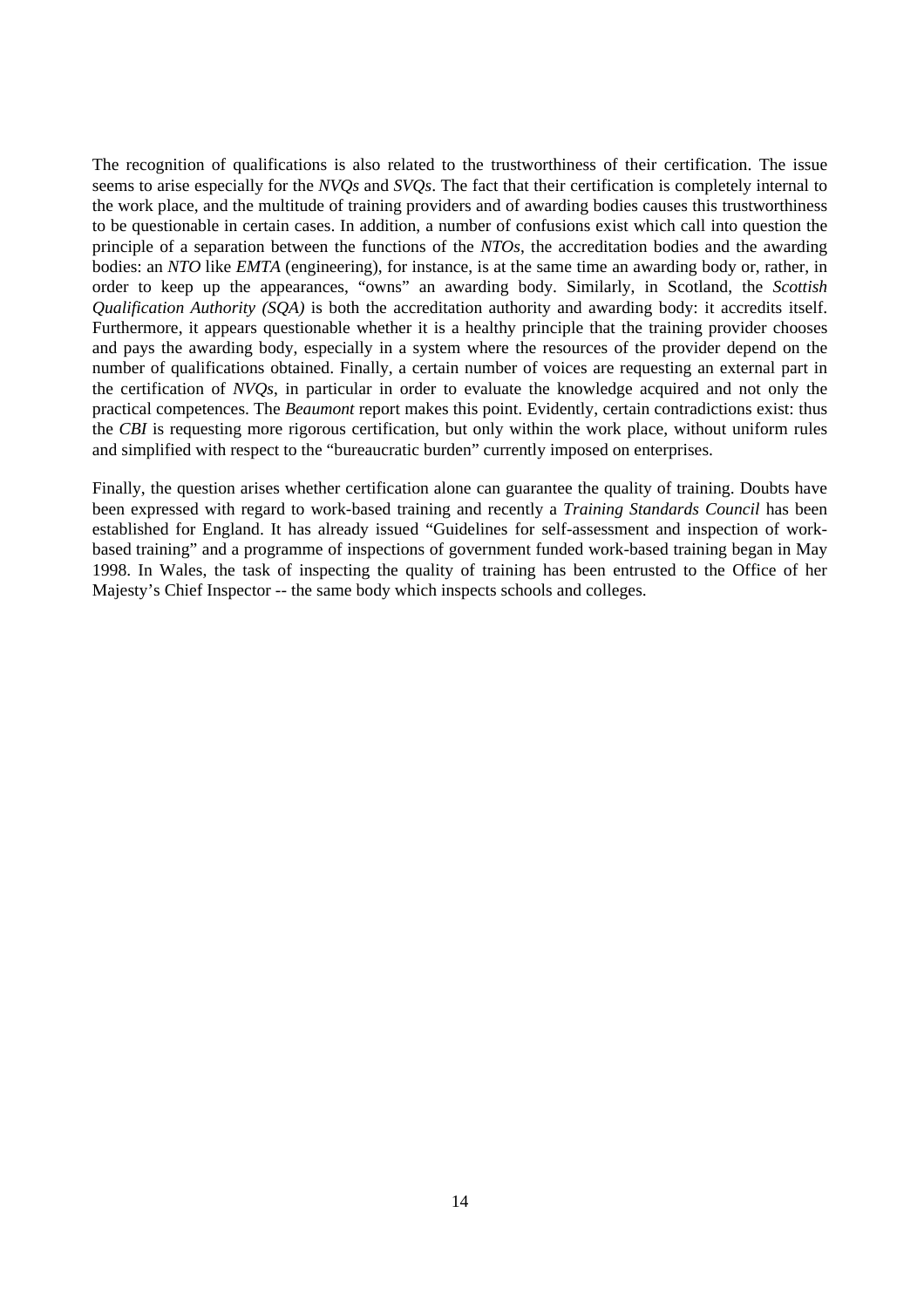## **3. THE PROCESS**

## *Compulsory education*

In 1989 a national curriculum had been defined for compulsory education in England and Wales, in order to indicate the obligatory fields of study, their content and the standards to be attained. Greater flexibility has been introduced into the curriculum in primary schools from September 1998 to enable them to give priority to literacy and numeracy. The bodies responsible are those cited before: the *Qualifications and Curriculum Authority (QCA)* for England and the *Qualifications, Curriculum and Assessment Authority for Wales (ACCAC).* The principle of a "national curriculum" was new in the United Kingdom and criticism continues to be voiced because of the rigidity which it is perceived to impose on education. The obligation to follow a curriculum was indeed an innovation given the traditional idea that the qualifications to be attained are sufficiently orienting the curriculum. Today compulsory education is seen to last too long to be guided by final qualifications alone. However, the curriculum is related to the *National Tests and Teacher Assessment* arrangements in English and mathematics which have to be taken at the end of the first three stages, that is age 7, 11 and 14. Science is tested from age 11 and there is teacher assessment of six other foundation subjects at age 14. The last stage, age 14 to 16 ends with the GCSE examinations. A further assessment at the time of entry into primary school -- known as "baseline assessment" -- has been introduced from September 1998. These tests are seen by many teachers as a useless bureaucratic burden. This seems to indicate that they are not making use of the tests as a basis for improvement of their teaching practice, as should be the case. In Scotland there is no obligatory national curriculum, but the *Scottish* Consultative Council on the Curriculum provides curriculum guidelines orienting and supporting the decisions taken by schools and teachers.

The *National Curriculum* involves 11 subjects, plus the Welsh language in Wales, but only seven statutory subjects for the 14-16year olds. Schools are able to offer complementary optional subjects. Among the obligatory subjects is "information technology", but there are no obligatory courses preparing for transition to employment or to further study. However, this situation is currently changing due to national level policies followed up by numerous local initiatives, in particular for 14-16year old students. The preparation for transition really starts at that age.

First, the large majority of schools offer activities and often genuine courses about the choices to be made in the context of "careers information, education and guidance". The curriculum authorities support these efforts. For instance, the *SCAA*, the predecessor of the *QCA* published a document called "Skills for Choice" in 1996 in order "to provide support for schools on the development of pupils' decision-making, action-planning and negotiation skills". As the *SCAA* puts it: "Programmes of careers education and guidance and personal and social education have a particular contribution to make". Such programmes are expected to develop personal skills reaching beyond the immediate choices which must be made at the end of compulsory education, and which can be used throughout working life. Box 3 below provides an extract from this document.

The first objective is to persuade students that they must make a truly personal choice rather than being carried along into further academic study or to abandon education altogether without reflecting on longer term consequences. We had the opportunity to see in one school a performance by a professional theatre company on the theme: "You have to choose". This company was scheduled to visit a large number of schools in the area.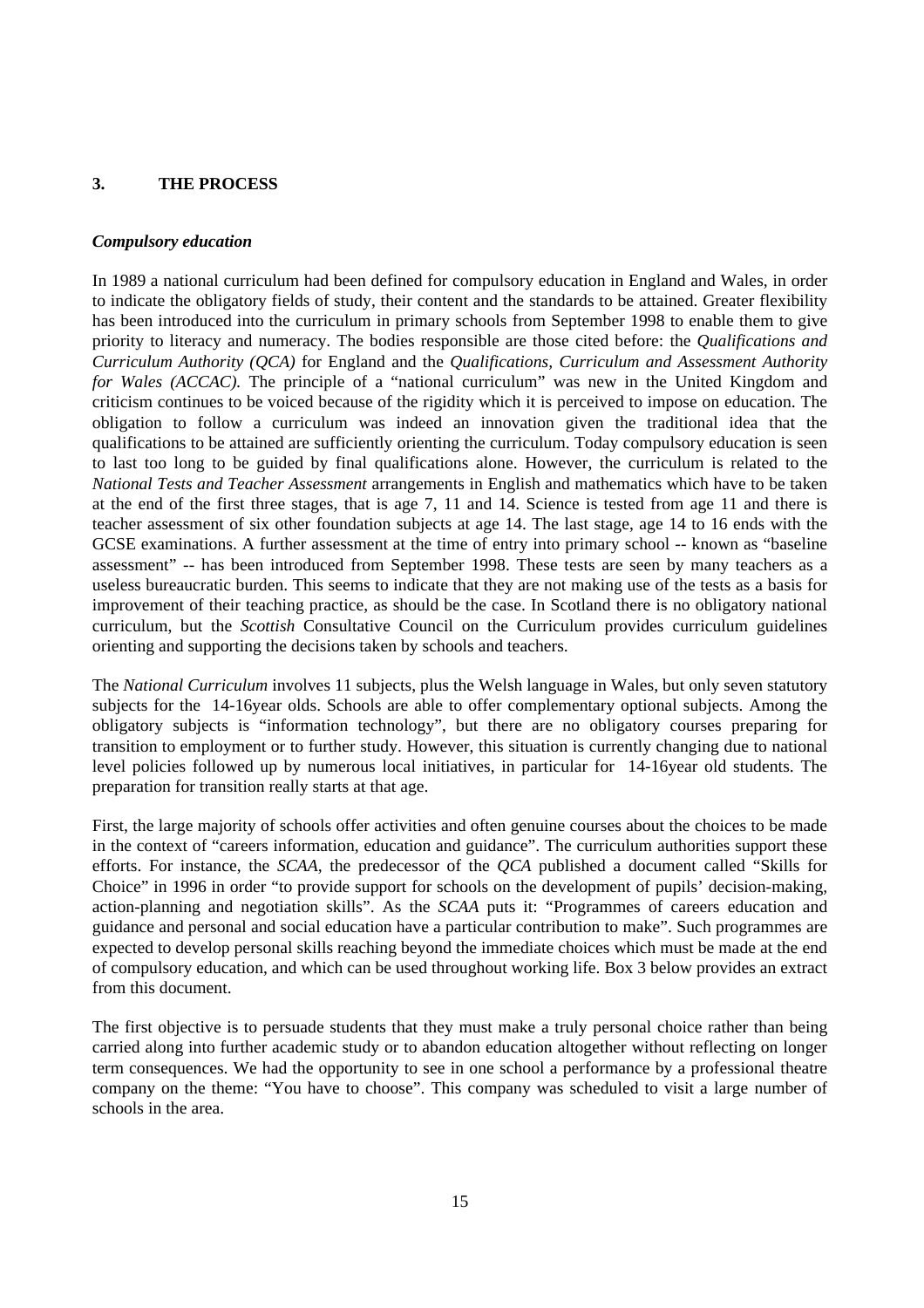## **Box 3 Managing your future**

Year  $11^{20}$  pupils in a girls' school take part in a two-day conference where they discuss issues in small groups with employers, university graduates, students and staff at the local college and advisers from the careers services.

The first day, **Preparing for the Future**, focuses on skills such as :

- interpreting job advertisements ;
- using careers information ;
- applying for jobs ;
- communicating on the telephone ;
- understanding body language ;
- developing interview techniques.

The second day, **Pathways to the Future**, provides opportunities for the pupils to apply the skills and to consider : - future trends in employment ;

- issues facing women in employment.

The day includes student-led workshops on A levels, GNVQs, training schemes and university courses.

Another type of initiative relates to familiarising the students with the world of work, in particular through work experience, usually of short duration, between one or two weeks. The *DfEE* document "Excellence in Schools"<sup>21</sup> recommends among many other proposals the establishment of school-business links as a way to prepare young people for the world of work and to strengthen their motivation to learn. In particular, it promotes "work-related learning" for the 14-16 year olds. The *QCA* document "Learning from Work Experience, a Guide for Successful Practice" uses case studies to show how different areas of the curriculum can be linked to work experience programmes. It underlines that 98% of the students in the last year of compulsory school are already participating in work experience. The document proposes a curriculum involving six stages (preparation, briefing, placement, debriefing, follow up, evaluation), discusses the relationship with other parts of the national curriculum guidelines and provides quality standards for schools, training enterprises and the bodies acting as intermediaries at the local level. One of the many different experiments described in this document is presented in Box 4 below.

## **Box 4 Confidence building**

A school in the Midlands has devised a preparation programme to develop personal and social skills directly relevant to the workplace. The programme uses simulation and role play which are presented by the work experience coordinator through a programme of one hour lessons. This is supplemented by a focus on health and safety taught as part of a tutorial programme.

During the programme, pupils build a chart of work experience expectations ; apply for a placement ; take part in group exercise designed to evaluate personal assertiveness ; discuss their rights and responsibilities while on work placement ; discuss equal opportunities ; and take part in confidence-building exercises. Debriefing involves group discussion to evaluate how far these interpersonal skills have been developed during work placements.

<sup>20</sup> Last year of compulsory education, age 15-16.

<sup>21</sup> July 1997.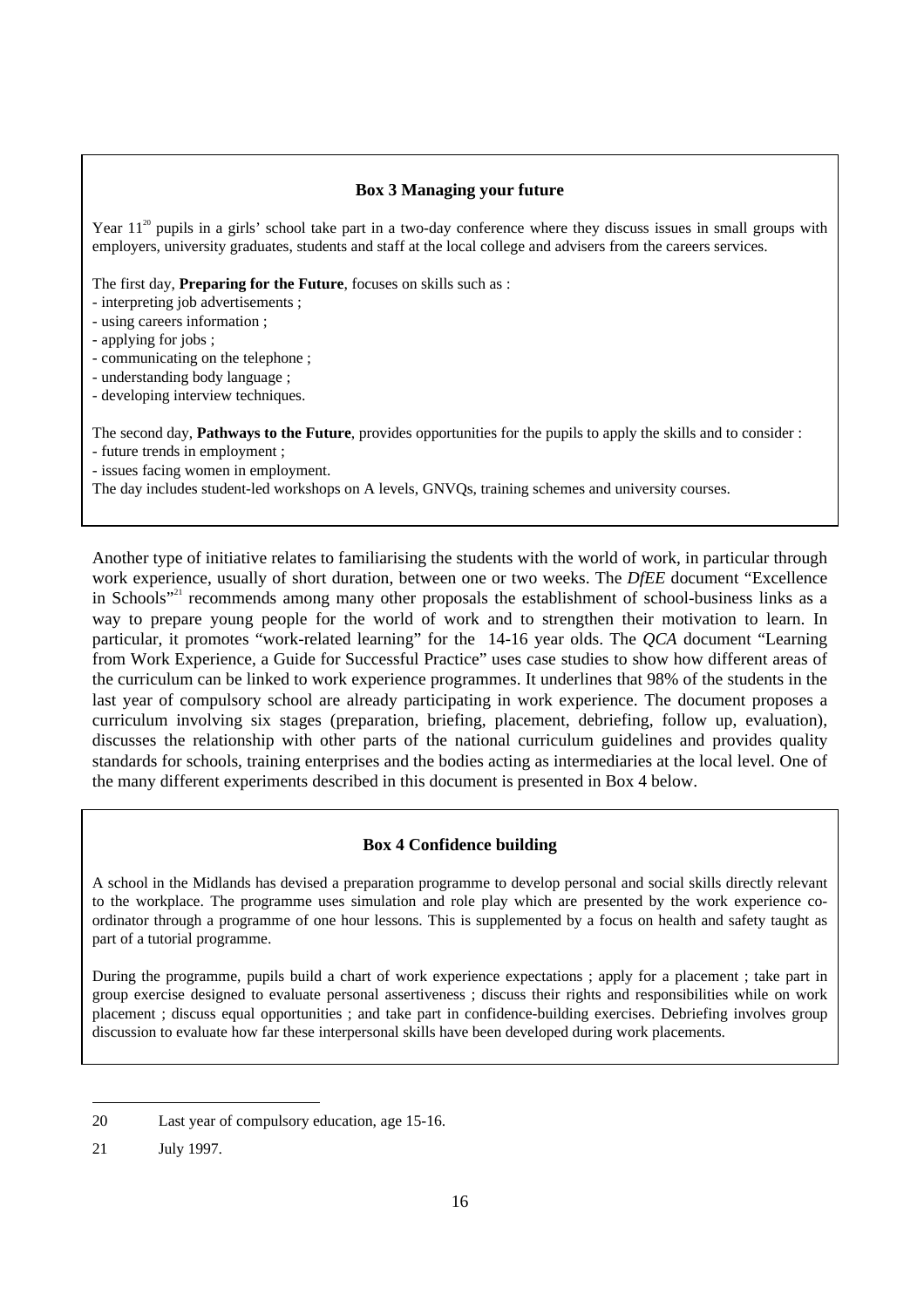In Scotland we visited the *National Centre: Education for Work and Enterprise*, associated with the education faculty of the University of Strathclyde. Its mission is "to ensure that young people are thoroughly prepared to enter the world of work and that education-business links and enterprise education are widely used to enhance the curriculum". In many places there are bodies called "*Education Business Partnerships*" which propose related projects and activities to schools. In Glasgow the "*Education Business Partnership*" agency *(EBP)* has been established by the City Council and by the Development Agency. Among the numerous programmes supported by the *EBP* are the *"Work Experience"* programme, which is intended to cover all secondary schools, 8000 young people and 1200 enterprises, and other *"* enterprise education programmes such as *"Young Enterprise*", developed in secondary and even primary schools.

All this is part of a global policy framework aiming to draw young people's attention to the importance of industry and to fight against what was presented to us as a tradition of disinterest or even disdain of the upper classes for the industrial world and for manual work. These could well be due to the dominance of academic education and the weakness of vocational education and training. Launching a new policy agenda under the banner Education for Work and Enterprise, the then Scottish Minister for Education and Industry, Mr. Brian Wilson, declared in November 1997: "I would like to see enterprise education at the heart of the curriculum". And the government document on "Education and Training in Britain asserts: "Britain is a world leader in the field of education-business partnerships"<sup>22</sup>. This statement is based on the observation that 90% of secondary schools and close to 60% of primary schools have contacts with enterprises and that since 1989 more than 250,000 teachers have followed traineeships.

These efforts have their echo on the employer side. The *CBI* states that the current curriculum "does not develop adequate skills for adult working life" but also that "through business links with schools, employers are helping to raise standards in numeracy and literacy and are increasing the motivation and interest of both pupils and teachers"<sup>23</sup>.

The merger between the bodies previously responsible for the national curriculum *(SCAA)* and the vocational qualifications *(NCVQ)* respectively into one agency, the *QCA* (in England, *ACCAC* in Wales), can also be interpreted as a move towards stronger continuity between compulsory education and the vocational qualifications, even if some people fear that the contrary could be the case, namely that the academic features could contaminate vocational education. The national curriculum framework is currently being revised and the new version will certainly integrate the issue of guidance and work experience.

A third element aiming to prepare young people from compulsory schooling onward for the transition from school to employment is the introduction of vocational options in the form of a first stage of *GNVQs (Part One GNVQs)*. This is intended to allow young people to prepare for general vocational qualification units from the age of 14 and thus to allow those who intend to take the *GNVQ* pathway to gain time or improve their overall attainment of vocational qualifications. These options are an alternative to the national curriculum and to the *GCSE* examinations. We observe here a deviation from the principle of comprehensive education for all. This is part of a more general tendency towards increasing differentiation and "individualisation" at all levels of the education and training system.

<sup>22</sup> Education and Training in Britain, 1998, p. 15.

<sup>23</sup> Ten years on the National Curriculum in primary schools, CBI, April 1998.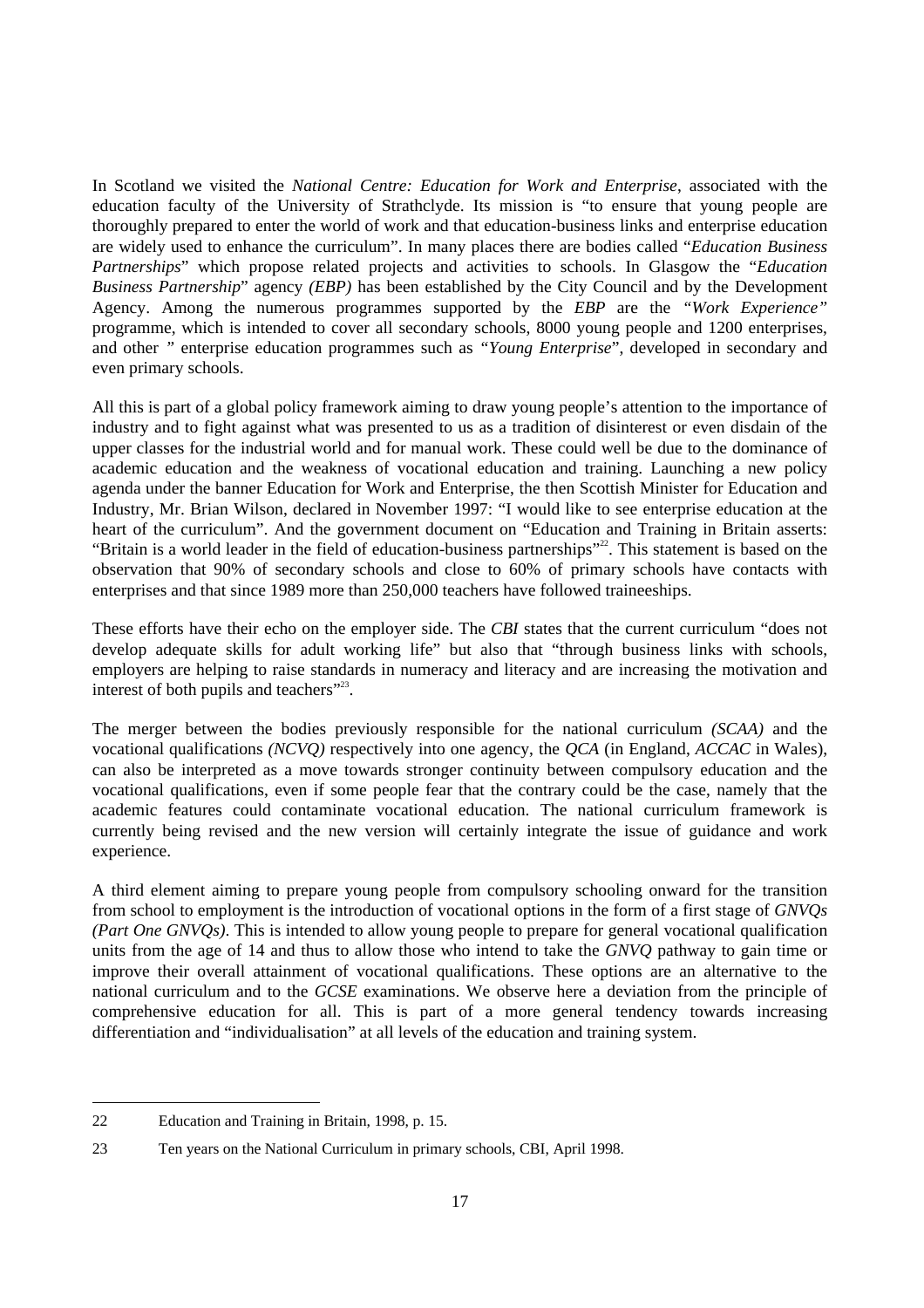Indeed, a certain number of schools and teachers see all the initiatives described here -- guidance, work experience, *Part One GNVQs* -- as being directed towards those students who have the greatest difficulties in academic subjects, in order to prepare them for another pathway and to re-motivate them. This seems also to be the official point of view as expressed in the document "Excellence in Schools": "By the age of 14, too many young people, especially boys, have become disaffected with the school system and a traditional curriculum. Work-related learning can help re-motivate these young people"<sup>24</sup>.

Here the question arises whether it is reasonable to increase the burden of these students who have the most serious learning difficulties. A recent response has been the introduction of regulations allowing schools to set aside up to two national curriculum subjects from design and technology, modern foreign languages and science for individual pupils aged 14 to 16 and offer them work-related learning programmes. But the question remains whether it would not be preferable to insist on the acquisition of broad basic education. A closely related question is whether the objective of re-motivation should primarily be pursued through contact with industry, and whether this contact can effectively be reinvested into the acquisition of basic knowledge which, as a matter of fact, is strongly requested by employers.

## *Further Education and Training*

The transition period begins at the end of compulsory schooling at age 16. A large majority of young people, approximately 70%, receive full-time education in a school or FE college, either in the academic or in the general vocational pathway or (very occasionally) a mixture of the two. However, this proportion decreases in the following years, less so in the academic pathway than in the general vocational one: only 57% of 17 year olds are in full-time education and at age 18 the proportion is reduced to 38%, most of whom are by that time in higher education. The period between age 16 and 18 is thus decisive for transition and the general vocational pathway serves to organise this transition. The efforts related to guidance and work experience described before with regard to compulsory schooling are pursued during this stage, although apparently less extensively.

When young people leave full-time education, at age 16 or later on, they either enter work- based training or leave initial education and training altogether, at least temporarily, for employment, unemployment or inactivity. It is furthermore noteworthy that full-time education is often accompanied by part-time work: at age 17, this is the case for half the full-time students.

Work-based training takes many different forms of training arrangements subsidised by government. This accounts for about 10% of 16 year olds, 11% of 17 year olds and 8.5% of 18 year olds. As in many other countries, the British government started to intervene at the end of the 1970s in combatting unemployment among young drop-outs. In 1983, vocational training for young people was recognised as an important issue and related initiatives were brought together in the *"Youth Training Scheme*" programme, re-named "*Youth Training*" in 1990. In Scotland a similar programme is called "*Skill Seekers*". Every young person below age 18 who is neither in education nor in employment is guaranteed a place in one of the related schemes.

Nevertheless, from its very beginning work-based education has been unable to rid itself of certain negative perceptions. It attracts mainly young people who have difficulties at school and the expansion of school-based educational programmes has reinforced this problem. Work-based learning is thus a second choice route. Its quality seems highly variable and we saw the best and the worst examples, the most demanding ones and those where training is undemanding or obsolete. It was the declared aim of the

<sup>24</sup> DfEE, 1997b.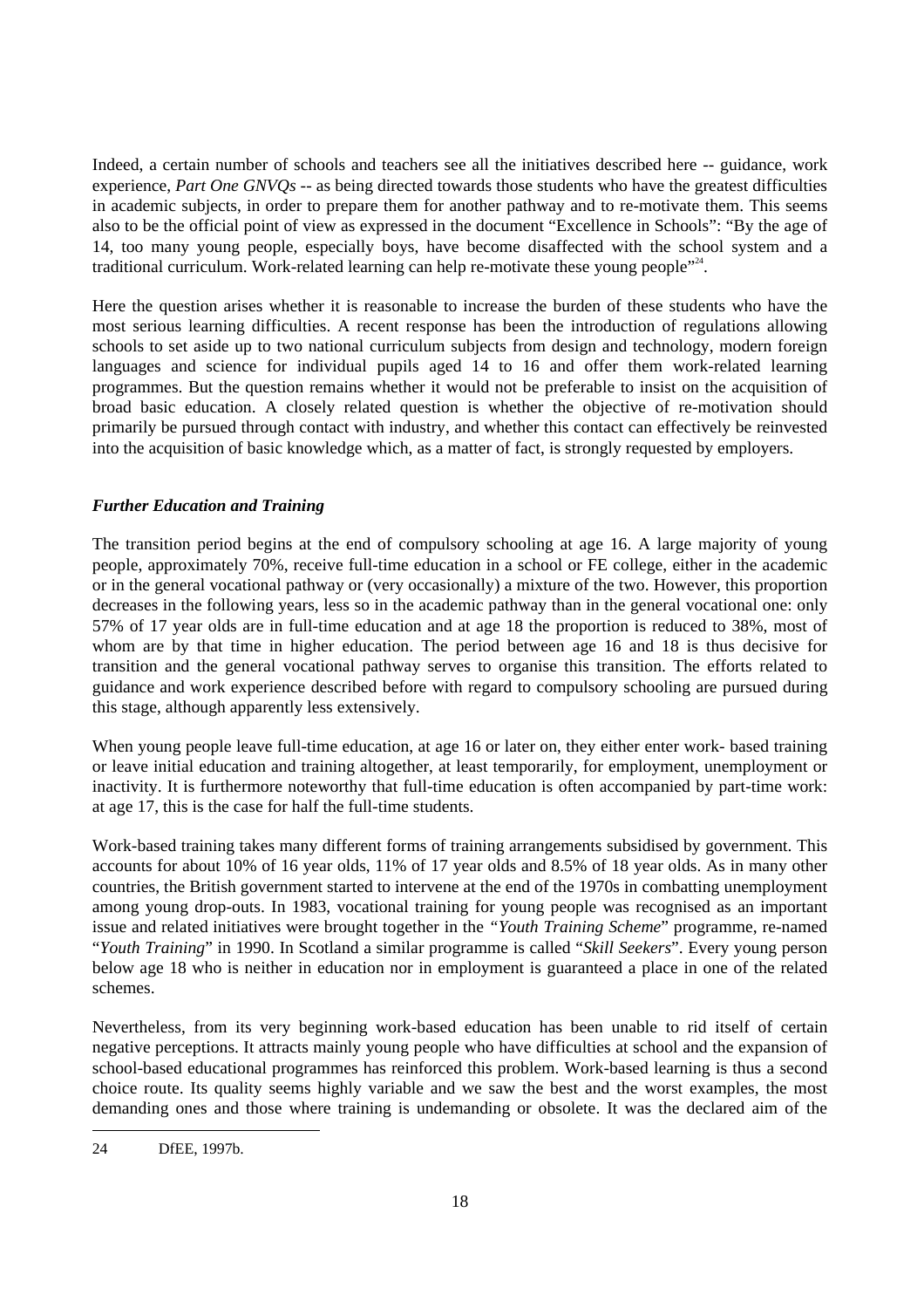introduction of *NVQs* certificates for initial work-based training to regulate such training and to guarantee its quality. It is not evident that this objective has been attained entirely.

However, considerable efforts are being made to counter these weaknesses and to define within the workbased training pathway more demanding programmes with the aim of attracting the best students. This is the case for the "*Modern Apprenticeship*" programmes which were created in 1995 and which refer explicitly to the German dual system as a model. They are designed for 16 to 19 year olds and prepare directly for a *NVQ/SVQ* Level 3 qualification. They are recognised in terms of *NVQs* or *SVQs* but include key skills. Their duration is normally of three years but some employers insist on longer programmes. The training and qualification standards are defined by the *NTOs*. All this points to more regulated training pathways than those under the *"Youth Training"* programme or other work-based learning: an elite pathway so to speak.

It should not be overlooked, however, that the obligations of the training enterprises are not very clear: the apprentice is not necessarily employed by the training enterprise (even though this is generally the case) and the complementarity of the respective roles of training enterprises and other training providers seems to be variable. The objective is to arrive at 60,000 apprentices per year, that is approximately 10% of an age cohort, and it seems that the 1997 results may even have exceeded this target: the *Modern Apprenticeship* route represented 39% of all work-based training in 1997. At the level below (Level 2) a new programme, "*National Traineeship*", with similar characteristics has just been established in order to prepare those young people who cannot without further support fulfil the demands of *Modern Apprenticeship* for Level 2 qualifications. Similarly, a programme for *"Higher Modern Apprenticeships"* has been established which prepares for Level 4 qualifications.

Among the training providers those whose intervention is most central with regard to the transition from school to work are the FE colleges, of which there are about 500 in the United Kingdom. Indeed, they contribute to the three pathways academic, general vocational and work-based and they offer programmes in the first years of higher education. They are open to adults as well as to young people. This leads them to develop multiple modes of education, including full-time provision as well as diverse forms of parttime and distance education. They are very complex establishments, often with large numbers of students and staff, and located in several sites.

One college which we had the opportunity to visit is distributed across eight different sites. In another, nine different modes of training were listed: block-release, day-release, evening, full-time, infill, open learning, part-time, short full-time, work-based. The 12,000 students in this institution are equally distributed over three age groups: 16-25, 26-40, and older than 40. In the youngest age group less than one quarter of the students are full-time and for the institution as a whole only 1 out of 11 students studies fulltime.

However, these examples should not be seen as typical or average. Indeed, the student numbers in colleges vary between several hundred and 40,000 students and the programmes and ways of functioning are similarly variable. In England there are 435 colleges in the further education sector. In round terms they are of the following types:

- − 50% are general FE colleges;
- − 14% are tertiary and community colleges, with a particular focus on the economic and social needs of the communities they serve;
- − 11% are specialist colleges, including 30 concentrating on agriculture and horticulture; and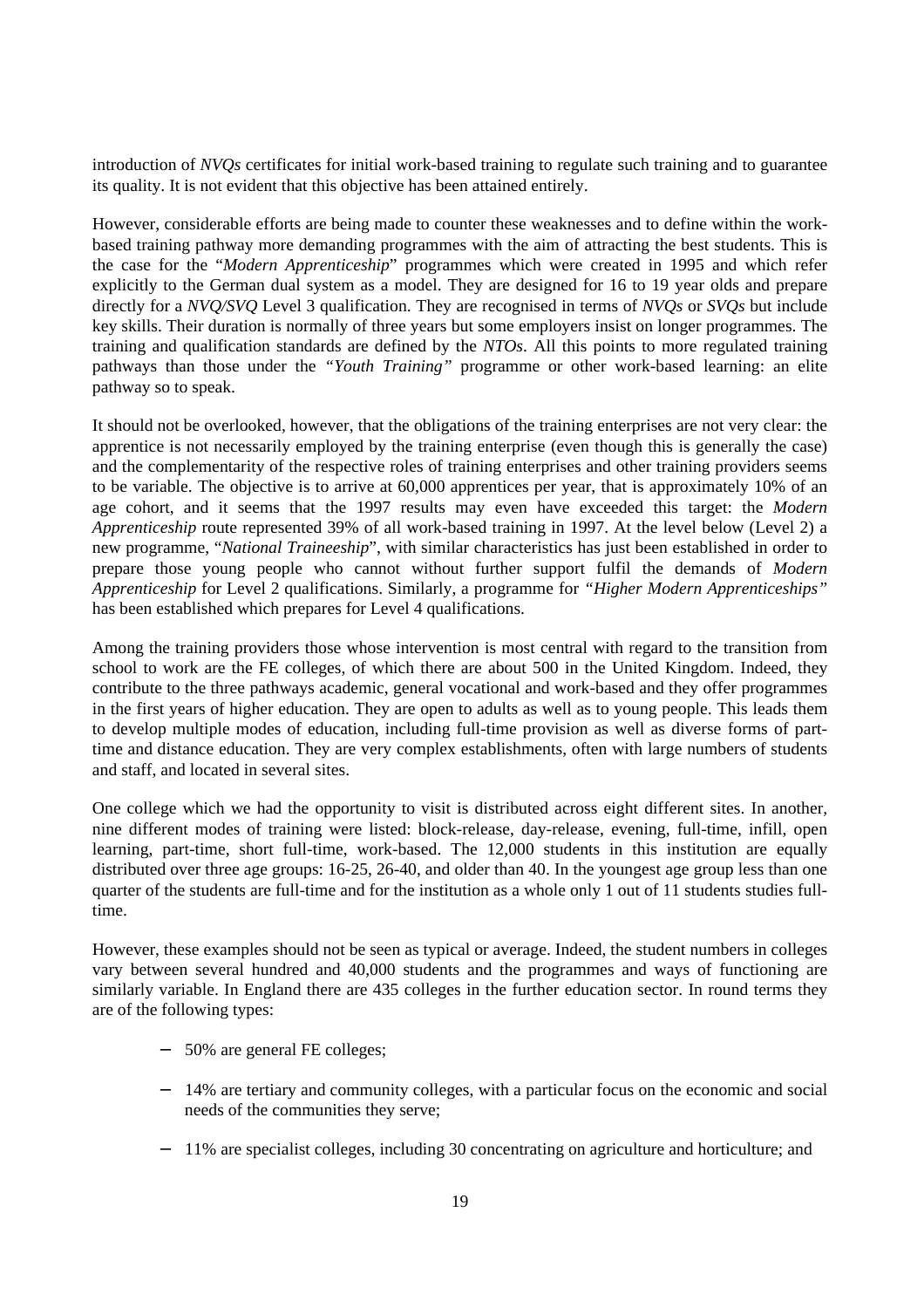− 25% are Sixth Form Colleges providing mainly full-time academic education for 16 to 19 year olds.

FE colleges thus play an essential role in implementing government policy in favour of increased participation in education and training. This is perhaps the reason why the previous government decided to withdraw the responsibility for these colleges from local authorities and to make them responsible for their own management under the *Further and Higher Education Act* 1992. Since 1993 FE colleges are thus directed by a governing body which includes representatives from local enterprises.

The main source of funding for FE colleges, as well as the guidance and control of their functioning through inspection, has since 1993 been invested in two independent central agencies, the *"Further Education Funding Council (FEFC)"* in England and Wales and until 1999, directly by the Scottish Office for the 43 incorporated Scottish FE colleges<sup>25</sup>. In England, the *FEFC* has nine *Regional Committees*, supported by regional offices. The financing follows the student, taking into account the cost of different programmes and three general criteria: the entry of the student into the college, the participation in the courses, and the results obtained in terms of qualifications (entry, on-programme, achievement). This method applies generally across the FE sector colleges. The *FEFC* distributes thus 3 billion Pounds for England..

Even if the fears were strong in 1993, the principals of FE colleges would today not want to return to the former conditions. They appreciate their autonomy and consider that the financing rules are much clearer and more equitable than they were before. We met with a great deal of enthusiasm and inventiveness in the colleges we visited. The reform has led them to adopt a truly entrepreneurial spirit in order to attract and serve the students. Box 5 presents an extract from a very colourful and attractively designed college prospectus which illustrates well the commercial spirit.

More fundamentally, FE colleges have adapted the subjects on offer and their modes of delivery to their clients. They have taken initiatives of "franchising" in order to develop their supply and to reach new users. They have also started to develop in foreign countries. The number of students has increased rapidly, rising in four years from 3 to 4 millions, 800,000 of whom are full-time. Today FE colleges deliver the majority of NVQ Level 3 qualifications and above. At the same time, a number of evaluation reports suggest their increasing efficiency. The Association of Colleges reports that the cost per student has diminished by approximately 40% since  $1993^{26}$ .

Nevertheless, these advances are not being achieved without certain difficulties. We had the impression that among colleges managers the concern for growth, finances and efficiency may not always leave enough room for genuinely pedagogical preoccupations. FE colleges are entirely responsible for the hiring and employment conditions of their staff. But no common qualification requirements for teachers and trainers have been formulated and their knowledge and teaching practice does not always receive the necessary up-dating. In addition, the number of permanent teachers is diminishing. The reasons for this decrease are most often not related to changing training content, a purpose which could justify the employment of part-time teachers who are in touch with what is happening in enterprises, but to financial restrictions. As a result, growing numbers of teachers are hired from temporary work agencies where they have registered because they have lost their permanent employment.

<sup>25</sup> Thereafter, the funds in Scotland will be administered by the newly formed Scottish Further Education Funding Council (SFEFC).

<sup>26</sup> Association of Colleges, "Shaping the future of further education".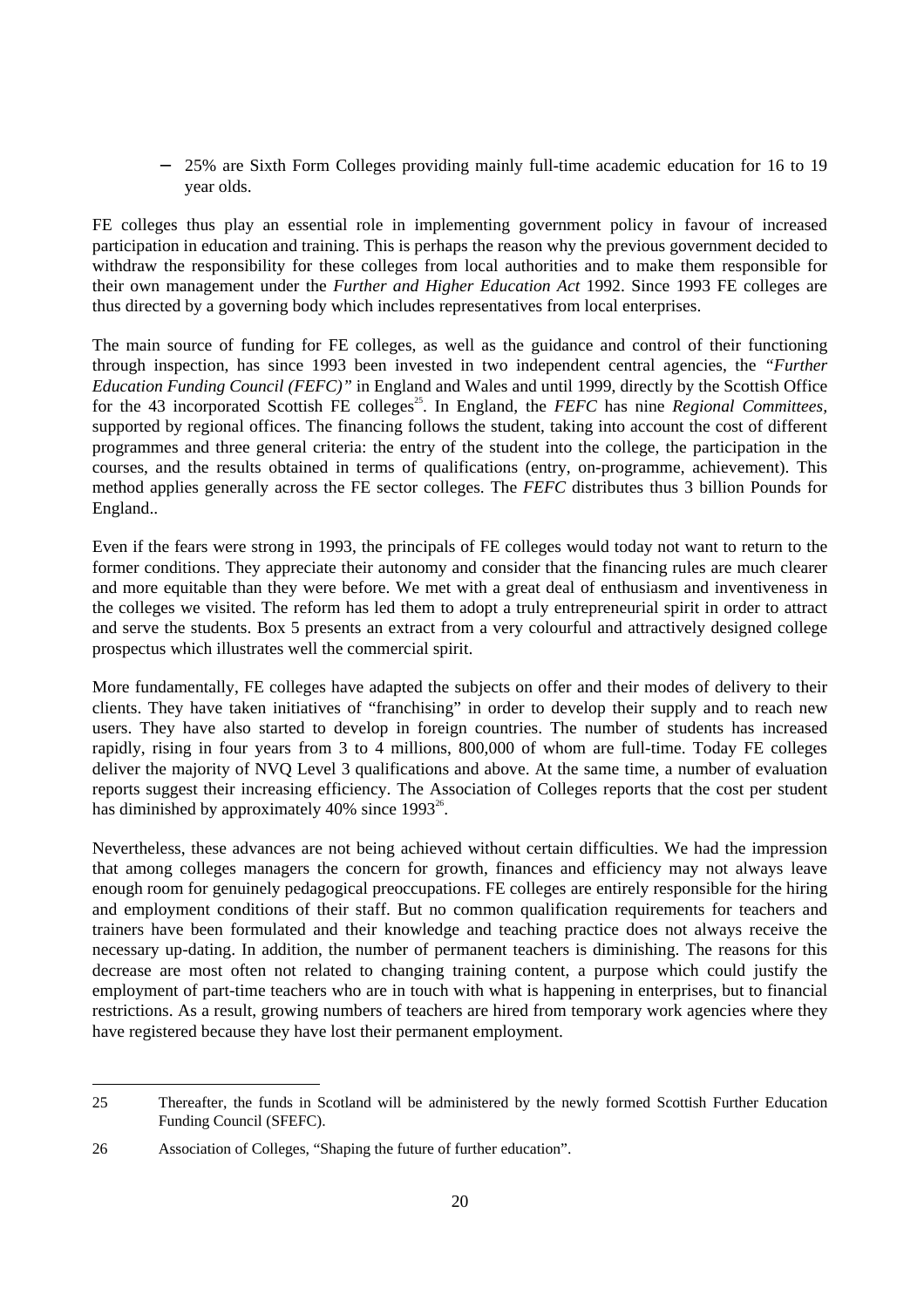## **Box 5 X… College**

- Your personal partner in "Lifetime Learning"
- Offering you a brand new beginning to obtain those skills, competences and vocational qualifications you need.

## **OUR PARTNERSHIP WITH YOU**

- Impartial and clear advice, guidance and information in selecting a programme to meet your learning and training objectives
- A supported induction to your study programme
- Personal tutor support
- Well qualified staff working in a well equipped environment
- Mutual assessment of progress in your selected course of study/training
- Well equipped library, learning support and IT centre
- Career and Further Education and Training advice and employment sign posting
- Collaboration with organisations, employers to assist in the development of training programmes.

There are no shortcuts to anything worth achieving……but joining with us can make it a quality, enjoyable and worthwhile experience.

Let us, together with you, create for you a personal training and learning programme at a time, location and pace to suit your needs.

Similarly, the maintenance of buildings and the renewal of teaching and training equipment are fraught with difficulties because they can be taken care of only once the most urgent requirements of daily functioning have been dealt with. It thus appears that the financing system and competition among FE colleges are inducing a certain neglect of longer term investment with regard to both material and human resources.

Other difficulties have been revealed by Helena Kennedy's report "Learning Works"<sup>27</sup>, commissioned by the *FEFC*. While insisting that " the national strategy for widening participation must have further education at its core", the report states: "Since funding has been related to successful outcomes, namely qualifications attained by students, there has been a tendency to go in pursuit of the students who are more likely to succeed. There has been growth, but the students recruited have not come from a sufficiently wide cross-section of the community (...). Competition has been interpreted by some colleges as a spur to go it alone. Other colleges are seen as rivals for students rather than as potential collaborators with whom good practice and a strategic overview can be shared and developed." And, citing the international financier George Soros, Helena Kennedy adds: "Too much competition and too little Co-operation can cause intolerable inequities and instabilities". The report therefore insists on the necessity to develop partnership and co-operation among the colleges at the local level.

## *Careers information and guidance*

Young people enrolled in full-time or part-time education up to the age of 18 as well as schools and FE colleges, training providers and employers benefit from the support of the *Careers Service* in preparing

<sup>27</sup> Kennedy, Lady Helena "Learning Works", June 1997.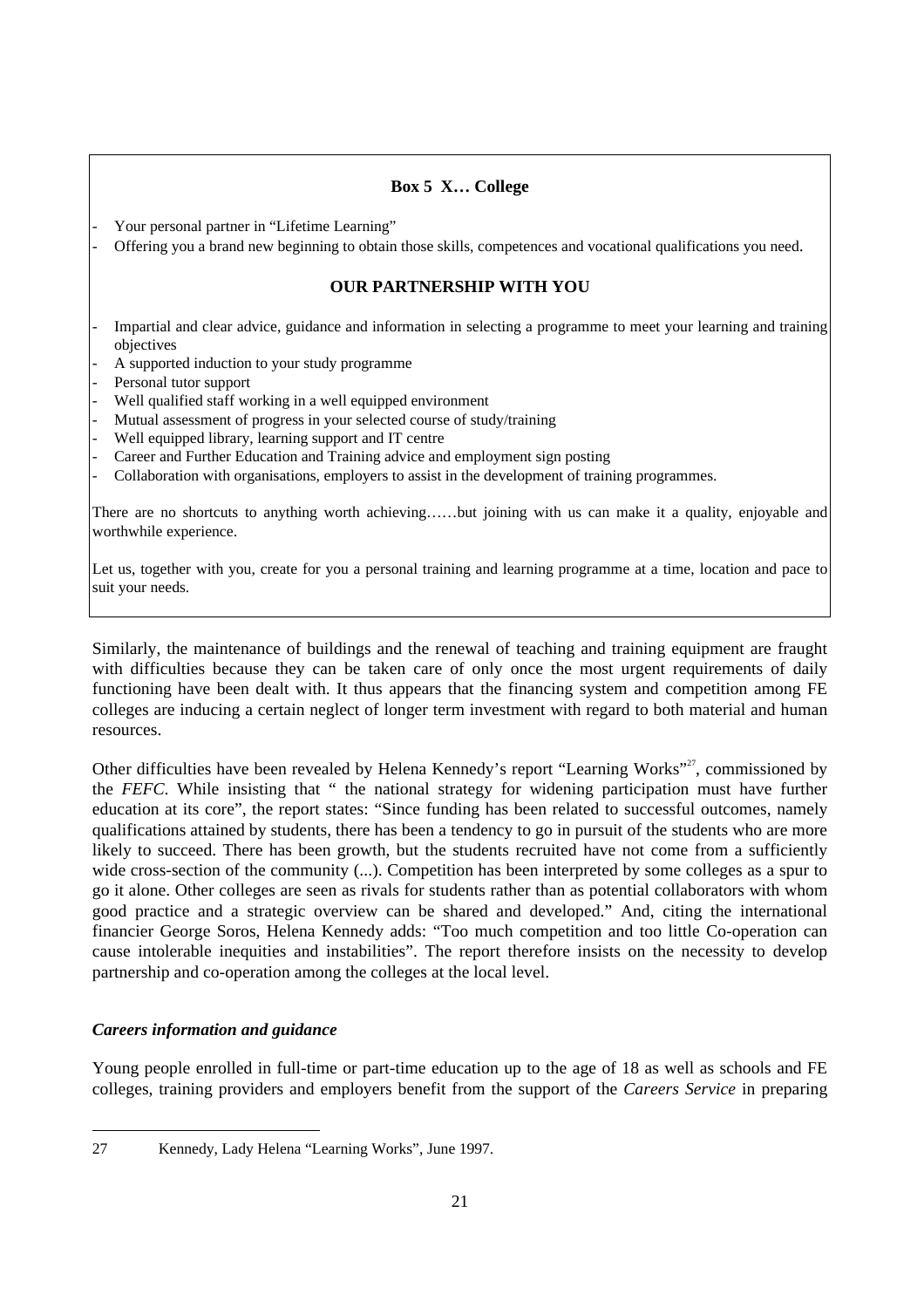and facilitating the transition process. Beyond age 18, young people like adults can also utilise the help of the *Employment Service.*

Like FE colleges, the *Careers Service* agencies were withdrawn from the responsibility of the local authorities in 1993 when they were transformed into "companies" usually led by a board composed of local and business representatives. There are 91 *Careers Service* companies throughout Britain. Most of their finances come from central government, in England through its regional offices. They are provided on the basis of five year contracts, subject to the agreement of annual business plans through which government can ensure that careers services take account of local and national priorities. For example, minimising the number of drop-outs or ensuring the "tracking" of young people after they have left the institutional framework of initial education and training. In addition, however, like FE colleges the *Careers Service* companies can find further resources through complementary activities, in particular those addressed at adults. Each company hires its own employees including professional careers advisers who must possess a regulated and recognised qualification.

The question is: who are the clients of these "companies"? Officially, they are individual persons. Among them, special attention is given to "persons with disabilities", for whom there exists no age limit. The services provided include information about careers and the labour market, structured programmes of careers education and guidance, as well as assistance with placement in an educational institution, in an employment programme or in a job.

Nevertheless, the *Careers Service* companies have their "partners": schools, colleges, private training providers, enterprises, *TECs* and *LECs*. They are not defined as "clients", yet they provide resources directly or through the activities which they allow to be carried out. The problem is therefore to stick to the fundamental principle of impartiality: "The individual client's best interests must be paramount in all the services provided by the *Careers Service*", say the rules laid down for the *Careers Service*<sup>28</sup>. It might be difficult, however, to abstain from the placement of trainees with local enterprises or training providers known for the inadequate quality of their training provision, to the extent that they contribute to the financing of a *Careers Service* company. Providing an impartial service to young people can create tensions with local partners, each suggesting that the principle of impartiality should be at the advantage of their own institution, organisation or enterprise. The employers, in particular, are accusing the *Careers Service* of giving priority to the school-based pathways and of not orienting the most successful students towards the work-based training route.

The *Employment Service*, on the other hand, is a governmental agency which functions through its approximately 1000 *Job Centres*. Its contribution to facilitating transition from school to employment occurs mainly through one of the key strategies of the current government, the *"New Deal*". The main objective of the New Deal is to pave the way "from Welfare to Work", from unemployment assistance to employment. The first client group of this strategy are young people between age 18 and 24 who have been unemployed for six months. The United Kingdom thus abides by the decision of the European Union countries taken in November 1997 "to offer a new departure to each young person before he or she reaches six months of unemployment". The aim is to improve the employability of these young people and to find them a job. From their first contact with the *Job Center* they enter into the "*Gateway*" which is a period of intensive help including advice, guidance, information and support aimed at making them ready for a job. This period can last a maximum of four months. Those who have not found employment during this time are then offered four possible options:

<sup>28 &</sup>quot;Requirements and Guidance for Providers of Careers Services".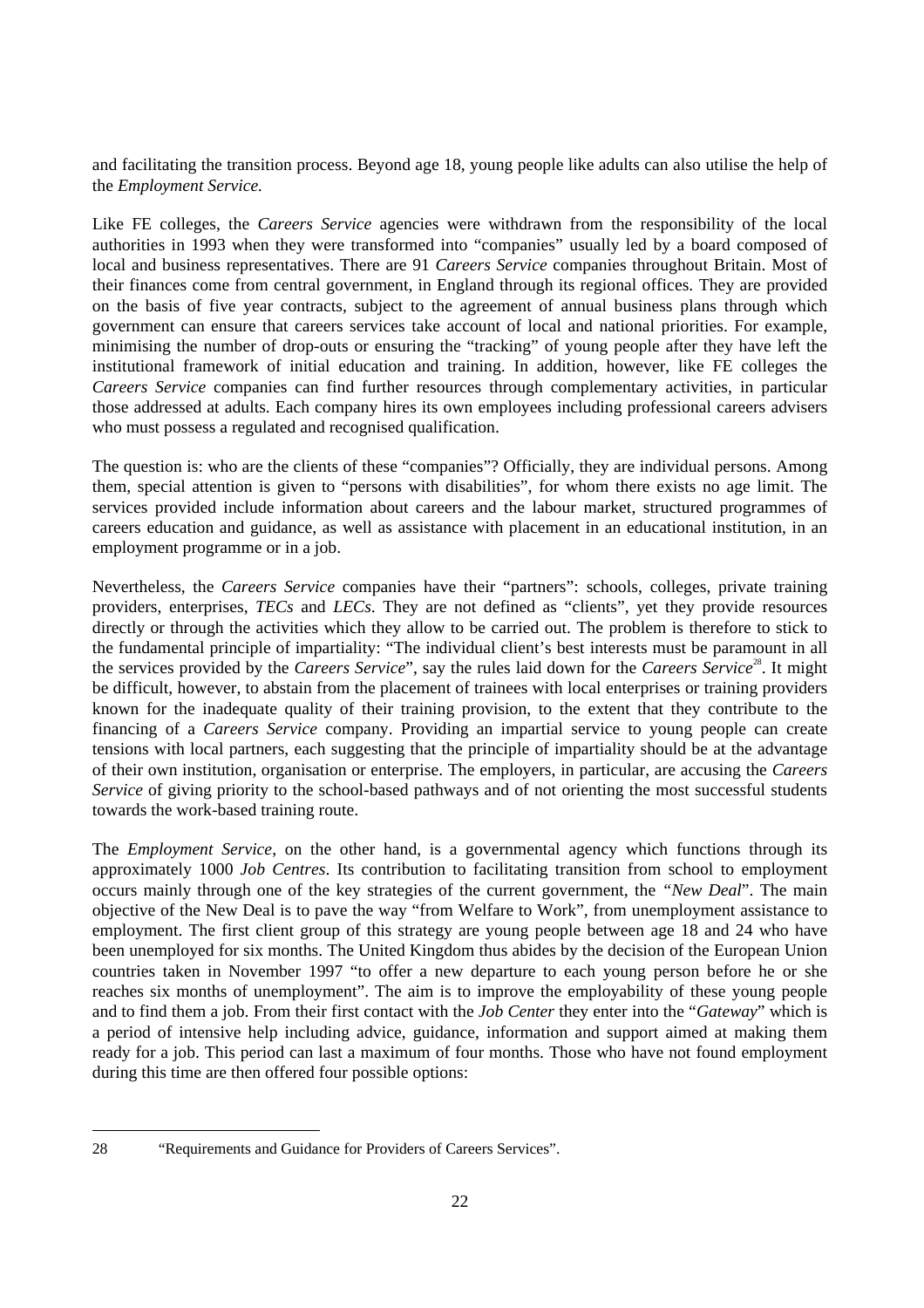- − Full-time education or training;
- − Work with the *Environment Taskforce*, to contribute to environmental improvements (6 months);
- − Work with a voluntary sector organisation (6 months);
- − A subsidised job with an employer.

A strong message is that "there is no fifth option", i.e. no possibility of financial support in case of refusal of all four options.

While the *Employment Service* is the main actor of the *New Deal* it co-operates with a number of partners, both during the *Gateway* period and in implementing the four options. Among these partners are above all the FE colleges, the *Careers Service*, as well the *TECs* and *LECs*. Thus, the *Birmingham Strategic Partnership* has been formed to oversee the planning and implementation of *New Deal*. This group comprises representatives of the *Careers Service*, the *Education Business Partnership*, the *City Council*, *Further Education Colleges*, the *Training and Enterprise Council*, the *Voluntary Service Council*, and the Employment Service<sup>29</sup>.

During our visit we were told about impressive results of *New Deal,* but we also heard complaints from organisations which have long been providing more tailor made programmes to school drop-outs and particularly disadvantaged young people that they now feel threatened by the bureaucratic principles of *New Deal*, such as the four options. Indeed, the risk could be that these young persons will be among the first to "disappear" from the registers and for whom no further policy measures are available although initial monitoring does not suggest that this is taking place in practice. In addition, some thought has been given to the effectiveness of the *New Deal* for this group. The *New Deal Advisory Task Force* published a report on the "New Deal and Disadvantaged Young People" and the Government is pursuing adjustments to the operation of the Gateway in the light of its findings. In Scotland, a *New Futures Fund* has been established to provide "pre-*Gateway*" support for the most disadvantaged young people to increase the likelihood of them achieving a successful experience in *New Deal*.

## *Soliciting education and training provision responding to local needs: TECs and LECs*

The challenge in the late 1980s was the development of work-based training for young people and adults in a country with a weak tradition of formal vocational training. The *NVQs/SVQs* provided the qualification framework and the *Youth Training Scheme* the financial basis. The task which remained to be accomplished at that time was to mobilise and to interconnect the three actors of such training: the trainees, the training enterprises, and the other training providers.

A double strategy was chosen at that time. First, to link training to local development which, in some areas, consists of a genuine regeneration of the local economy, and thus to treat training as an element of the transformation of local enterprises aiming at improved competitiveness. The second part of the strategy was to entrust the training mission to industry itself rather than to political or administrative authorities, since employers were those most concerned by this challenge.

<sup>29</sup> According to "New Deal for young people in Birmingham".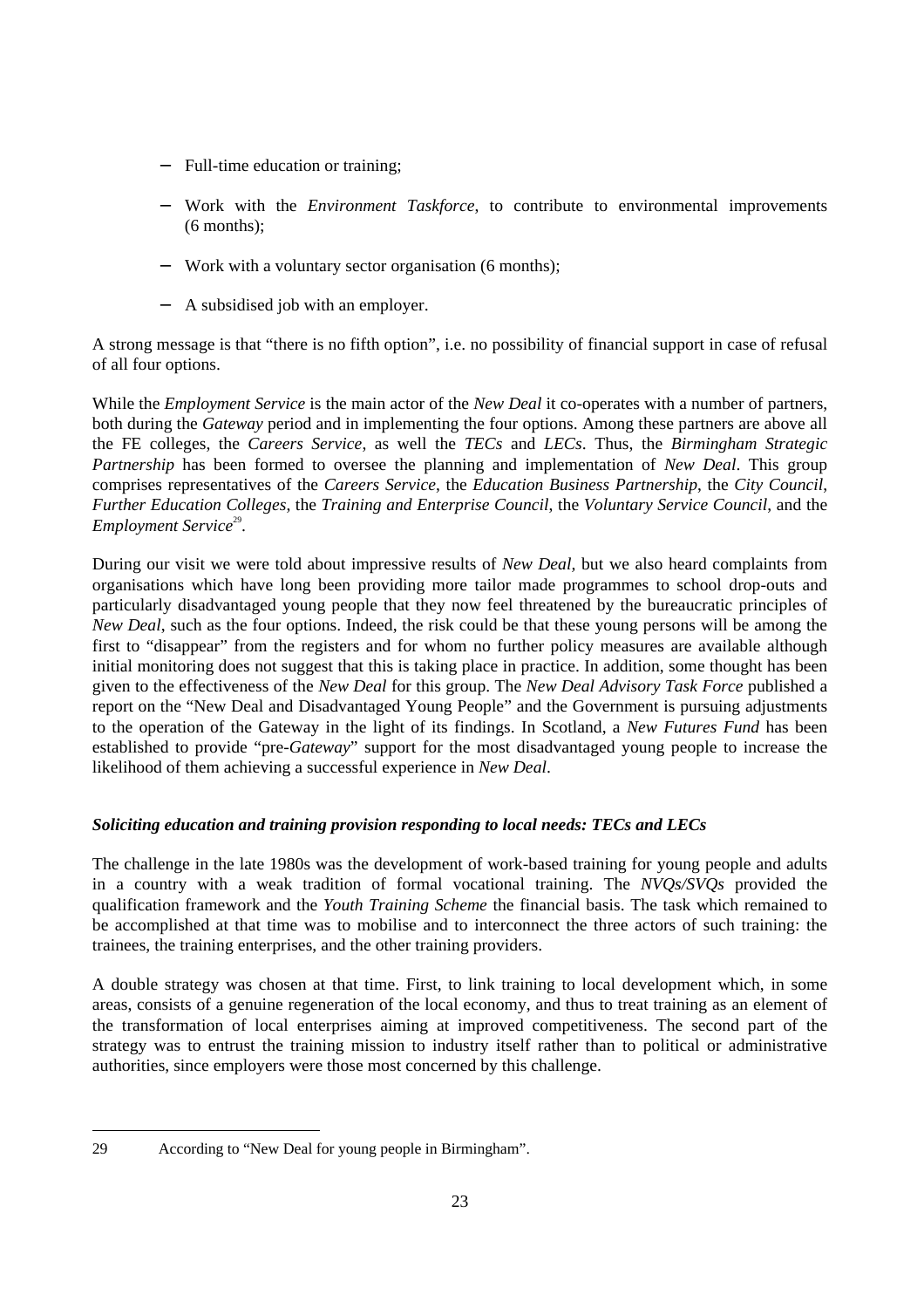This is how, on the basis of a proposal made in the White Paper of December 1988 on "Employment for the 1990's", a network of new bodies was established: 78 *Training and Enterprise Councils (TECs*) for England and Wales and 22 *Local Enterprise Companies (LECs*) for Scotland. The term "company", used in Scotland, is indeed more adequate because these bodies are private companies, even if they exercise a public mission and are mainly financed out of public budgets. They are led by a board whose chair person as well as a majority of members must be representatives of private enterprises while the rest are persons representing the public sector, trade unions and voluntary organisations. *TECs* and *LECs* are thus indeed "employer led" organisations, a frequently used expression.

The role of these bodies is described differently in different documents and it is implemented in various ways in different places. From the visits which we have made to three *TECs* and one *LEC* and according to their reports of activity, four major domains can be distinguished:

- − Work-based training of young people, especially in the framework of *Modern Apprenticeships* and *National Traineeships* -- the task is to create and to manage such training programmes, especially through contracts with training providers;
- − Adult training, whether the aim is to help the unemployed to return to employment or to encourage enterprises to train their personnel, especially in the framework of the "*Investors in People*" programme;
- − Strengthening the competitiveness of enterprises and local economic development, for instance through "*Business Link*" for small and medium-sized enterprises;
- − The launching of and participation in local partnerships, for instance in support of the *New Deal* and the *New Start* programmes (see Box 6 below).

Most of the time, the purpose is to participate in national level programmes. It is the task of the *TECs* and *LECs* to promote and adapt these programmes in the local environment. However, they have a small discretionary budget which they can also use to fund local initiatives. For such activities they can furthermore use any surpluses which they are able to make on the main national training budgets, together with funding from other public and private sources. For example, some of them undertake research on local employment needs. The results of such studies are not always very new, but they allow various actors to become conscious of each other's needs and expectations and to engage in dialogue. Nevertheless, the possibilities of implementing purely local action are limited.

Local initiatives are frequently part of the last of the four domains listed above and that field of action of *TECs* and *LECs* is expanding. Indeed, many of the programmes launched by the current government require a partnership between different actors within the same geographical area. The term "partnership" seems today to have to some extent replaced the word "competition". Because of their initial mission and because of their experience in recent years the *TECs* and *LECs* are often well placed to organise such partnerships at the local level.

This is not the case as far as *New Deal* is concerned for which another actor, the *Employment Service* has been attributed clear responsibilities. However, *TECs* and *LECs* are often important partners, especially for the education and training option or the search for employment. Another important example is the *New Start* programme which has just been launched in England in order to tackle disaffection among 14 to 17 year olds. This programme is described in Box 6 below. The social services *Youth Service* and voluntary organisations try to convince the young people concerned, the careers services provide information and guidance, and the schools, colleges and training providers with external help as necessary take various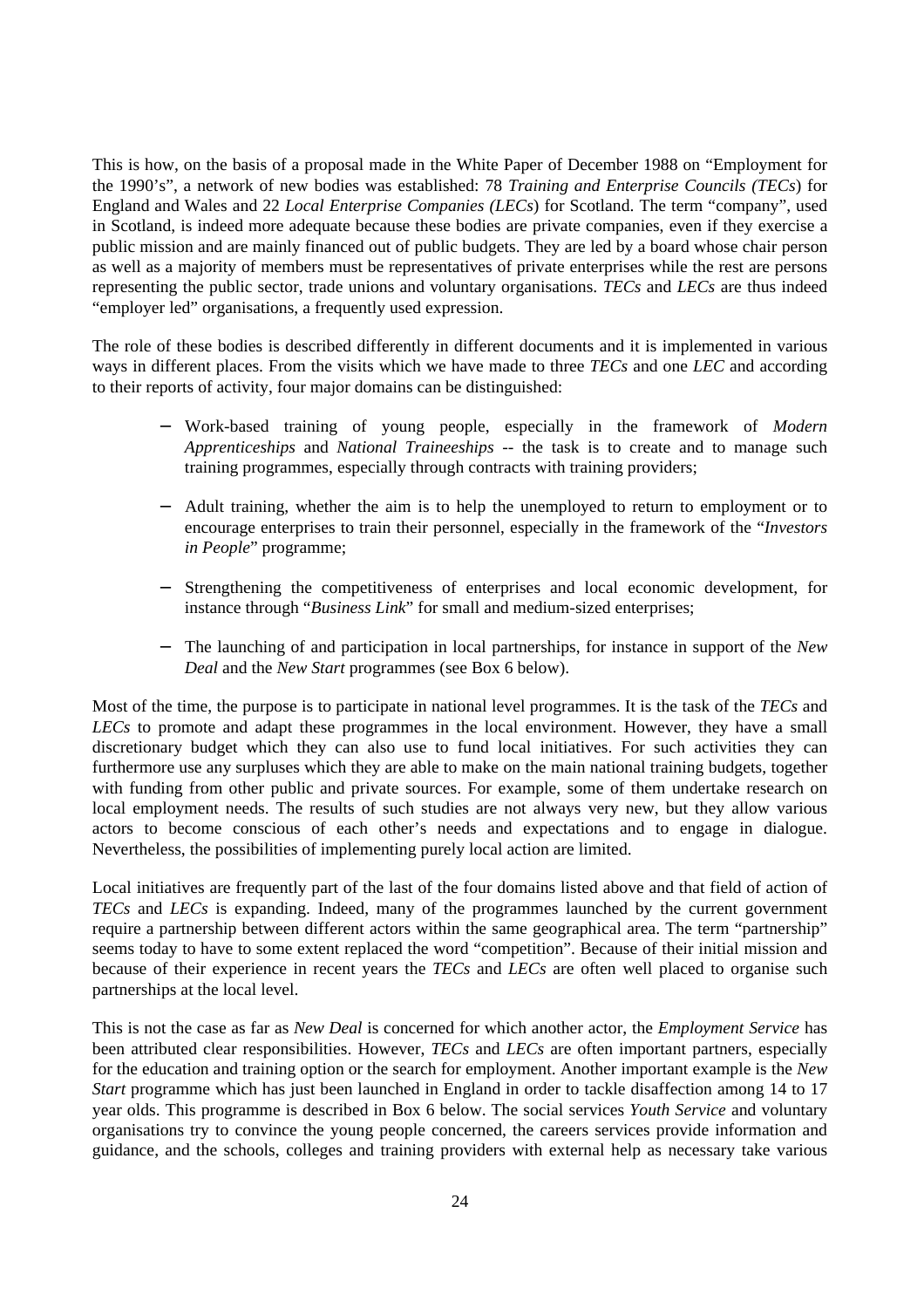initiatives. Local partnership is thus a major feature of this strategy which must include the local *TEC*. The important role of *TECs* in the *New Start* programme is illustrated by the fact that more than half of the 60 partnership projects currently being funded by *DfEE* are led by a *TEC* (local authorities and careers services are the other major leads). The *TECs* are also associated with the *Education Action Zones.* These have been created in order to help schools situated in geographic areas where particularly severe socialeconomic deprivation contributes disproportionately to school failure. Currently 25 such "zones" have been established.

#### **Box 6 New Start**

The New Start Strategy was introduced in England from September 1997 to increase the participation in learning and motivation levels of young people. It recognises the need for more consistency and co-ordination of efforts to tackle disaffection among young people, and that those efforts should begin at age 14, if not earlier.

Its key characteristics are :

- a strategic response to low participation and achievement, rather than a discrete programme;

- the main focus on 14-17 year olds who are outside learning, or at risk of leaving early;

- a national strategy which will encourage networking and extend good practice to all parts of the country;

- support of £10m over three years;

- coverage in England only (Wales, Scotland and Northern Ireland also recognise the needs of disaffected young people and are developing their own approaches);

- firmly based on partnerships, involving all relevant sectors in a multi-agency approach.

A grand total of 57 bids were received after a DfEE prospectus for projects. All partnerships had to include the Careers Service, schools, further education colleges, Training and Enterprise Councils, local authorities, the Youth Service and voluntary organisations, and many included a range of other organisations with an interest in young people. Altogether, 17 bids were successful.

(New Start Journal, November 1997)

These examples show that the action of *TECs* and *LECs* reaches beyond the domains of training and economic development and extends to the treatment of social problems in communities as well as to compulsory education. The first point has been evident in areas with particular economic and related social difficulties, especially where heavy industry is in crisis or has disappeared. In addition, many *TECs* implement programmes aiming to overcome the barriers which the most socially disadvantaged encounter in the labour market concerning, for instance, the care of children of lone parents.

The second point relates to the fact that the transition to employment is now being prepared for before the end of compulsory education. Many *TECs* and *LECs* helps to sensitise enterprises to the work experience operations of schools. Another programme, called "*Compact*" aims at developing among 14 to 16 year olds the personal qualities which employers are looking for. The *TEC* of the Gwen area in Wales, for instance, presents this programme to employers as indicated in Box 7 below. Indeed, through such programmes the *TECs* and *LECs* take into account the growing readiness of employers not to limit themselves to post 16 training but to intervene in the content of compulsory education in order to communicate the values of enterprise.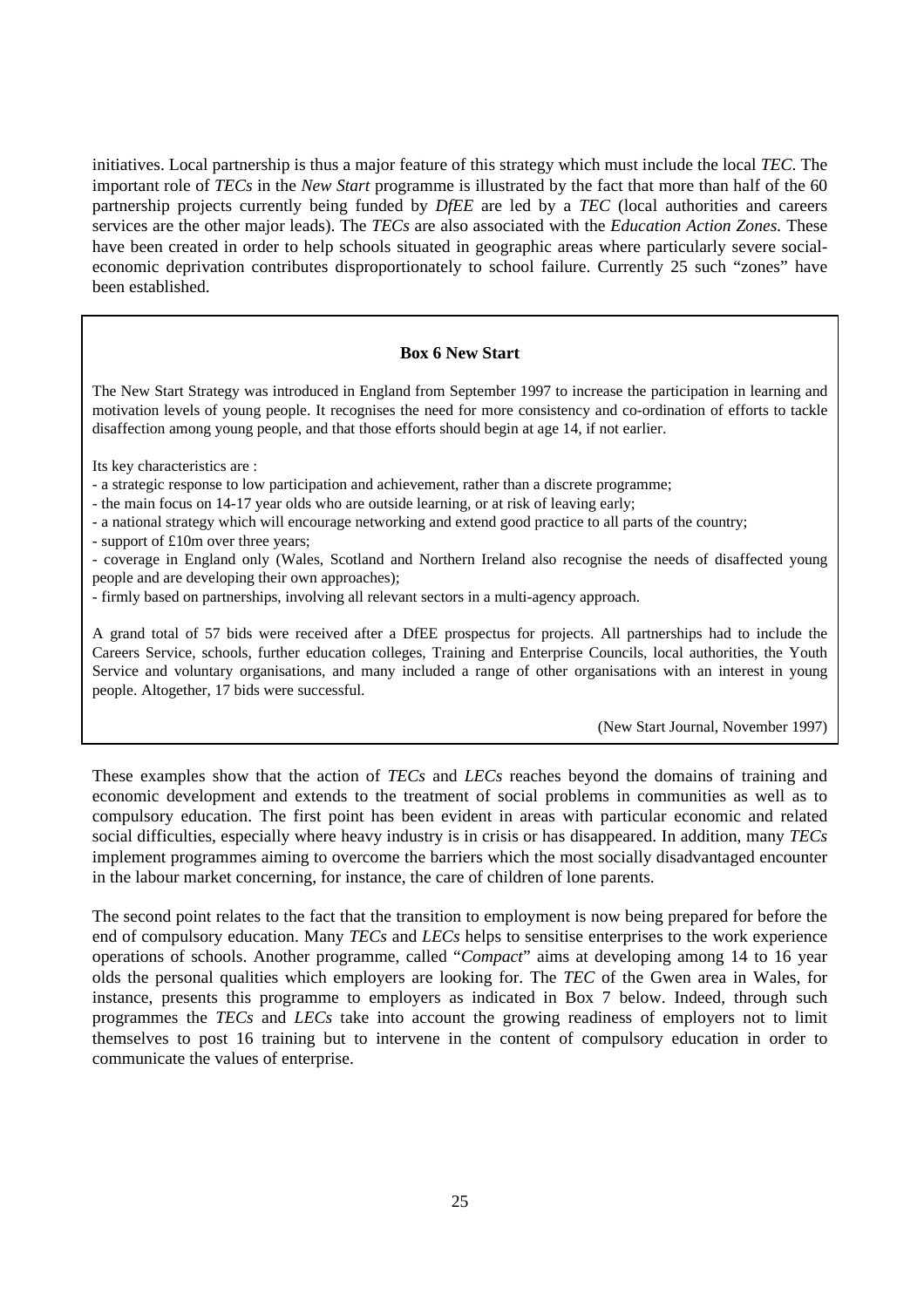## **Box 7 Gwent Compact**

#### **What is Gwent Compact ?**

The Gwent Compact launched by Gwent TEC, is a partnership between local schools, colleges and businesses. It is designed to increase motivation, raise aspirations and improve achievement records of young people as they prepare for their future careers.

#### **How does it work ?**

Students, with the help of their tutors, set a number of realistic targets for improvement. Their conduct and achievements are assessed and recorded just as they would be at work. Local employers may also be involved as mentors to students offering group advice sessions and one to one interviews, mock interview experience, work experience briefing and debriefing sessions and workplace visits. Targets are set for attendance, punctuality and attitude to work. Students receive certificates and incentives for making substantial improvement.

#### **How will my business benefit ?**

- You will be able to influence the qualities and skills of your future workforce by helping them to be better motivated, educated and trained for employment.

- You will provide youngsters with a better understanding of the commercial and industrial workplace.

- You will be helping to ease your skill shortages by ensuring that there are sufficiently adequately skilled future employees with the potential to work for your business.

- Through helping to secure a future for today's school leavers you are making a positive contribution to the local community in which you live and work.

- Mentoring of students is a good training ground for your staff.

As indicated before, *TECs* and *LECs* are financed by government and 70% of their finance is earmarked for training programmes. As with FE colleges, finances take into account results in terms of entry into training, terminating intermediary stages of progression, and final achievement (qualifications, employment...). The remainder of the budgets is determined by other programmes and by the profile of activities of each *TEC* or *LEC*. All activities together are the subject of an annual contract. In England, these contracts are concluded with the nine regional government offices. In Scotland, the *LECs* are financed by two federating organisations, each responsible for part of the country: *Scottish Enterprise* and *Highlands and Islands Enterprise*. For England, the budget is close to 1.3 billion Pounds, of which expenses for the training of young people account for slightly over 50%. At the margin, *TECs* and *LECs* find additional resources coming, for instance, from the European Social Fund.

The *TECs* and *LECs,* on their side, finance the organisations with whom they work and in particular the training providers, utilising the same financing criteria which are applied to them. For instance, while the training results count for about one third in the financing criteria for *TEC*s, the training providers are paid on that basis for a proportion varying between 25% and 45%. Referring to colleges, we have already pointed to the advantages of this formula in terms of efficiency, but also to the risks of selectivity. For the work-based qualifications, where the certification is carried out by the training enterprise itself, the quality of training is at risk as well. Cases are apparent, for instance, where the training period has deliberately been shortened. The cascade process of quality control from regional government offices to *TEC*s and from them to training providers is not necessarily effective. It can be hoped that the inspections to be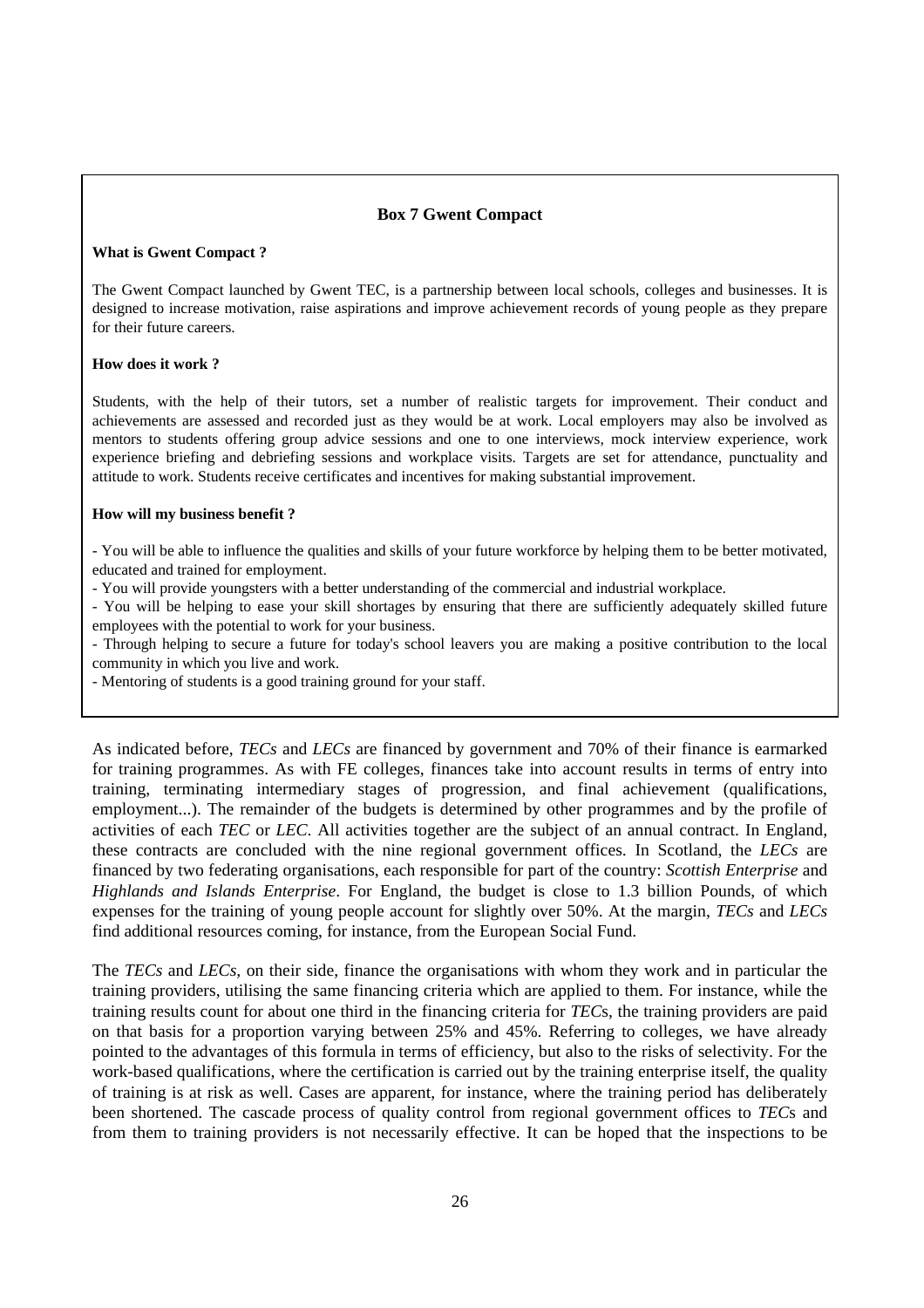induced by the *Training Standards Council<sup>30</sup>* mentioned before will improve this situation. It should be added that a mode of financing related to the persons trained favours the training demand of individuals. This may not necessarily respond to the needs of local economies. That is a concern expressed by *CBI* which would like to see a change in the financing rules for education and training.

It can be observed that the *TECs* and *LECs* have largely succeeded in mobilising a large number of enterprises for training, in increasing the consciousness in public opinion and in schools of the nature and importance of work and of industry and in developing training in the work environment. We met with a great deal of competence and enthusiasm. The *TECs* are the natural interlocutors of *DfEE* for issues concerning training and transition to employment. They are now almost naturally consulted when new national level programmes are being developed. Nevertheless, a certain number of questions have been raised with regard to their functioning and effectiveness. A review of the activities of *TEC*s has just been conducted in England and it will probably lead to some reorganisation. We had the impression that in the *TECs* we visited these developments had led to some uncertainty about future tasks, governance and financing.

In the preparatory document which was submitted for consultation<sup>31</sup> the government expresses its concern about the ways in which *TECs* take account of national priorities and the lack of guidance provided to them. This concern is based above all on the observation that the performances of *TEC*s vary considerably. One explanation relates to the financing system which is the main steering tool. This system is complex and bureaucratic, it is not oriented towards the education and training of the most disadvantaged and, finally, it does not encourage long-term projects. Apart from the reform of the financing system, improved steering can be expected to result from the establishment of eight regional development agencies in England, planned for April 1999.

Nevertheless, another question arises with regard to the position of the *TECs* and *LECs* among numerous other local bodies intervening more or less in the same domains. A particular case is that of the Chambers of Commerce: initially they certainly could have been entrusted with the missions which led to the creation of the *TECs* and *LECs*. Indeed, a certain number of mergers between *TECs* and Chambers of Commerce have taken place -- 14 cases in 1996 -- leading to the creation of *Chambers of Commerce, Training and Enterprise (CCTEs).*

But there are other bodies which operate in areas related to TEC and LEC responsibilities, local authorities, , Careers Services, Employment Service Job Centres, Education Business Partnerships, Business Links, and Local Economic Regeneration Partnerships. These bodies have many overlapping activities. Our impression was that too large a number of intermediaries are intervening between the real actors. The case of work experience projects provides one illustration of this situation: the TECs intervene between the schools and the enterprises in order to mobilise the enterprises. Sometimes, the Chambers of Commerce play a similar role, as well as the Education Business Partnerships which organise the contacts and which are financed for that purpose by the TECs. Another example is young people's placement with training providers by the Careers Service who, in turn, place the same young people as trainees within enterprises. In addition, the enterprise may pay the training provider for the placement of trainees. All this creates rigidities, costs and a lack of transparency. The fashionable word is "partnership". But partnership can simply create additional support structures. A question comes to the mind of outside observers: will the new Regional Development Agencies (intervening, it is true, at a different geographical level) complicate this crowded landscape even further or will they help to clarify the situation?

<sup>30</sup> And OHMCI in Wales.

<sup>31</sup> TECs: Meeting the Challenge of the Millennium, DfEE, 1998.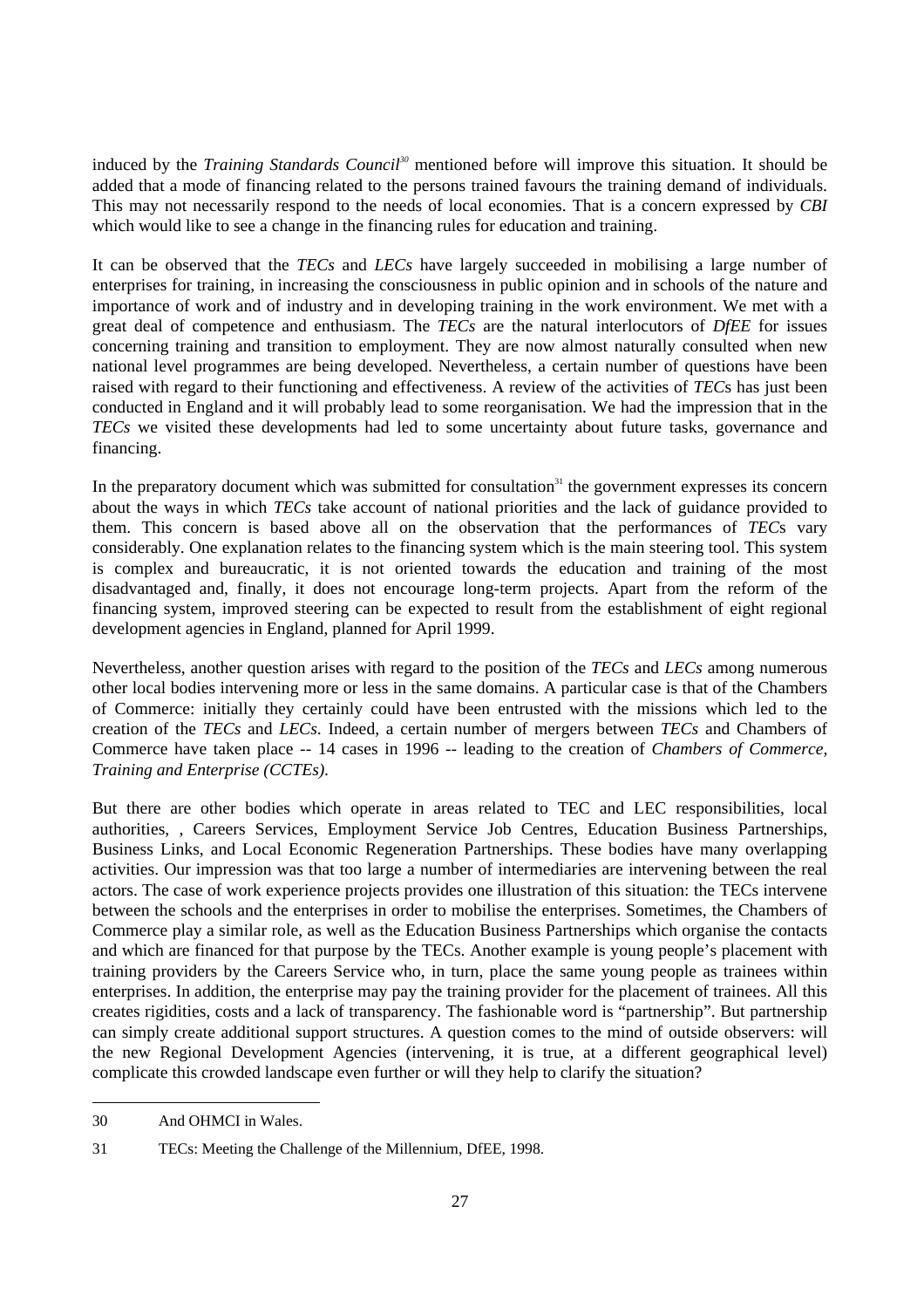## **4. THE RESULTS**

Today a majority of young people in the United Kingdom receive good quality education and training. For them, transition did, at the time of the review, not seem to pose particularly difficult or complex problems. As in many other countries, this is particularly the case for those who enrol in tertiary education. In 1996 these represented almost 27 % of 18-21 year olds (22.2 % in university level education and 4.7 % in nonuniversity tertiary education). Their number increased by 81% between 1990 and 1996, which is among the highest growth rates of OECD countries after Portugal, Poland and Hungary<sup>32</sup>.

More generally, the most visible result of developments over the past ten years is the considerable development of post-compulsory education and training. The objective set by the previous government was to take all young people at least up to Level 2 qualifications<sup>33</sup>, with a more precise objective for the year 2000 formulated in 1995<sup>34</sup>: 85% should reach Level 2 by age 19. A second objective was to take 60% of all 21 year olds to Level 3. The present government has established a target of 85% of 19 year-olds reaching Level 2 by the year 2002. Very significant progress has been achieved over the past ten years in this direction (see Figure 3), most certainly due to policies favouring the development of qualifications. In 1997, 71% of 19 year-olds had reached Level 2 and 49% of 21-year-olds Level 3. The objectives for the year 2000 will probably not be entirely achieved but the results will be very near them if progress continues at the same speed.

These proportions remain still modest, however, compared to other OECD member countries. International comparisons are difficult. Those carried out in the United Kingdom<sup>35</sup> in comparison with France, Germany and Singapore indicate for 1994 that for young people between 25 and 28 the level of qualification was lower than in the other countries, except perhaps for higher education. But the United Kingdom has come a long way and the efforts to increase the qualification achievements had, at that time, not yet produced all their results for the age group taken into account in that comparison.

One observes also a positive development of youth unemployment (16-24) which has decreased from 17.7% in 1986 to 14.8% in 1996. This situation is better than for the European Union as a whole. The question is, of course, whether this is not first of all due to economic development and to employment policies, rather than to improvements in education and training. Furthermore, as in the majority of countries, the youth unemployment rate remains significantly above that of adults (25 plus) which was 6.8% in 1996. Finally, while the youth to adult unemployment ratio of 2.2 is lower than the 2.5 average of OECD countries, it has tended to increase: it was only 1.9 in 1986.

It is not sure that employers are truly satisfied with the knowledge and skills acquired by young people. Employers often underline that many of those who leave the education system do not have the attitudes required at work and in adult life more generally -- seriousness, responsibility, punctuality, learning motivation, initiative, the ability to work in teams -- nor the basic knowledge of literacy and numeracy which are part of the "key skills".

<sup>32</sup> *Education at a Glance*, OECD, 1998, Chart C3.3.

<sup>33</sup> Investing in Young People, DfEE, December 1997. The sentence expressing this objective contains a restriction, however: "The long-term aim of the Investing in young people strategy is that all young people who are able to should achieve NVQ Level 2 (or equivalent), or higher if they can."

<sup>34</sup> Competitiveness: Forging Ahead, White Book of the Government, 1995.

<sup>35</sup> The Skills Audit, DfEE and Cabinet Office, 1996.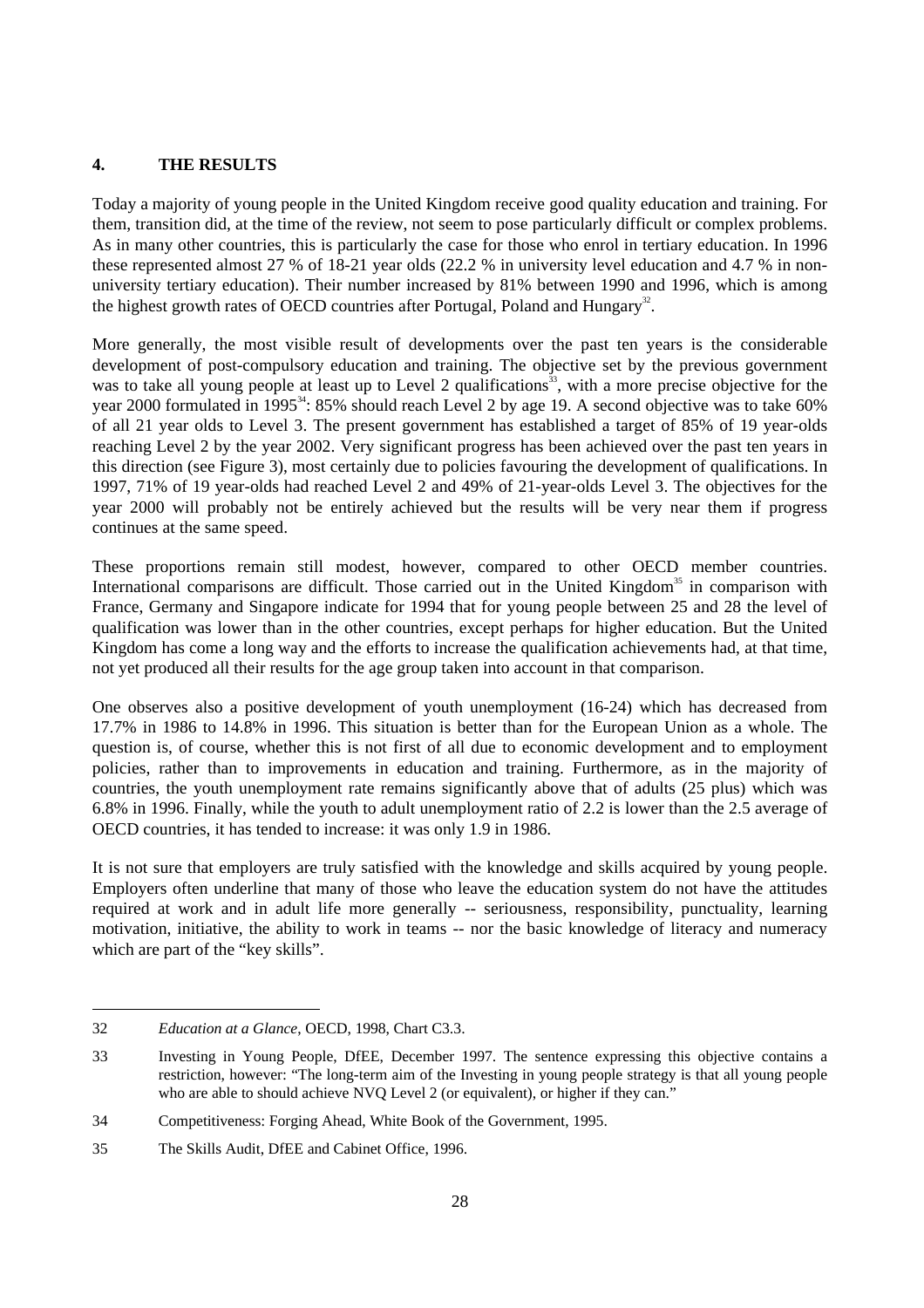**Figure 3 Proportion of 19 year olds qualified at least at Level 2 or equivalent, 21 year olds qualified at least at Level 3 or equivalent, United Kingdom, 1986 -97**



*Source*: Labour Force Survey, Spring 1998.

#### *At the end of compulsory education*

For England and Wales the *Youth Cohort Study (YCS)* illustrates the results of the *GCSE* examinations from a representative sample. As indicated previously, these exams are normally taken at age 16 after the 11th year of compulsory schooling. The exams are taken separately for each subject and graded from a maximum grade A to a minimum grade G. In 1996, 45% of the cohort obtained at least five awards between A and C, 27% one to four awards between A and C, 18% no A to C award but at least five between D and G, 4% achieved between one and four Ds to Gs and 6% no award at all (c.f. Table 1 below). A significant proportion of students thus attains only rather weak results at the end of compulsory education.

It is interesting to observe the evolution over time: Figure 4 shows clear progress. In particular the proportion of those who perform best (at least five As to Cs) has grown significantly since 1986. But for those who do not succeed in any subject, whilst their proportion declined from 20% in the mid-seventies to less than 10% in the late 1980s, it has remained stable since then.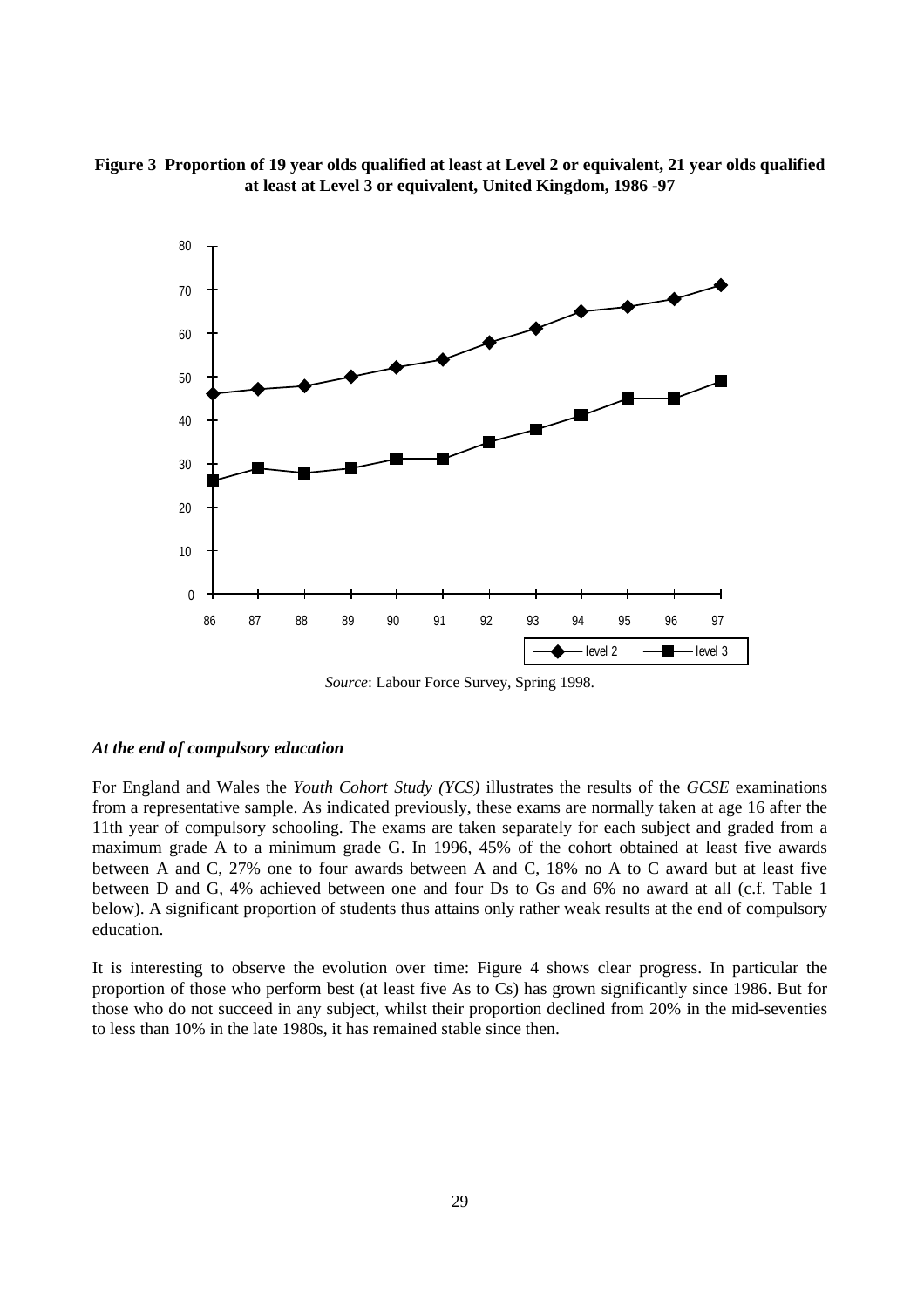

**Figure 4 O-level, CSE, and GCSE achievements of pupils in England**

For Scotland, the proportion of school leavers with no *Scottish Certificate of Education (SCE*) qualifications was even higher in the mid-seventies, around 35%. There was a significant drop until 1988/89 and a moderate decrease since then, the 1997 figures being close to 6% for girls and 7% for boys (Figure 5). The figure also shows that the proportion of young people who obtain three *Highers* or more has increased during the same period from 18% to approximately 26% for boys and 34% for girls.

The success rate of students leaving compulsory school varies to a very large extent by school, and even more by geographical area. Young people from deprived housing estates seem to drop out to a much larger degree than average. It seems that social exclusion is not only an individual and a family risk, but a more persistent pattern connected to certain areas, mainly in inner cities, but also to economically weak areas in the countryside. These areas have had persistently high unemployment over the years and mobility into and out of these areas is low. Such geographical pockets of unemployment clearly introduce rigidities in the national labour market. In this context it should be kept in mind that education and training of young people is in fact one of the most important tools available in order to create the necessary mobility.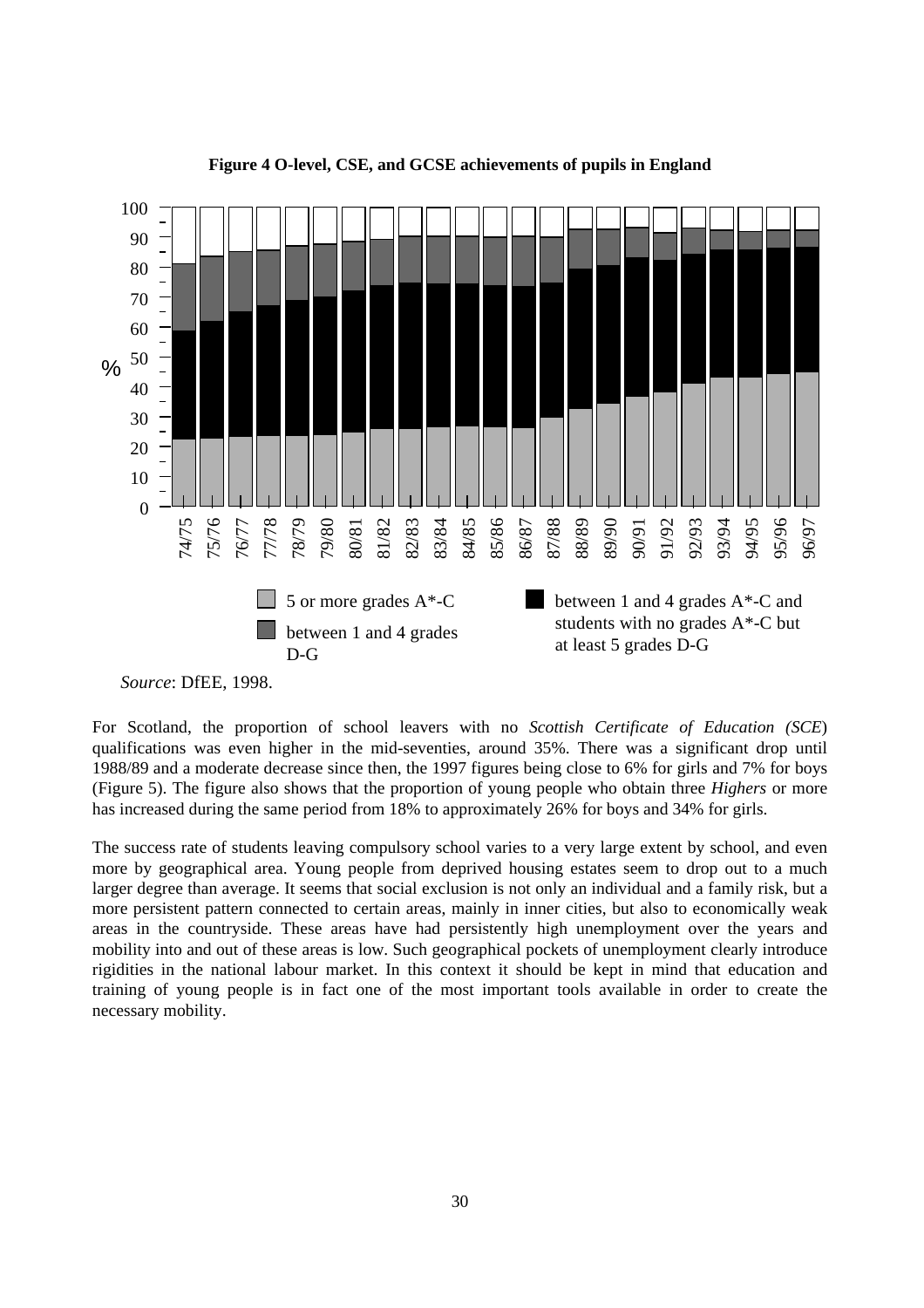

**Figure 5 School leavers without any SCE qualifications and leavers with 3 or more Highers, by gender, 1974-75 to 1996-97**

*Source* : Scottish Education Statistics, Annual Review 3, 1998.

#### *Results in further education and training*

The results obtained at the end of compulsory education evidently have a strong impact on the further itinerary of young people. This is shown in Table 1 which clearly distinguishes the group who continue their studies from those who are at risk, even if a certain number among them will be able to return to education or training and achieve a Level 2 qualification.

The participation of 16 to 18 year olds in education and training has significantly increased between 1987 and 1993, as shown in Section 3 of the UK Background Report. The increase is particularly strong for full-time education: at age 18, for instance, it has grown in England from 17% of the cohort to 38%, in Scotland from 22% to 43%. At the beginning of this period the growth was mainly due to the governmental training measures in the framework of the *Youth Training Scheme.* Since then their relative importance has decreased, especially for the 16 and 17 year olds who increasingly go on in schools and FE colleges. Today it can be assumed that 70% of an age group continues in full-time education after compulsory education: 40% in the academic pathway and 30% in the general vocational qualification route in England and Wales, where these pathways are differentiated. Another 20% are in apprenticeship or other forms of work-based training and 10% are outside any education or training. Nevertheless, the progression seems to have slowed down or to have even slightly decreased since 1993. This could be due to the fact that the proportion of the least successful students at the end of compulsory education is no longer decreasing.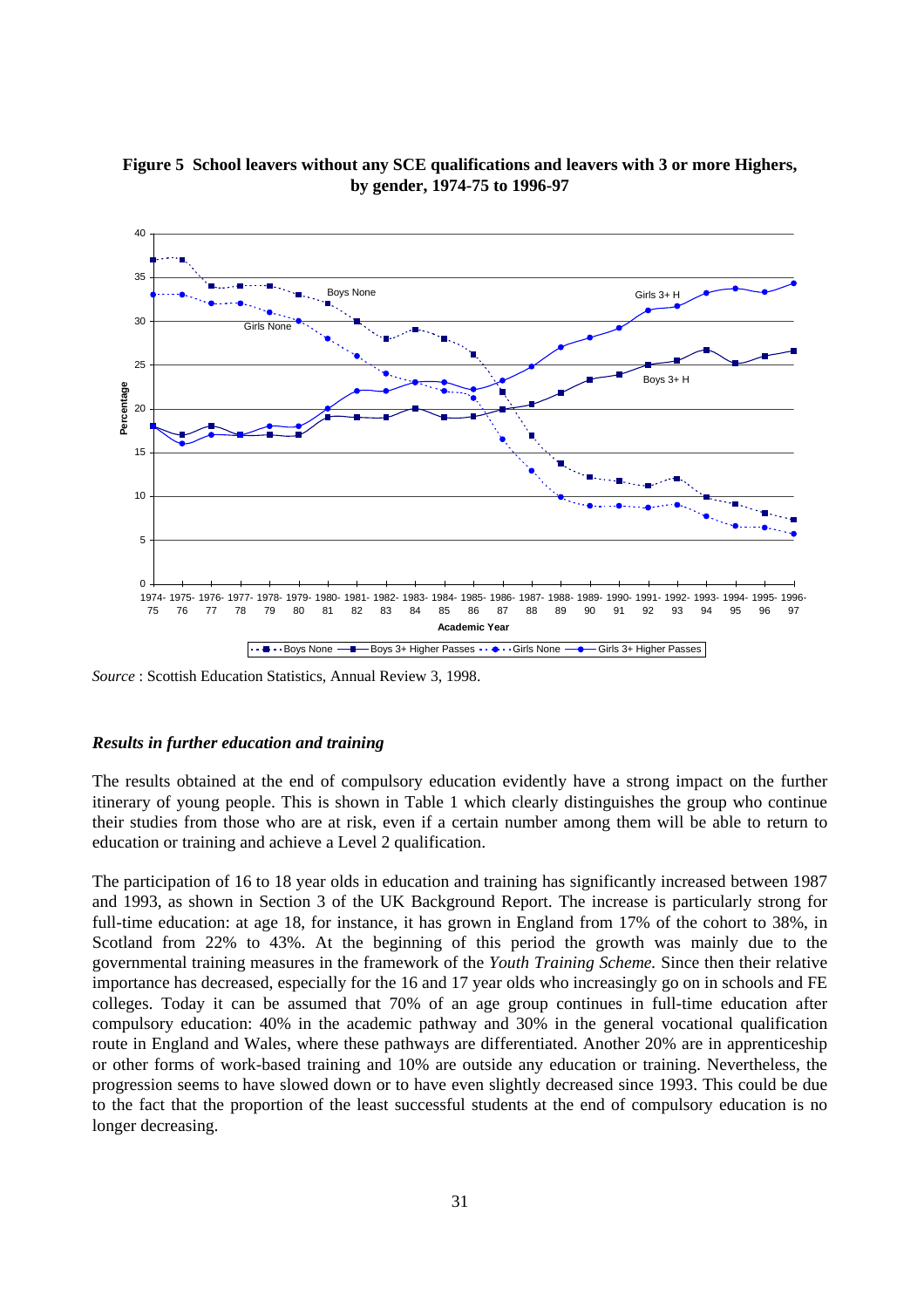| Qualification obtained<br>after Year 11 | Weighted<br>sample size | Full time<br>education | Government<br>supported<br>training | Full time job Out of work/ | Unemployed | Something<br>else |
|-----------------------------------------|-------------------------|------------------------|-------------------------------------|----------------------------|------------|-------------------|
|                                         |                         | $\%$                   | $\%$                                | $\%$                       | $\%$       | $\%$              |
| 5+ GCSE grades A*-C                     | 7046                    | 92                     | 3                                   | 2                          | 1          | 2                 |
| 1-4 GCSE grades A*-C                    | 4 3 9 5                 | 68                     | 13                                  | 9                          | 5          | 5                 |
| 5+ GCSE grades D-G                      | 2793                    | 49                     | 24                                  | 12                         | 9          | 6                 |
| 1-4 GCSE grades D-G                     | 645                     | 34                     | 22                                  | 13                         | 20         | 10                |
| None reported                           | 1 0 20                  | 26                     | 20                                  | 17                         | 21         | 17                |
| All                                     | 15,899                  | 71                     | 11                                  | 7                          | 5          | 5                 |

## **Table 1 Main activity of 16 year olds in 1996 by qualifications obtained after Year 11, England**  $(**per cent**)<sup>1</sup>$

1. Percentages sum across rows

*Source*: YCS cohort 8, sweep 1

Table 1 shows that work-based training is often provided to those young people who are least successful in their studies. Among those who follow full-time further education, 40% go to FE colleges. As indicated before, these colleges prepare for general vocational qualifications as do certain schools. But young people choosing this pathway are not the most successful ones. All this is not surprising, but it must be recognised that the policies implemented over the past ten to fifteen years have not allowed the vocational routes to fully overcome their "second choice" status, in particular as far as training in enterprises is concerned.

|  |  |  | Table 2 NVQs awarded by level and by academic year, England and Wales |  |  |
|--|--|--|-----------------------------------------------------------------------|--|--|
|--|--|--|-----------------------------------------------------------------------|--|--|

| <b>NVQ</b>     | 1988-91  | 1991-92 | 1992-93 | 1993-94 | 1994-95 | 1995-96 | 1996-97 | Total     |
|----------------|----------|---------|---------|---------|---------|---------|---------|-----------|
| 1              | 46 134   | 47 792  | 47 761  | 54 809  | 52 296  | 60 374  | 76 545  | 385 711   |
| $\overline{2}$ | 68 142   | 86 064  | 117 097 | 144 198 | 164 24  | 213 506 | 267 396 | 1 060 727 |
| $\mathfrak{Z}$ | 13 288   | 11 753  | 16 23 6 | 25 114  | 48 682  | 63 794  | 90 3 85 | 269 252   |
| $\overline{4}$ | 8 5 0 5  | 6 6 4 4 | 7846    | 10 777  | 7 2 2 2 | 7796    | 8619    | 57 409    |
| 5              | $\theta$ | 118     | 544     | 659     | 902     | 1058    | 1 1 7 2 | 4 4 5 3   |
| Total          | 136 069  | 152 371 | 189 484 | 235 557 | 273 426 | 346 528 | 444 117 | 1 777 552 |

*Source* : DfEE.

The number of qualifications awarded is also progressing. This is particularly the case with regard to *NVQs* : Table 2 shows a continuous increase. Every year the largest number of awards are for Level 2 qualifications. In the earlier years the second largest group were the Level 1 qualifications but the number of Level 3 *NVQs* has gradually taken the second position, probably due to improvements in compulsory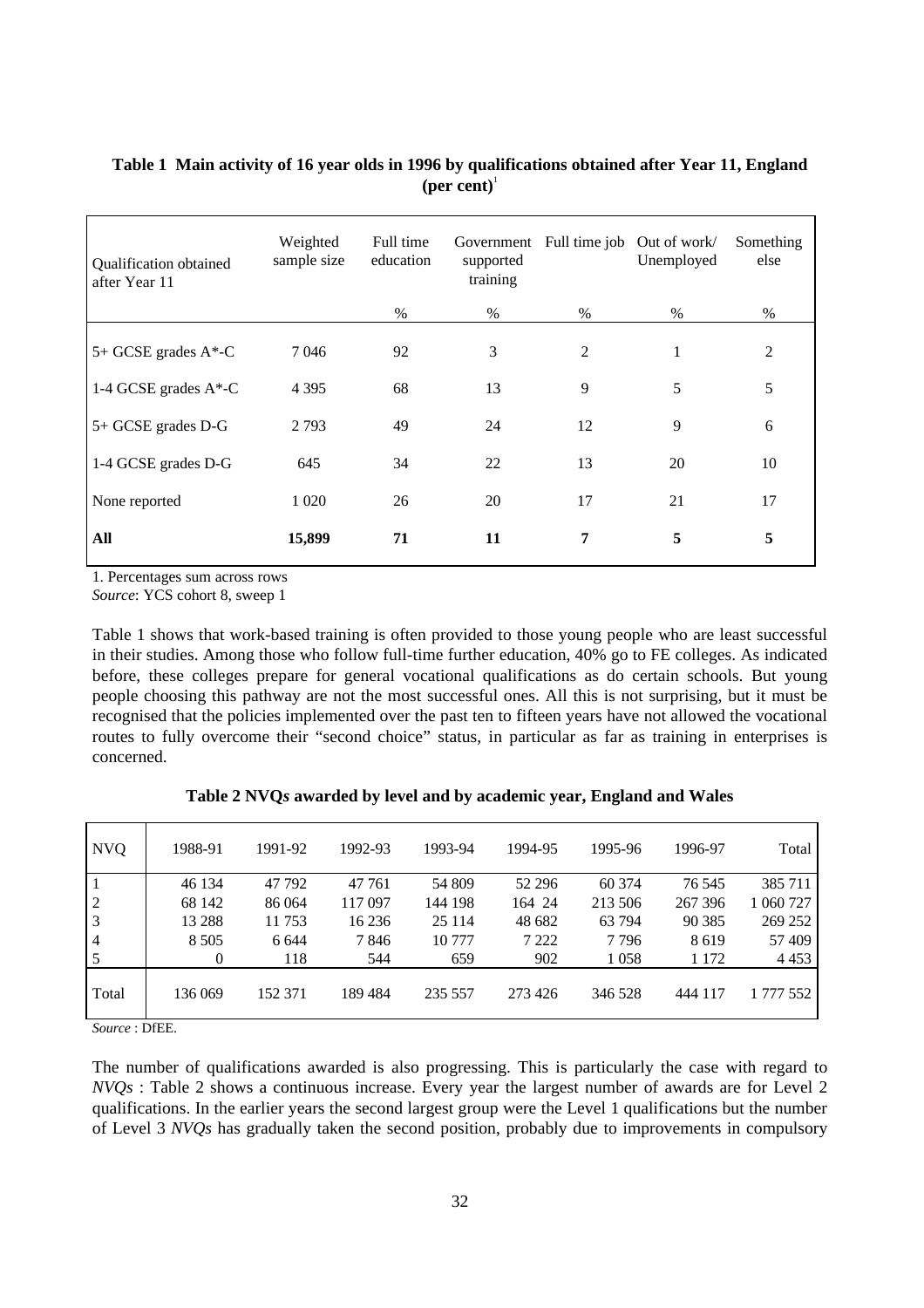education. Levels 4 and 5, on the other hand, remain very weak. The work-based route has not really been implemented for tertiary level qualifications.

In Scotland, the *SVQs* have followed a similar development. Table 3 distinguishes between entries into *SVQ* training and qualifications obtained. It shows that, even taking into account the time lag, the number of qualifications awarded it significantly lower than that of entries. It also shows that the number of qualifications awarded has not grown at the same rate as the number of entries into training. For England and Wales this observation is confirmed by another figure concerning young people leaving Y*outh Training* in 1996/97: only 44% have obtained a complete qualification.

| Year    | Entries | Qualifications |
|---------|---------|----------------|
| 1989-90 | 6       |                |
| 1990-91 | 660     | 79             |
| 1991-92 | 4 9 6 3 | 1 2 4 0        |
| 1992-93 | 13 254  | 3 1 6 1        |
| 1993-94 | 16 782  | 7032           |
| 1994-95 | 21 5 14 | 6 2 8 2        |
| 1995-96 | 29 600  | 17956          |
| 1996-97 | 31 493  | 15 7 7 3       |
| 1997-98 | 35 887  | 16 941         |
| Total   | 154 159 | 68 4 64        |

## **Table 3 SVQ entries and qualifications, Scotland, 1998**

*Source* : Scottish Qualifications Authority, 1998.

#### *Entry into working life*

Table 1 has shown that from the age of 16 onwards many young people enter the labour market. In reality their number is larger than indicated in Table 1 because there exists an overlap between different categories: even a "full-time" student can be a part-time worker. This is shown by the statistics concerning the 16 to 18 year old labour force (Tables 4 and 5).

Thus more than half of the 16 to 18 year olds are in employment and two thirds of the age cohort are in the labour market. Even among those who are in full-time education close to 50% have a job. More than in other European countries young people in the United Kingdom tend to look for and to be in employment, which can contribute to reducing the difference between young people and adults. The impressive efforts undertaken to promote the values of work and to bring schools and enterprises closer together may explain partly the strong engagement of young people in the labour market. Other reasons certainly relate to the existence of occupational qualifications and a work-based training pathway, as well as to opportunities to return to education and training throughout working life, even after having left initial education and training early on. On the other hand, it could also be argued that many young people struggle to find jobs at a time when it might be better for them to concentrate on education and training. It is true, of course, that they provide a flexible labour force in certain sectors of activity, in particular in the service sector.

As indicated before, this situation can also contribute to explain why youth unemployment is higher than adult unemployment. Table 6 illustrates this with unemployment rates by age and gender.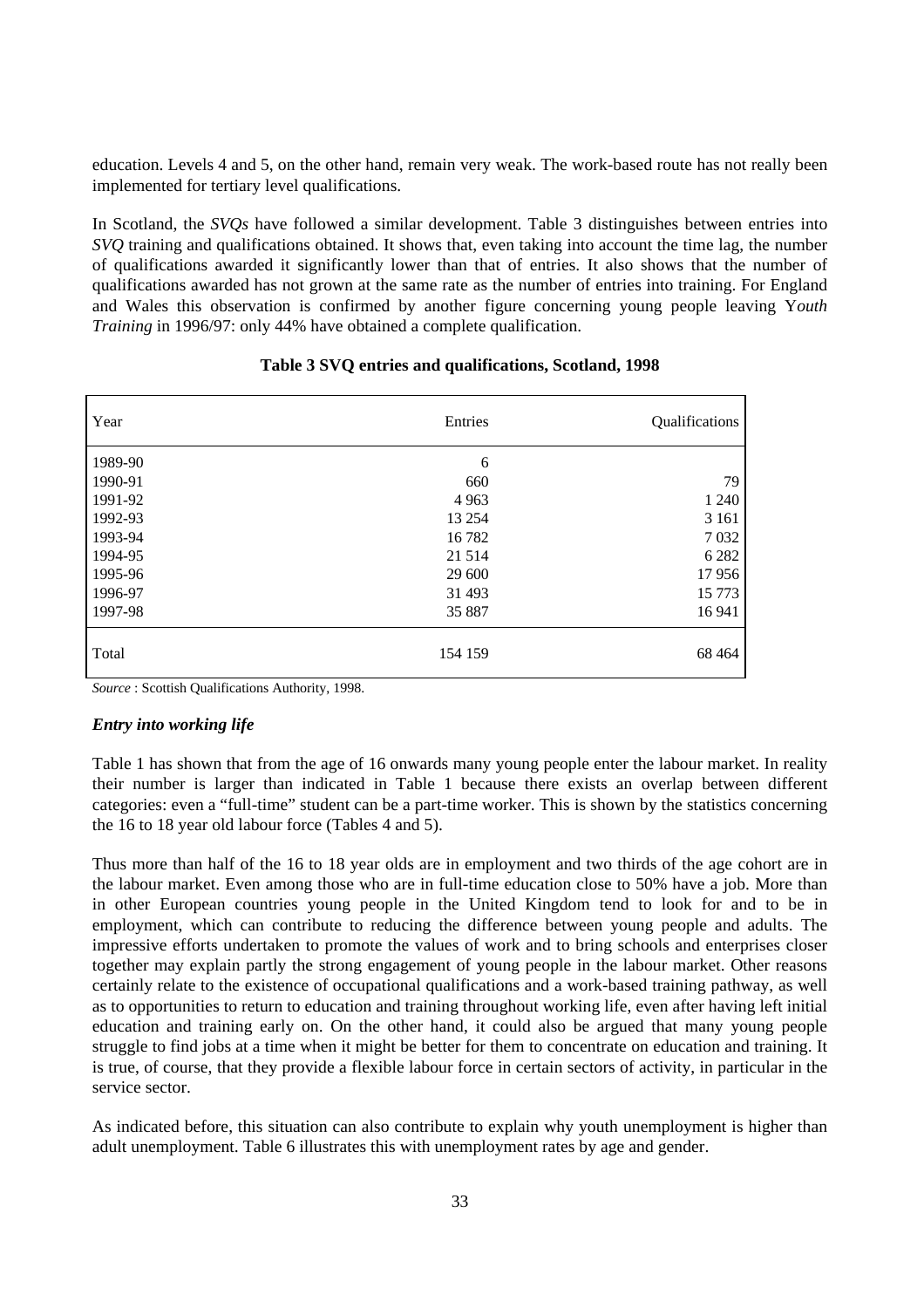## **Table 4 Participation in education and training of 16 -- 17 year olds by economic activity, end 1996 (provisional), England ('000)**

|                                        | Total   | In employment | Unemployed <sup>36</sup> | Economically<br>inactive |
|----------------------------------------|---------|---------------|--------------------------|--------------------------|
| Total 16-17 year-olds                  | 1 2 2 3 | 666           | 129                      | 427                      |
| Full-time education                    | 785     | 377           | 53                       | 356                      |
| Government supported<br>training (GST) | 132     | 132           |                          |                          |
| Overlap of GST and<br>FT education     | (10)    | (10)          |                          |                          |
| Employer funded training               | 33      | 33            |                          |                          |
| Other education and<br>training        | 70      | 14            | 24                       | 32                       |
| Not in education or training           | 213     | 120           | 53                       | 40                       |

*Source* : School, college and trainee records, Labour Force Survey, DfEE, Statistical Bulletin 8/97.

| Table 5 Participation in education and training of 18 year olds by economic activity, end 1996 |
|------------------------------------------------------------------------------------------------|
| (provisional), England ('000)                                                                  |

|                                        | Total | In employment | Unemployed | Economically<br>inactive |
|----------------------------------------|-------|---------------|------------|--------------------------|
| Total 18 year-olds                     | 557   | 324           | 64         | 169                      |
| Full-time education                    | 212   | 84            | 13         | 115                      |
| Government supported<br>training (GST) | 48    | 48            | -          | $\overline{\phantom{a}}$ |
| Overlap of GST and<br>FT education     | (3)   | (3)           |            | $\qquad \qquad -$        |
| <b>Employer funded training</b>        | 25    | 25            | ۰          |                          |
| Other education and<br>training        | 50    | 15            | 12         | 23                       |
| Not in education or training           | 224   | 155           | 39         | 31                       |

*Source* : School, college and trainee records, Labour Force Survey, DfEE, Statistical Bulletin 8/97.

<sup>36</sup> In Tables 4, 5, 6 and 7 the numbers unemployed and unemployment rates are calculated using ILO definitions i.e. the person is classified as unemployed if she or he is available to start work in the next two weeks and has either looked for work in the last four weeks or is waiting to start a job already obtained.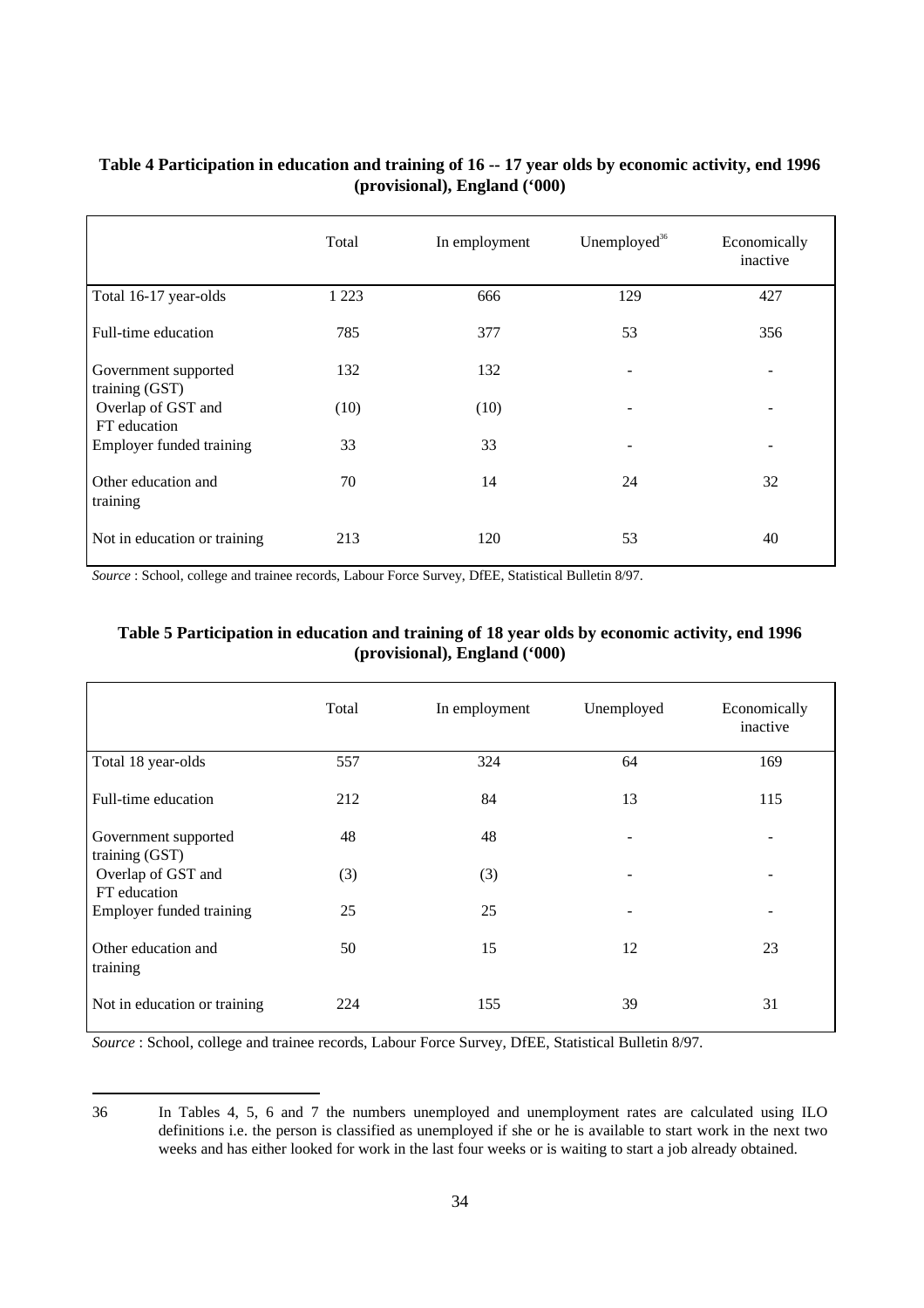|                | $16-19$ | 20-21 | $22 - 24$ | 25-29 | $30-39$ | 40-49 | $50-64$ | $16-64$ |
|----------------|---------|-------|-----------|-------|---------|-------|---------|---------|
| Males          | 17.2    | 13.6  | 10.7      | 7.6   | 5.3     | 4.6   | 5.7     | 6.8     |
| <b>Females</b> | 13.9    | 11.5  | 8.5       | 6.1   | 5.2     | 3.5   | 3.4     | 5.5     |

**Table 6 Unemployment rates by age group and gender, Great Britain, Spring 1998**

1. 16 -- 59 for females

*Source* : Labour Force Survey

The unemployment rate is also related to the level of education: the rate falls as levels of education increase. Furthermore, vocational Level 3 qualifications protect better against unemployment than *A levels.* For women the unemployment rate is always lower than for men, except at the highest level of qualification (Table 7).

## **Table 7 Unemployment rates by highest qualification and gender, Great Britain, Spring 1998**

|                                         | Males | Females |
|-----------------------------------------|-------|---------|
| First degree higher education and above | 2.8   | 3.3     |
| Sub-degree higher education             | 3.7   | 2.2     |
| A levels : 2 or more                    | 5.2   | 4.7     |
| A levels : $1$                          | 6.4   | 6.6     |
| Vocational qualifications at Level 3    | 4.2   | 4.8     |
| Completed trade apprenticeship          | 4.5   | 3.5     |
| GCSEs: 5 or more at grades A-C          | 5.2   | 4.3     |
| GCSEs : 1-4 at grades A-C               | 8.2   | 5.9     |
| GCSEs : grades D-G                      | 9.2   | 9.6     |
| Vocational qualifications at Level 2    | 13.1  | 7.6     |
| None                                    | 15.5  | 8.7     |
| Total                                   | 6.8   | 5.5     |

*Source* : Labour Force Survey.

Those who are both young and low qualified have the highest levels of unemployment. For the 16 -19 year olds, the figures for 1998 are as follows:

- − Five or more GCSEs at grades A to C: 10.4% for males and 8.3% for females
- − One to four GCSEs at grades A to C: 17.1% and 16%
- − Grades D to G : 20.2% and 30.8%
- − No qualification: 32% and 27.5%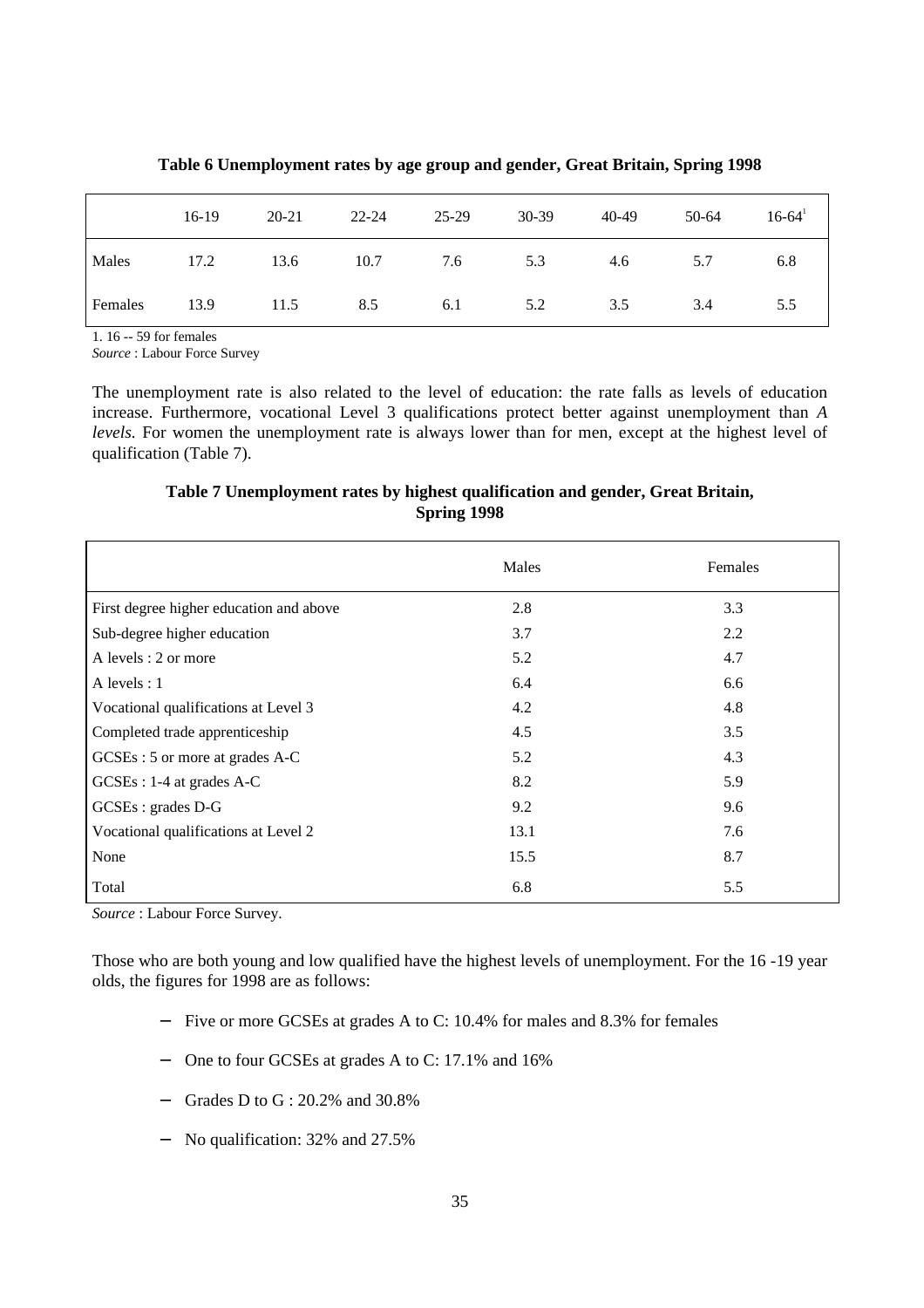Here again, vocational Level 2 qualifications provide a relative protection: the corresponding unemployment rate is 14.3%.

However, the unemployment rate (number of unemployed/economically active population) is not a perfect indicator of the difficulties occurring during the transition from school to work. It must be remembered that among the least qualified are also those who are neither in the labour market nor in education or training.

## *The main issue: too many young people at risk*

If among the 19-21 year olds one adds up those few who have already attained a tertiary level qualification (Level 4) together with those who have obtained *A-levels* or the Scottish Highers and those who have obtained a vocational qualification at Level 2 or 3 one arrives only at 60% of this age group<sup>37</sup>: Most of these young people have hardly any difficulties in finding employment. The other 40% have less well succeeded in compulsory school, enter the labour market earlier and meet with greater difficulties there. Among 18 year olds, 20% are neither in education or training nor in employment. They have not profited from the development of education and training nor from the favourable economic cycle. And this is also the case for 8% of the 16 and 17 year olds.

The latter are at a particular risk of social exclusion. Those responsible for the education system call them "disaffected". In reality, many of them are faced with multiple difficulties, related in particular to their social origins. They are not very motivated by schools and "drop-out" even during compulsory schooling by way of persistent truancy. Thereafter many of them do not continue in any education or training.

In addition, the persistence of a group of young people with learning difficulties who are rejected by the school during compulsory education, the corresponding stagnation of participation in full-time education between the ages of 16 and 18 and the somewhat disappointing results of work-based training in terms of completed qualifications give rise to concerns that the progression of the overall level of qualification could slow down and that the objectives initially set for the year 2000 might not be reached.

It may be that lower secondary schools in the United Kingdom, more than in other European countries, are of a traditional type, initially designed mainly for those who went for academic education and which now try to pull through the entire generation. This inevitably leads to problems of motivation, truancy and a difficult transition into work for a substantial minority. It seems obvious that the future economic and social progress of the country could be negatively affected by such a large minority with low performance in education, high rates of unemployment and social or delinquency problems.

All this is clearly of growing concern in the country and in particular among policy makers. Some, like the *Kennedy Report*<sup>38</sup> raise questions as to whether an education system so strongly oriented towards the market and towards competition and with strongly elitist traditions can attain the objective of success for all. Several national programmes and numerous local initiatives aim at changing this situation in the final years of compulsory education and beyond in further education and training. Initiatives that come to mind include the *Education Action Zones, New Start* and *New Deal* as regards its application to 18 to 24 year olds. In many cases the objective is to re-motivate young people through contact with the world of work. Thanks to these efforts, often undertaken by a wide range of partners including the *Career Services*, *TECs*

<sup>37</sup> The Future of Training, R. Layard, April 1998. The figures provided in this paper refer to 1996.

<sup>38</sup> Learning works, June 1997.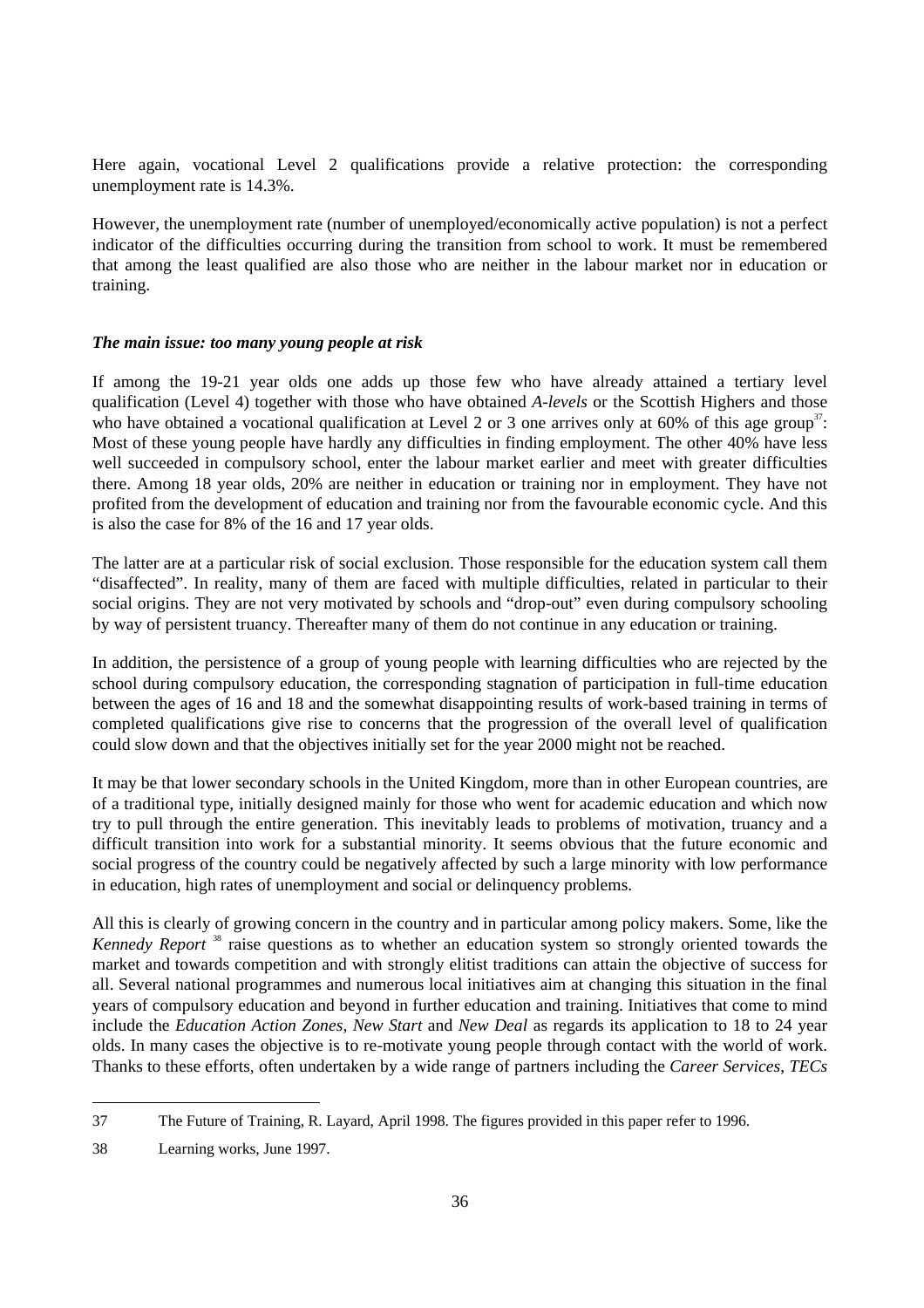and *LECs*, the social services, and the *Job Centres* of the *Employment Service,* many of the "disaffected" are able to find training or employment. However, are these efforts not too marginal and peripheral, too much focused on remedial action rather than the prevention of problems? Or, formulated more constructively, would it not be preferable to envisage more fundamental changes within the education system, and in particular in compulsory school, in order to prevent demotivation and early school leaving?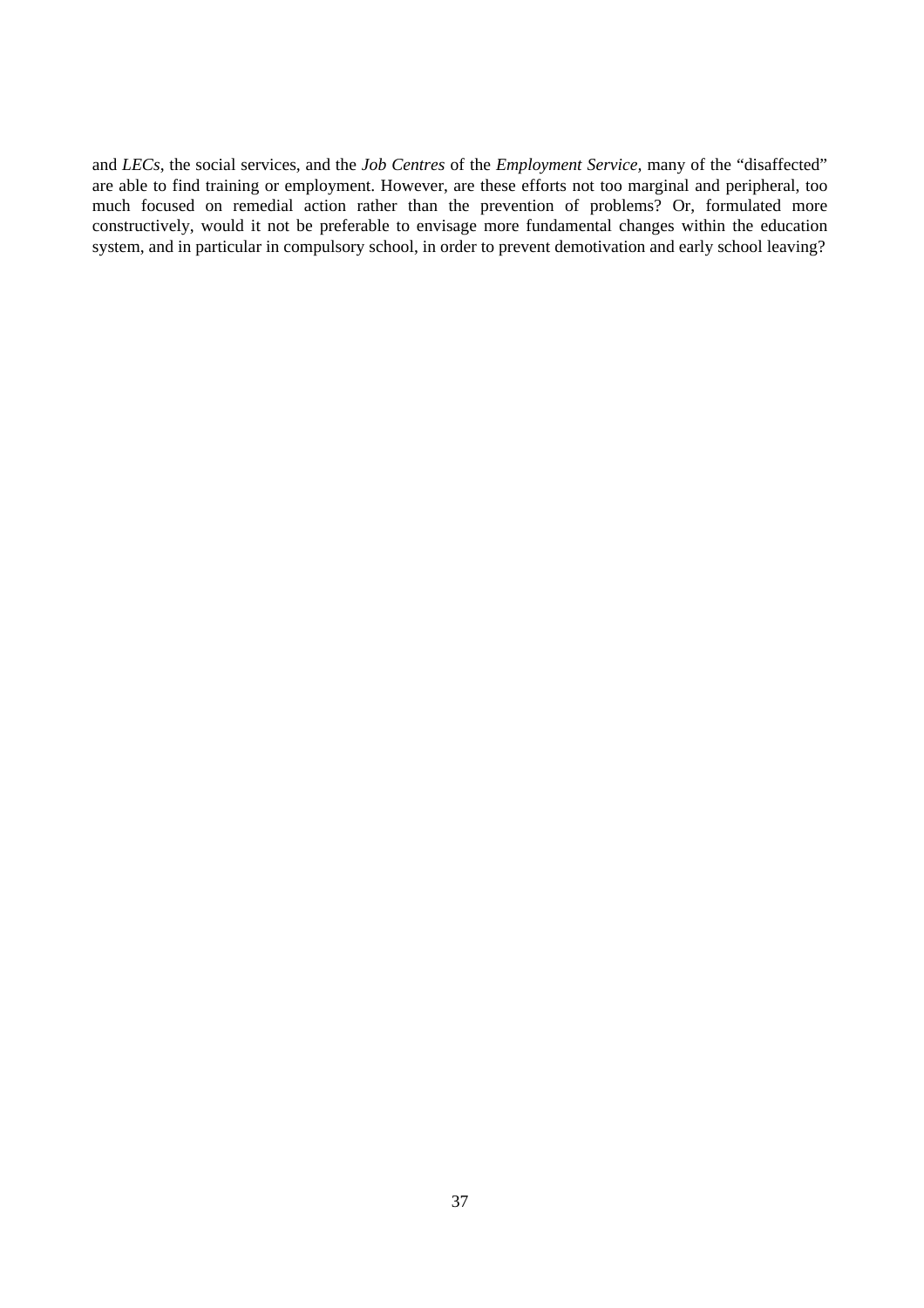## **5. CONCLUSIONS**

## *Rapid and effective transformations*

Important innovations in the provision, management and recognition of qualifications have been introduced at a rapid pace :

- − 1983: *Youth Training Scheme*: the government engages in the vocational education and training of young people.
- − 1988: *NVQs/SVQs*: a national qualification framework based on competences which are recognised at work.
- − 1990: *TECs* and *LECs* are established to dynamise work-based training at the local level.
- − 1993: autonomy is given to colleges and the *Careers Services* to ensure relevance and effective competition.
- − 1993: *GNVQs/GSVQs:* general vocational education in full-time education
- − 1995: *Modern Apprenticeship* and *Skillseekers*: high quality work-based training

These innovations have strongly influenced the conditions of transition between compulsory education and employment. The education and transition landscape has been completely remodelled within a few years. One might add the introduction of the *National Curriculum* in 1989 which does not directly concern transition but which provides a national framework for compulsory education.

The results achieved are far from negligible. From a qualitative point of view, consciousness has been raised with regard to the fundamental importance of education, training and work in the life of individuals and the importance of enterprises for the future of the country. At the same time, we met with an unshakeable enthusiasm, for instance in FE colleges and in *TECs* and *LECs* or among trainers in enterprises, in spite of the frequency of reforms. All this contrasts with developments in many other countries, where work is considered as a "disappearing value"<sup>39</sup>, where enterprises are seen to be responsible for unemployment and pollution, and where the education and training system feels impotent and disenchanted.

The average level of qualification of young people has rapidly improved, but this is the case also in most other countries, even if their policies in this domain were quite different from those in the United Kingdom which remains at the lower end of economically comparable countries. Young people are not afraid of entering the labour market rapidly and many continue their education or training at the same time or they know that they can come back to acquire further qualifications throughout their life. This "work culture" facilitated by relatively low unemployment increases the chances of success for a programme like *New Deal*. Such attitudes among young people are positive, considering that this helps to prevent too much of a split between generations and disaffection from work. Contrary to some other countries, the United Kingdom also has been able to avoid excessive prolongation of initial education.

<sup>39</sup> Méda, D. Le travail, une valeur en voie de disparition, Paris, Aubier, 1995.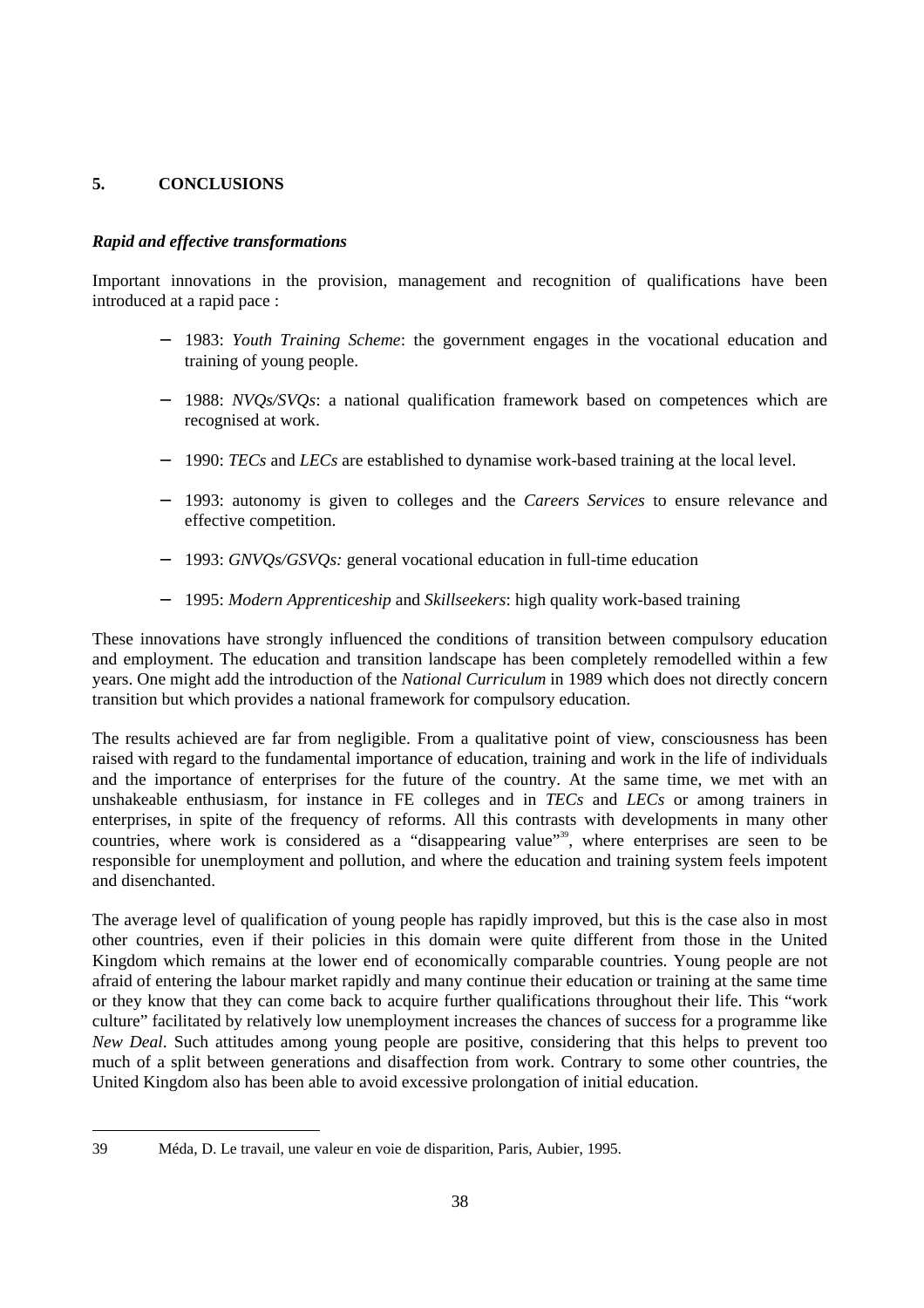Considering the British education and training system as a whole, it presents today the features of a genuine system of lifelong learning from which other countries can learn a great deal. It offers diverse pathways with many opportunities for individual choice and initiative. Perhaps the choices are too many for young people, most of whom need not only individual advice and guidance but also institutional frameworks and labour markets which encourage them to acquire a well rounded education in preparation for adulthood, as well as qualifications which provide access to satisfactory jobs and careers and to continuous learning. The qualification framework and the institutional network of training providers allowing for such continuous learning have been put into place and the figures presented above show that impressive numbers of adults are enrolled in further education and training together with young people.

What remains to be improved is the learning environment and the level and quality of qualifications of many young people in compulsory and post-compulsory initial education and training, as well as the access to further education for those most in need of upgrading both their basic skills and their vocational qualifications. The current government appears to be aware of these challenges and has engaged in intense consultation on more effective and equitable modes of financing and a clarification of the roles of different intermediaries at local and regional levels. The explicit objective is to reduce the inconveniences of competition among education and training providers and to improve the cost-effectiveness of actors whose task it is to mobilise training providers, enterprises and learners and to organise complementary learning opportunities for all. The final paragraphs of this report summarise what we consider as the main challenges to be met.

#### *Certain difficulties persist*

It is generally agreed that there are two principal sources of problems in the transition from school to work within the British education system:

- The academic orientation of mainstream education and, related to it
- − The previous absence and today the relative weakness of a genuine system of initial vocational education.

The first has traditionally caused large numbers of young people to drop out from compulsory schooling or not to continue in formal education. The second has forced many young people to enter into non-qualified employment early on and to seek on-the-job forms of qualification. Governments have attempted to increase participation in post-compulsory education, both general and vocational, and to develop work-based training as an alternative to the school-based vocational education pathway. The first strategy has been quite successful, the second less so. One of five young people continue to drop out from the early years of further education and 50% of those who are in publicly funded work-based training leave these programmes early or do not obtain a final qualification.

The magnitude of the problem is illustrated by statistics: it is estimated that the academically unsuccessful and those that do not proceed into further education account for about 40% of each age cohort at the age of 18. At the age of 16, only 45% have reached Level 2. At the age of 19, only 70% have achieved Level 2 which is considered to be the minimum level of employability. And about 10% of each cohort disappears completely from either education or employment statistics and these young people are out of reach of any training or employment programme.

In addition, vocational education and training continue to be considered as second choices compared to academic education. This leads to contradictions, such as considering *Modern Apprenticeship* as a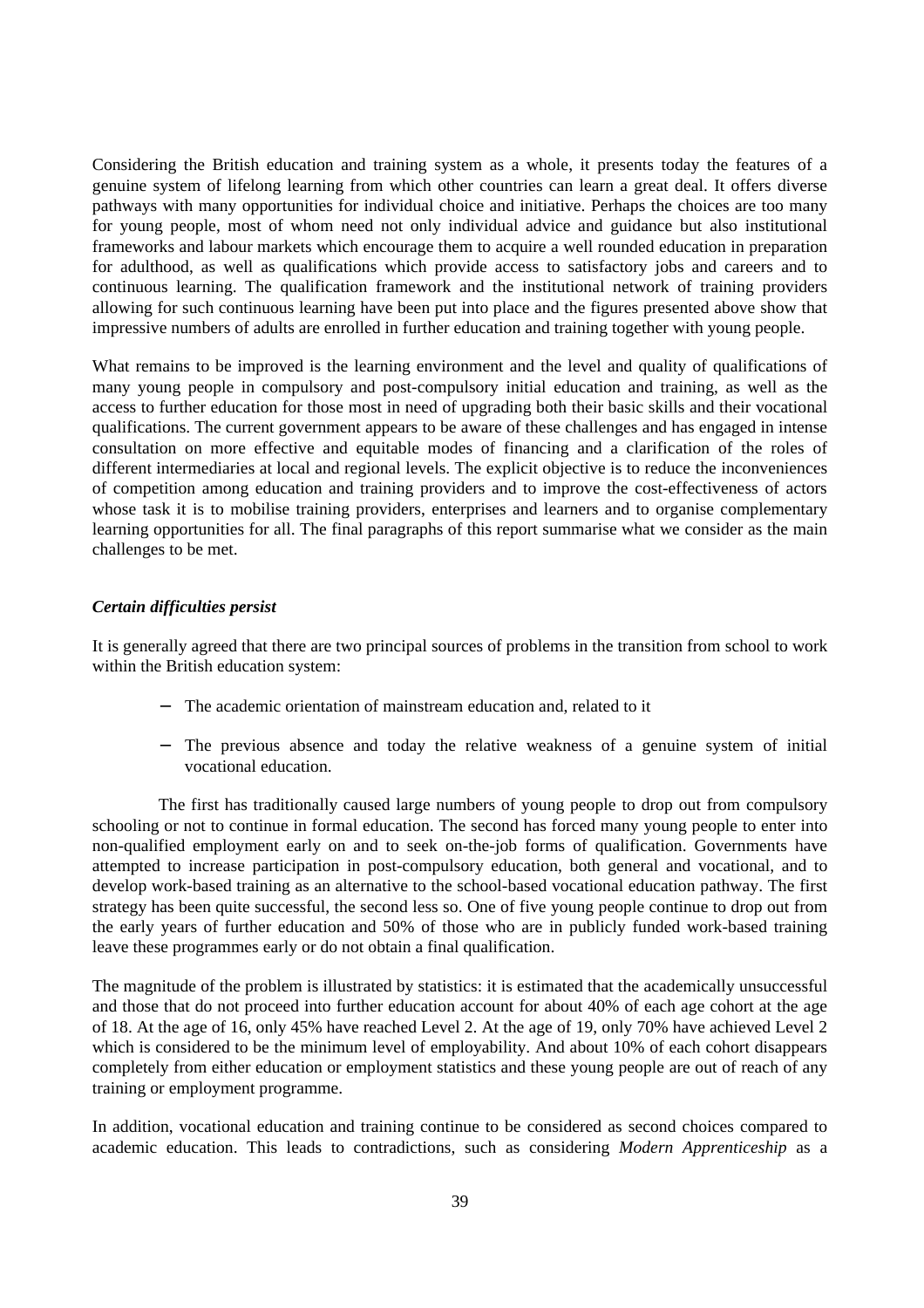solution for a significant proportion of those who do not succeed in academic education and, at the same time, trying to attract the best students. It is true that the United Kingdom is by no means the only country encountering such contradictions.

The competence-based approach seems to produce other contradictions at the lower levels of qualifications. It is at these levels that mainly those young people are involved who for one reason or another are no longer in school-based education. Some may certainly profit from the assessment of qualifications at the workplace in so far as they are quick practical learners and requirements for basic jobs appear not too demanding. But others are exactly the ones that would need special attention and coaching in organised learning situations. In addition, for both groups the approach provides too few opportunities to develop a solid foundation for further competence development*.*

While the review of 100 *NVQs* and *SVQs* (Beaumont report) has revealed a strong support for the approach among employers, this may well be the result of their unchanged attitude towards short-term and specific vocational training, especially for the lower ranks of the workforce, i.e. those going for Level 1 and 2 *NVQs*. Preparation for assessment guarantees a more focused approach to a particular job and to what effectively has to be done at the workplace. It is also remarkable that the *NTO* for the engineering sector *(EMTA)* -- traditionally a sector with high qualification requirements -- has been among the first to develop *Modern Apprenticeships*.

## *A new policy?*

The group which has the clearest vision of what it wants and which expresses its expectations most precisely are the employers, be they represented by *CBI* the Chambers of Commerce or the *TEC National Council.* "What employers want is skills, what they get is qualifications" said one of our interlocutors from the employers. The position is much less clear on the side of trade unions who are not very present on the vocational training scene and who, in many respects, share the viewpoints of the employers. *NVQs* were a compromise because they are competence based and evaluated at work. But, more than such job related competences, or in addition to them, employers are now asking for transversal competences or "key skills". Some of these are of an intellectual nature (literacy, numeracy, information technology), but others are personal or behavioural qualities (improving ones own learning and performance, reliability, initiative, punctuality...). In particular, as expressed by *CBI*, the aim is "enabling the individuals to take charge of their learning and development"<sup>40</sup>: the idea of individual responsibility for his or her employability and future is very widespread among employers. The *CBI* therefore requests a better structured qualifications framework*,* accompanied by a credit framework and individual learning accounts. In addition, since the development of key qualifications is among the tasks of compulsory education as well, employers want to intervene also at that level, in particular in order to prevent the curriculum from being too academic.

The idea underlying these positions is that what is good for the enterprise is good for individuals and for the country. Indeed, expressions such *as "Investors in People", "Investing in Young People*" are part of the official language, considering individuals like any other resource. However, in addition to skills and qualifications, are individuals and the country not above all in need of education?

The new government, for its part, has within one year already put into place an impressive number of reforms, studies, strategies, programmes, and new bodies concerning education and training. The document "Investing in Young People*"* presents a certain number of them in ten points. But, as the new

<sup>40</sup> Response to The Learning Age Green Paper.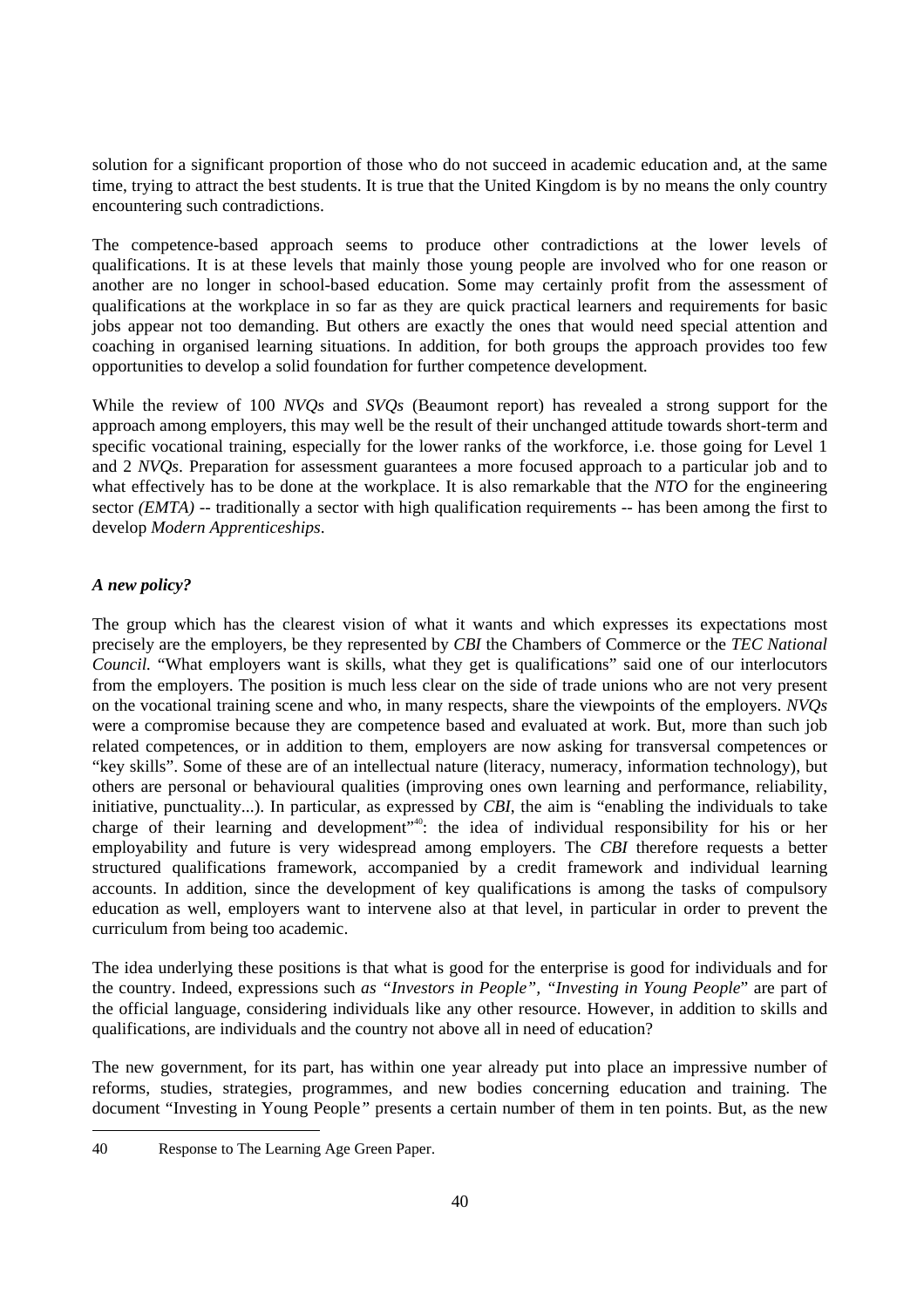government's process of policy development and implementation has only recently started, the picture becomes even more complex. This is true for the interested outsider but probably also for those at whom the new transition-from-school-to-work initiatives are targeted. One of our interlocutors from a *TEC* told us: "I have never seen so many initiatives in such a short time", and he added "this does pose problems for enterprises".

The government has reintroduced the dimension of social cohesion into its education and employment policies and this implies a far greater attention to the "bottom 40%", as well as to "tracking" the lost 10%. The core of these initiatives is to keep young people in education or training until the age of 18 and to get those older than 18 out of benefit schemes and into employment. Substantial financial resources have been reserved and measures are quite innovative. However, they tend to add to the existing complexity. In addition, since many are based on temporary programmes, their lasting impact on the post 16 education and training system is not yet clear.

The government has to meet two challenges at the same time. It has to deal with the problems of those who are currently leaving the education system with insufficient qualifications, and it must introduce indepth improvements to the system as a whole for the future. As to the latter challenge, there are educational initiatives, consultations and discussions that may well lead to fundamental changes, and consequently also change the face of typical transition-from-school-to-work problems. These initiatives are related to (i) the nature of compulsory education (see the quite comprehensive document "Excellence in Schools") and (ii) the development of new forms of learning. These may eventually lead to changes in learning processes and in the opportunities for success of young people in compulsory education. In addition, they may provide them with real and interesting alternatives to continued school-based learning or to employment. Among these initiatives, *Modern Apprenticeships* is the most promising one and *National Traineeships* are opening up an interesting complementary route.

Certain signals indicate that the government is carefully distancing itself from the "all enterprise" principle which characterised its predecessors, and that it is searching to integrate the preparation for work into a broader, more general form of education. Thus, in "Excellence in Schools", besides the dimension of work-related learning in preparation of adult life referred to in the preceding Section, the need for developing citizenship among young people is strongly emphasised. The merger of the two bodies previously responsible for the curriculum in compulsory and vocational education respectively into a single *Qualification and Curriculum Authority* can be interpreted in a similar way. Both aspects will be more interrelated. Employment related aspects will be able to influence the curriculum, but vocational qualifications will not longer be under the sole responsibility of enterprises. The fact that the *New Deal* programme was entrusted to the *Employment Service,* a government agency, and the re-evaluation of *TECs,* are further signals pointing into the same direction.

#### *The issue of steering*

It remains to be seen by which means the government will be able to implement its orientations. This raises questions about the modes and mechanisms of steering. The current system can be described as associating the centralisation of policy orientations with competition among the different organisations in order to implement these orientations. The government establishes a broad framework, defines global targets, proposes programmes and creates for their implementation a multitude of organisations carrying different designations which underline their independence: *agencies*, *authorities, bodies, companies, councils, organisations…* . They are what certain of our interlocutors call *QANGOs* (*quasi non governmental organisations*). Steering takes place essentially through the financing of programmes implemented by *QANGOs,* based on formulae which are valid everywhere. Another steering tool is the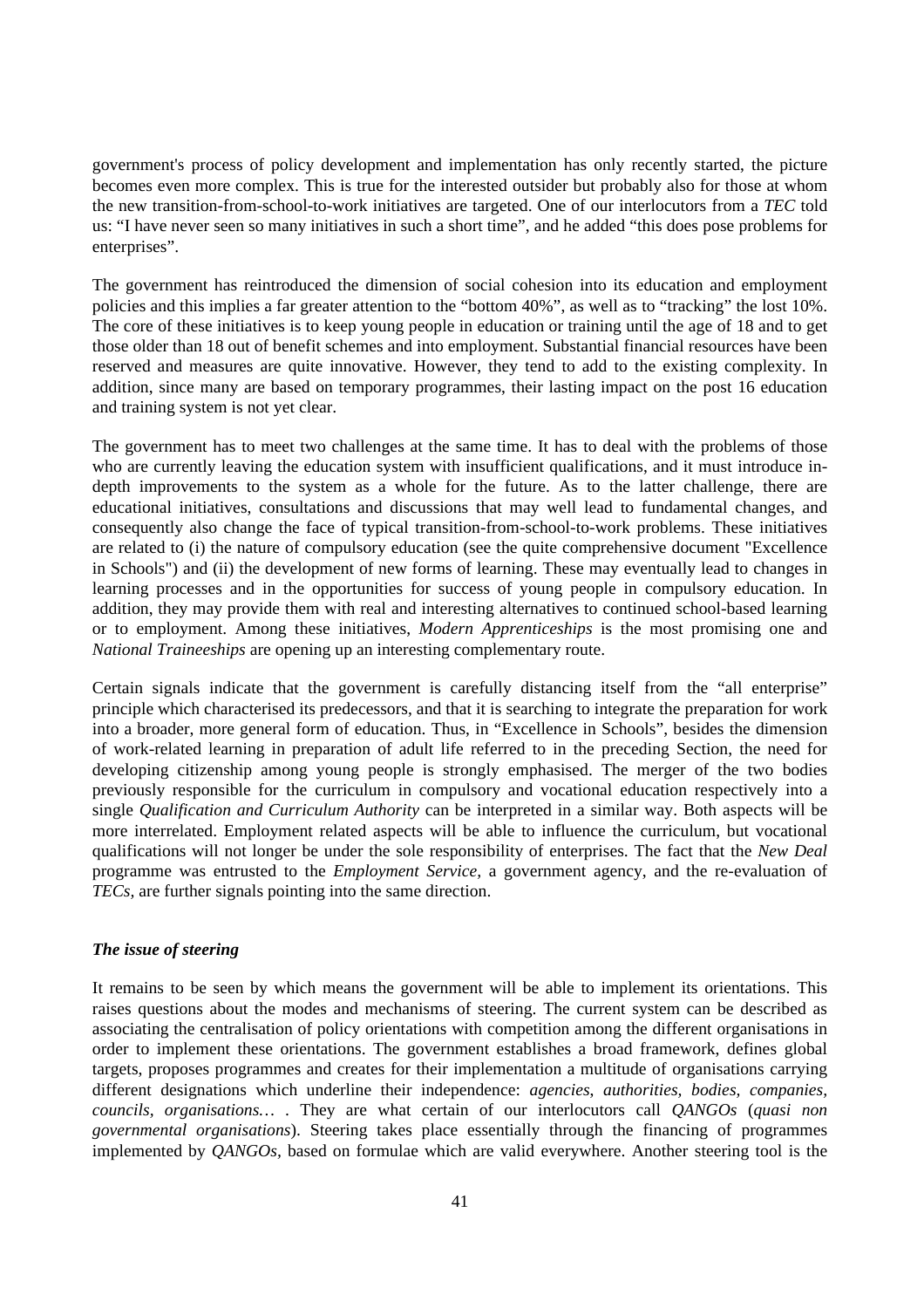publication of league tables. One way of describing these steering mechanisms refers to "semi-commercial incentives".

This "mechanistic" organisation of a "market" poses a certain number of problems and it does not seem to be entirely successful. Steering based on financing and the publication of performance indicators incites the actors to compete rather than to co-operate. However*,* regardless of the fact that colleges, training providers and careers services are formally private companies, paid by output, they seem to be in a sheltered arena. They act and work very much like public institutions, although with higher salaries and other costs, and with a "company value system" which is more like that in private companies. One could say that identity is "private company" while reality is "public funding".

Furthermore, trying to avoid unexpected effects inevitably leads to successive refinements of the financing rules with all their complexity and bureaucracy which do not necessarily lead to improvements. For instance, we have already pointed out that financing on the basis of qualifications obtained pushes the training providers to select the strongest candidates to the detriment of those who would be most in need of education and training. For some time the solution was seen to lie in paying more for Level 1 qualifications than for Level 2. But then the risk is that the training providers encourage trainees to prepare for Level 1, including those for whom this is not necessary because they could achieve higher levels of qualification.

Thus the question arises, whether the current way of steering yields optimal value for money. Given the complexity of a public policy program, the steering mechanisms tend to reduce the task to the output of volume. The quality of the learning process is not clearly at the focus of the incentive structure*.* It may be added that the reliance on programmes which are limited in time encourages the creation of pilot projects which will never be extended. More generally, this steering approach entails the risk of sacrificing investments for the future to immediate cost-effectiveness, whereas education requires to be treated in a long-term perspective.

The new government apparently wants to scale down the policy approach exclusively based on competitiveness in order to introduce more co-operation. The idea is to replace competition by "partnership". Nevertheless, the ideas behind this notion seem to lack precision and the means to achieve partnership have not been clearly defined. A number of difficulties exist: for instance the large number of organisations intervening at the local level in the field of transition from school to work. We have underlined the problems related to the intervention and remuneration of intermediaries whose usefulness can be put into question. Furthermore, the areas covered by these organisations are often incompatible: there are 150 LEAs but 100 *TECs* or *LECs*, more than 400 *Further Education Colleges* and 1000 *Job Centres*, as well as some *Local Economic/Regeneration Partnerships* -- not taking into account the Chambers of Commerce. Within this particularly crowded landscape one programme, *New Deal*, seems to be comparatively successful considering the speed with which it has been implemented. In this case a single organisation, the *Employment Service*, has been given clear responsibility for organising the partnerships.

Moreover the enthusiasm and engagement of professionals in the field of education, training, guidance and counselling rely mainly on personal identification with the task. More investment in proper training of professionals is therefore of utmost importance. The present system of steering in the education sector is strongly based on market principles and on belief in the efficiency of case by case funding by output. With a steering system relying more actively on the mobilisation of modern values and professional attitudes, as in large organisations, rather than on those of commodity markets, coherence might be improved. This would imply a combination of political guidelines and regulations with semi-commercial incentives.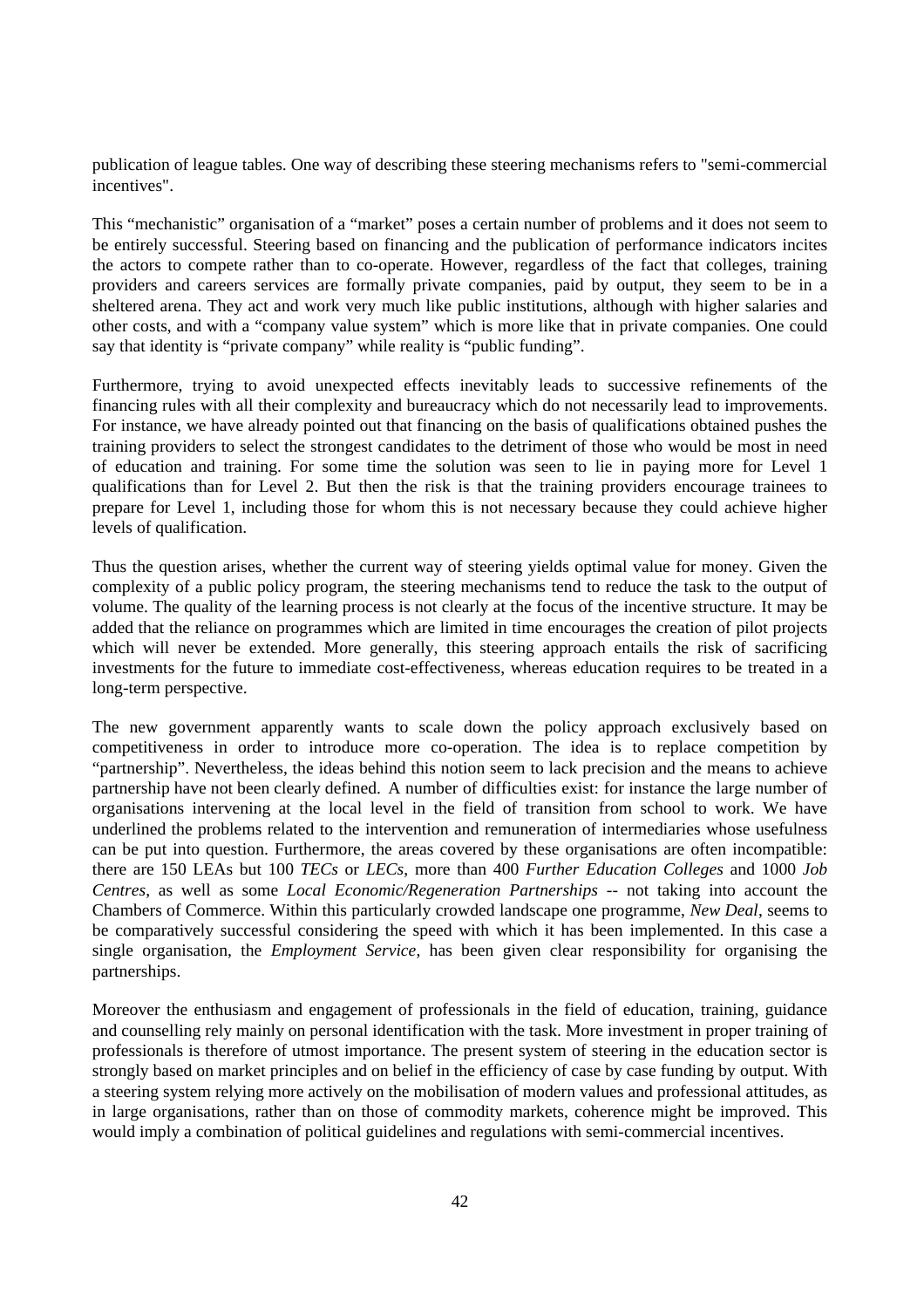One could thus envisage a more qualitative, less mechanistic and bureaucratic form of steering providing more room for the development of a common culture and for dialogue and thus for more effective decentralisation. Such an approach does require the existence of intermediaries at different levels in order to ensure proximity and allow for dialogue and the organisation of partnership. However, such intermediaries must be in an incontestable position of impartial mediators and their interventions need to be co-ordinated at the level above. An organisation of this sort is, indeed, foreseen for schools in the report "Excellence in Schools" :"each school will have its own challenging targets to raise standards ; each LEA will be working to an *Education Development Plan* agreed with the *DfEE* and its schools, showing how standards in all schools will rise". Nevertheless, there are undoubtedly too many *LEAs* in England -- the situation being evidently different in Scotland and Wales -- which call for an intermediary actor, for instance at the regional level. Would it not be desirable to imagine a similar form of organisation for vocational training, further education and transition to employment? The establishment of *Regional Development Agencies* could provide the opportunity for such an orientation.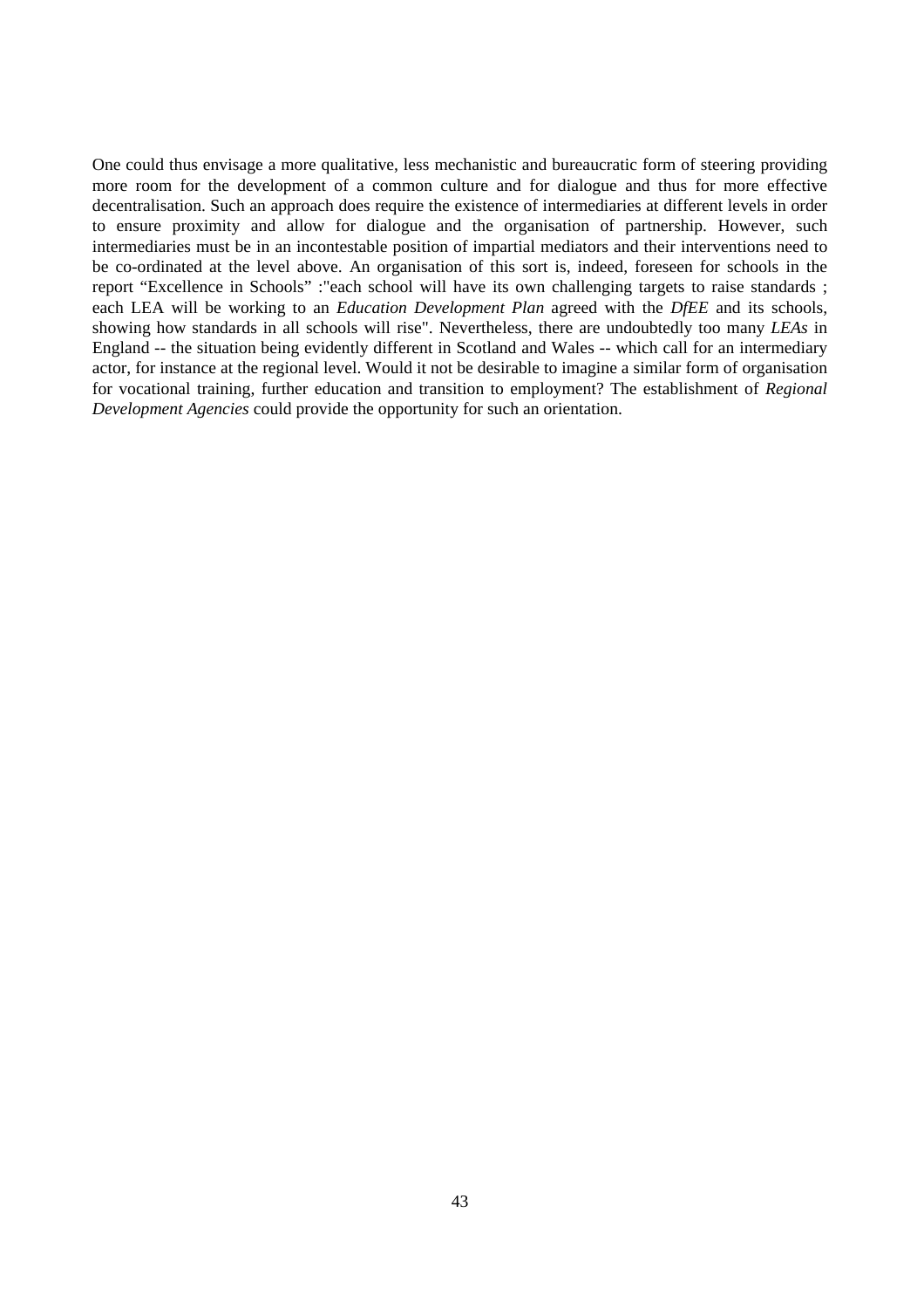#### **BIBLIOGRAPHY**

Anniesland College (1998) *Prospectus : Make your mark*, Glasgow.

- Association of Colleges (1997) *Strategic Objectives 1997 -- 2000 : Shaping the future of Further Education.*
- Beaumont, G. (1996) *Review of 100 NVQs and SVQs.*

Birmingham New Deal (1998) *New Deal for young people in Birmingham*.

- Birmingham TEC (1997) *Annual Review 1996/97 : Economic growth through individual development.*
- CBI (1997) "Reasons to be cheerful ? A qualitative study of NVQs and SVQs among CBI member companies", *Brief*, January 1998.
- CBI (1998 a) "Qualified to compete : creating a world-class qualifications framework", *Brief*, January 1998.
- CBI (1998 b) "Ten years on the National Curriculum in primary schools", *Brief*, April 1998.
- CBI (1998 c) *Response to The Learning Age Green Paper*.
- Dearing, Sir Ron (1996) *Review of Qualifications for 16-19Year Olds*, SCAA, Hayes
- DfEE (1995) *Competitiveness : Forging Ahead.*

DfEE (1997 a) *Investing in young people*.

DfEE (1997 b) *Excellence in Schools.*

DfEE (1997 c) *Qualifying for Success : a consultation paper for the future of post-16 qualifications.*

- DfEE (1997 d) *Education action zones.*
- DfEE (1997 d) "Participation in Education and Training by Young People aged 16 and 17 in each Area and Region, England, 1991/92 to 1995/96", *Statistical Bulletin,* no 12/97.
- DfEE (1997-98) *New Start … The Journal for everyone helping young people to stay in learning*, 1, 2*.*
- DfEE (1998 a) *The Learning Age : Further Education for the New Millennium, Response to the Kennedy Report.*

DfEE (1998 b) *TECs : Meeting the Challenge of the Millennium*.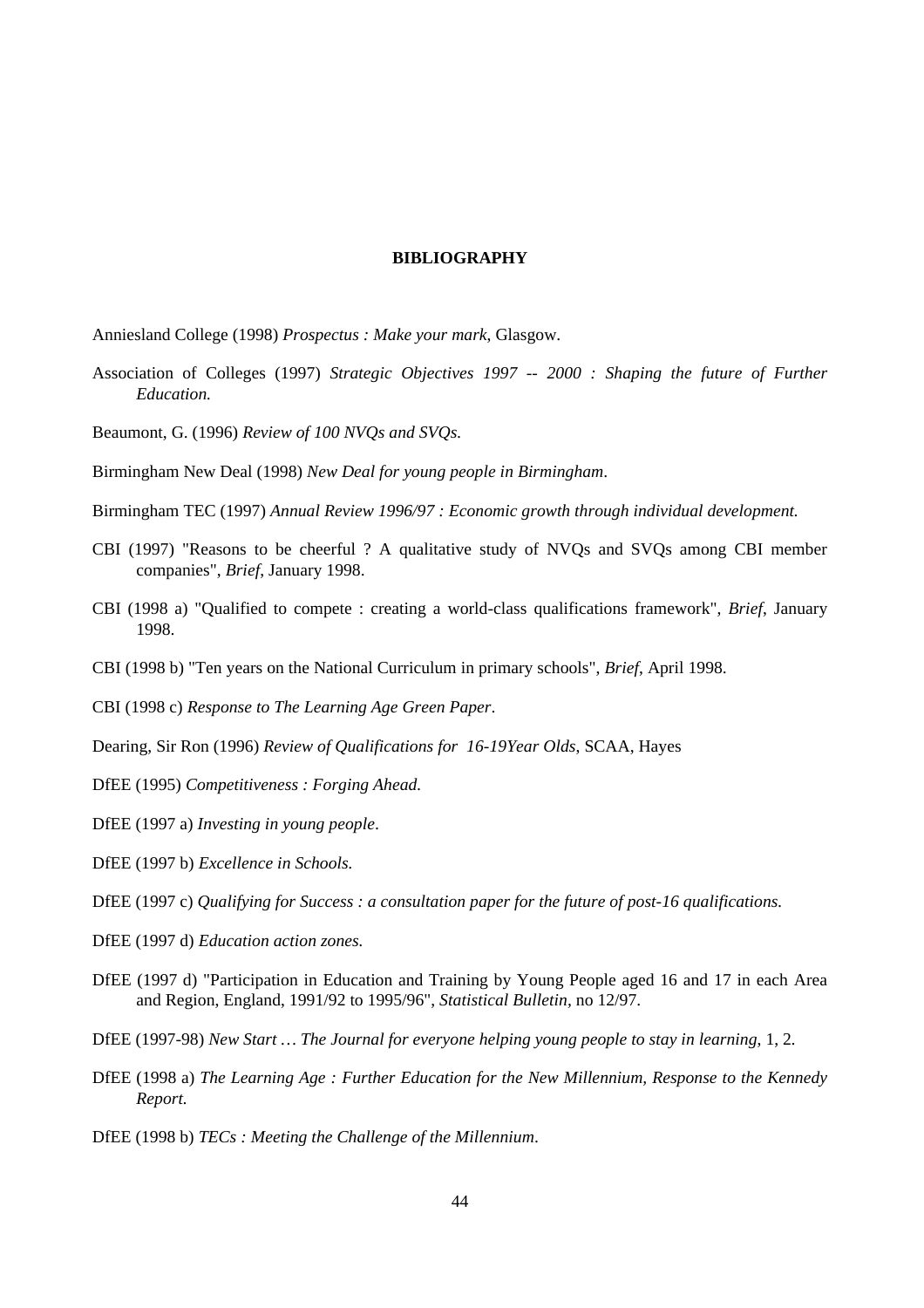DfEE (1998 c) *Higher Education Development Projects.*

- DfEE and Cabinet Office (1996) *The Skills Audit.*
- Employment Service *New Deal.*
- FEFC (1997) *Quality and Standards in Further Education in England 1996-97, Chief Inspector's Annual Report.*
- Foreign & Commonwealth Office (1998) *Education and Training in Britain.*
- Glasgow Education business partnership *Business development plan 98/99.*
- Gwent TEC (1998) *1998 -- 1999 executive summary : the year ahead.*
- Higher Still Development Unit (1997) *Scottish group awards : further consultation.*
- Kennedy, H. (1997) *Learning works : Widening Participation in Further Education*, FEFC.
- Layard, R. (1998) *The Future of Training*.
- McVie, G. (1998) *Scotland's good for Enterprise*, Centre for Enterprise Education, Glasgow.
- Méda, D. *Le travail, une valeur en voie de disparition*, Paris, Aubier, 1995.
- North Derbyshire TEC (1998 a) *Annual Review 1997/98 : making the most of our natural resources.*
- North Derbyshire TEC (1998 b) *Business Plan Summary 98/99.*
- NTO National Council (1998) *A New Era for Training in Britain : the new network of National Training Organisations.*
- OECD (1998) *Pathways and participation in Vocational Education and Training.*
- QCA (1998 a) *Corporate Plan 1998-2000.*
- QCA (1998 b) *Learning from Work Experience.*
- QCA (1998 c) *Part One GNVQ : a brief guide.*
- QCA (1997) *Qualifications and Curriculum Authority : an introduction.*
- SCAA (1996) *Skills for Choice.*
- Scottish Office (1998 a) *A world of opportunity : Education and Training in Scotland*
- Scottish Office (1998 b) *Opportunity Scotland : a paper on lifelong learning.*
- Scottish Office (1998 c) *Scottish Education Statistics, Annual Review 3.*
- South Birmingham College (1998) *Course Guide.*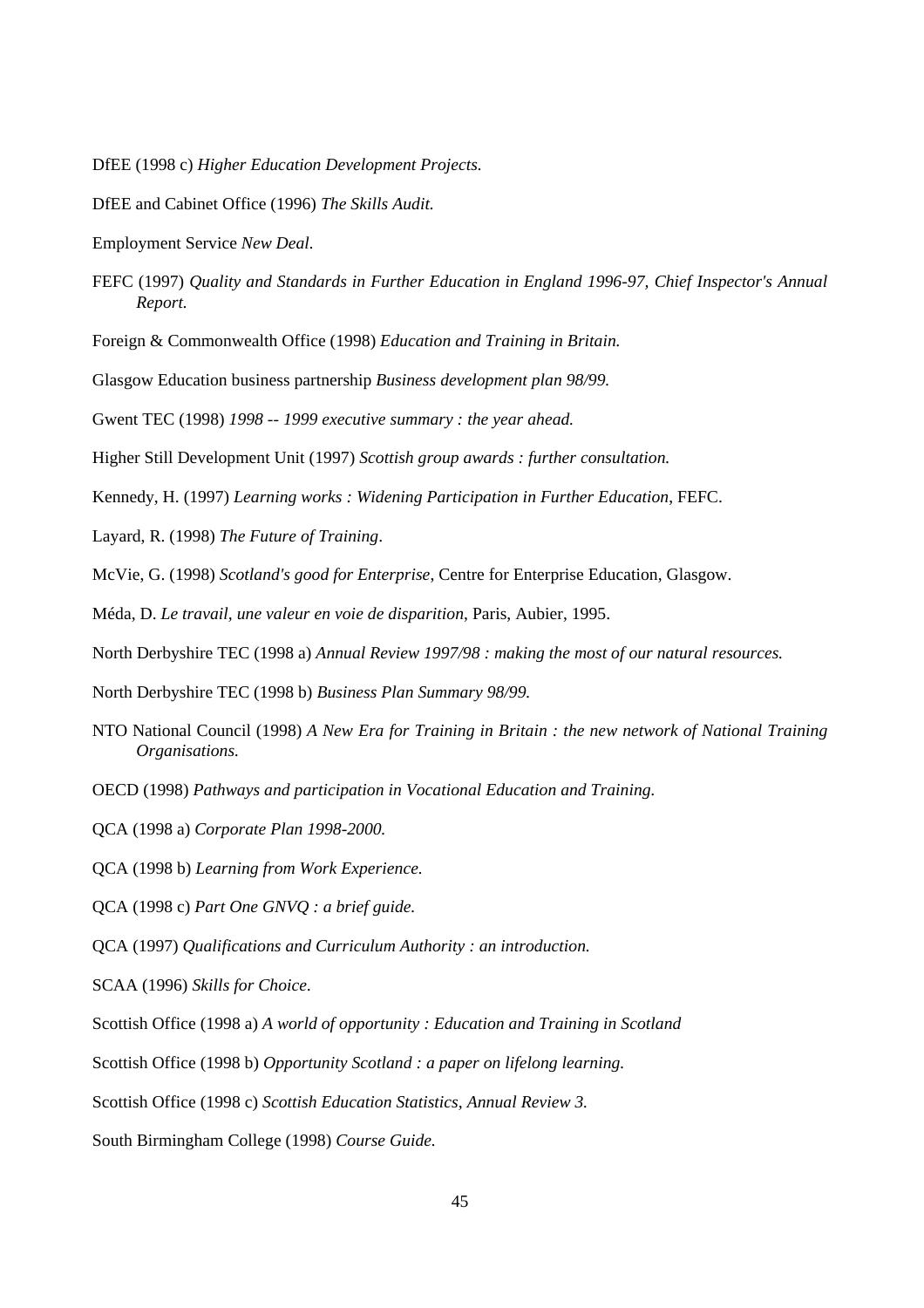Steedman, H., Hawkins, J. (1994) "Shifting foundations : the impact of NVQs on youth training for the building trades", *National Institute Economic Review*, august 1994, p. 93-101.

TEC National Council (1998 a) *What TECs are and what they can do.*

TEC National Council (1998 b) *Education and training.*

TEC National Council (1998 c) *Business and economic development.*

TEC National Council (1998 d) *Twenty questions frequently asked about TECs.*

Training Standards Councils (1998) *Raising the standard.*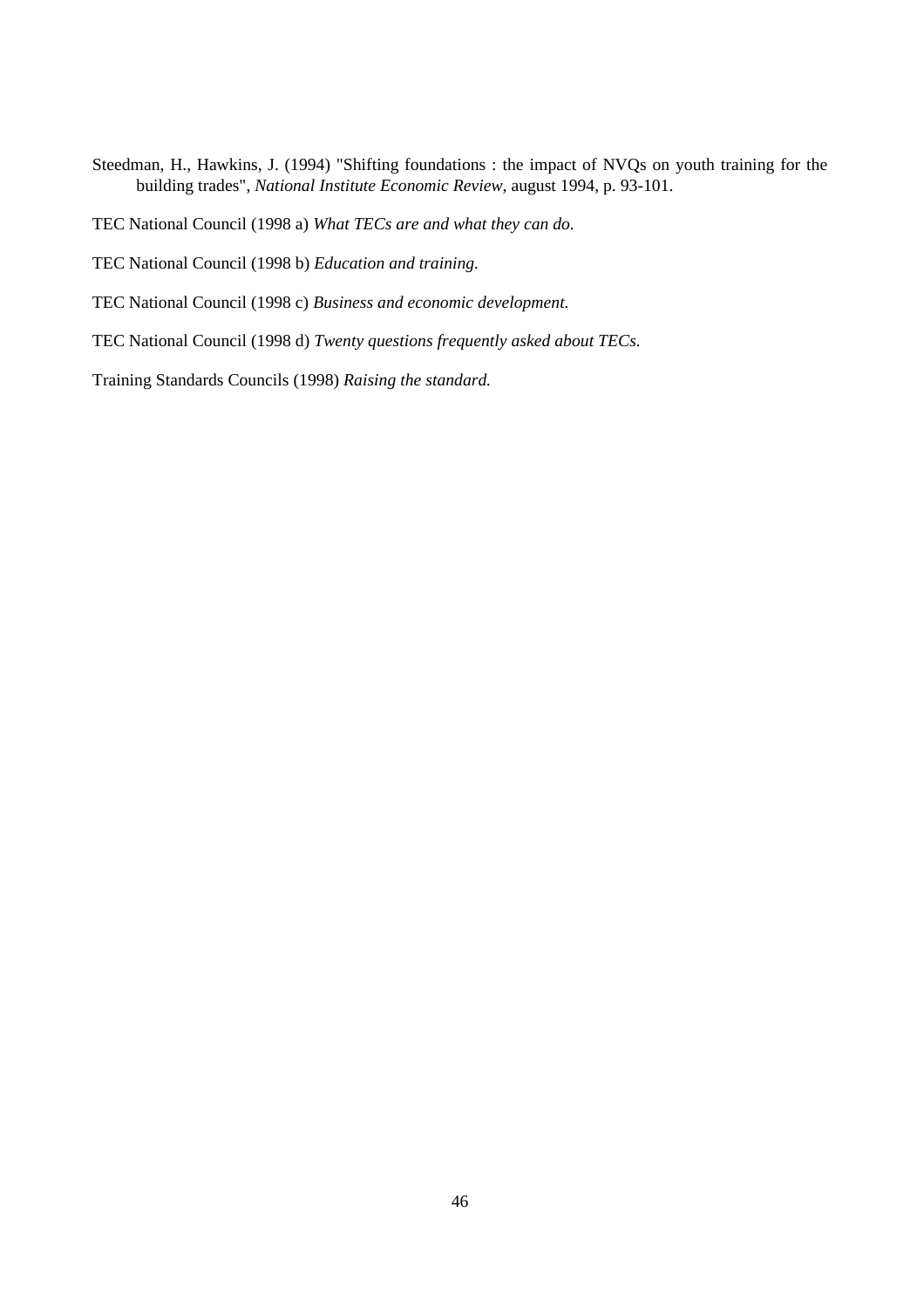## **APPENDIX 1: OECD Review Team**

Ms Marianne Durand-Drouhin, Principal Administrator Directorate for Education, Employment, Labour and Social Affairs Education and Training Division **OECD** Paris, France

Mr Peter Grootings Consultant Poland

Mr Ted Hanisch **Director** Arbeidsdirectoratet Oslo, Norway

Mr Claude Pair (Rapporteur) Professor at the IUFM (Institut Universitaire de Formation des Maîtres) of Lorraine, former Chief Education Officer, Lille France